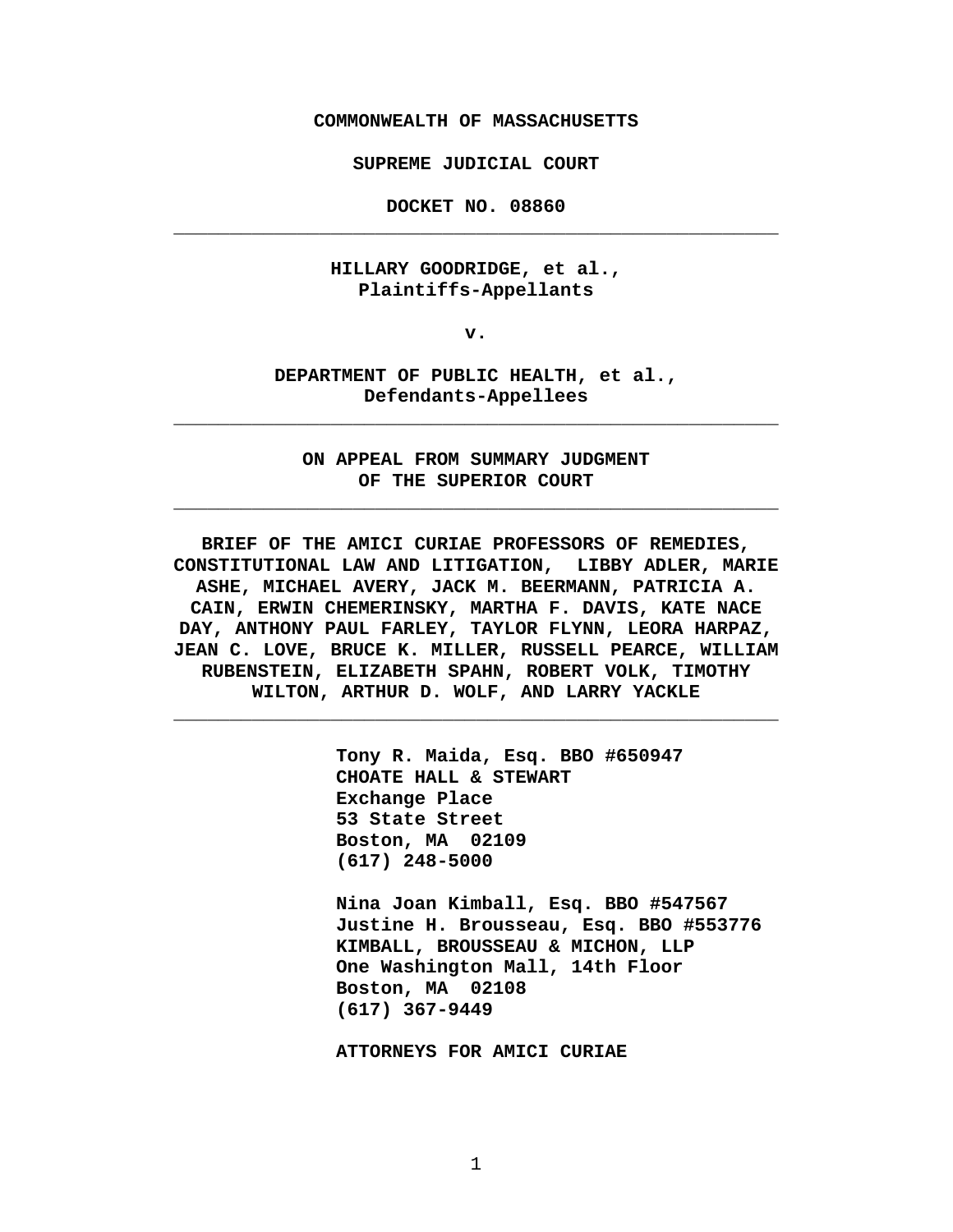### **TABLE OF CONTENTS**

|     | TABLE OF AUTHORITIES                                                                                                                | iii          |
|-----|-------------------------------------------------------------------------------------------------------------------------------------|--------------|
|     | INTEREST OF THE AMICI CURIAE                                                                                                        | 1            |
|     | STATEMENT OF THE ISSUES                                                                                                             | $\mathbf{1}$ |
|     | STATEMENT OF THE CASE AND STATEMENT                                                                                                 | 1            |
|     |                                                                                                                                     | 2            |
|     | Introduction                                                                                                                        | 2            |
| I.  | This Court should exercise its<br>authority to declare the marriage<br>statutes unconstitutional as applied                         | 3            |
|     | The Court has the obligation<br>Α.<br>to invalidate unconstitutional<br>actions of the Legislature and<br>Executive                 | 4            |
|     | The Court has a long history of<br><b>B</b> .<br>deciding constitutional cases that<br>raise potentially controversial<br>questions | 7            |
| II. | The Court should remedy the<br>constitutional violation by extending<br>the marriage statutes to same-sex<br>couples                | 11           |
|     | The plaintiffs have a right to<br>Α.<br>have the Court remedy the<br>constitutional violation                                       | 11           |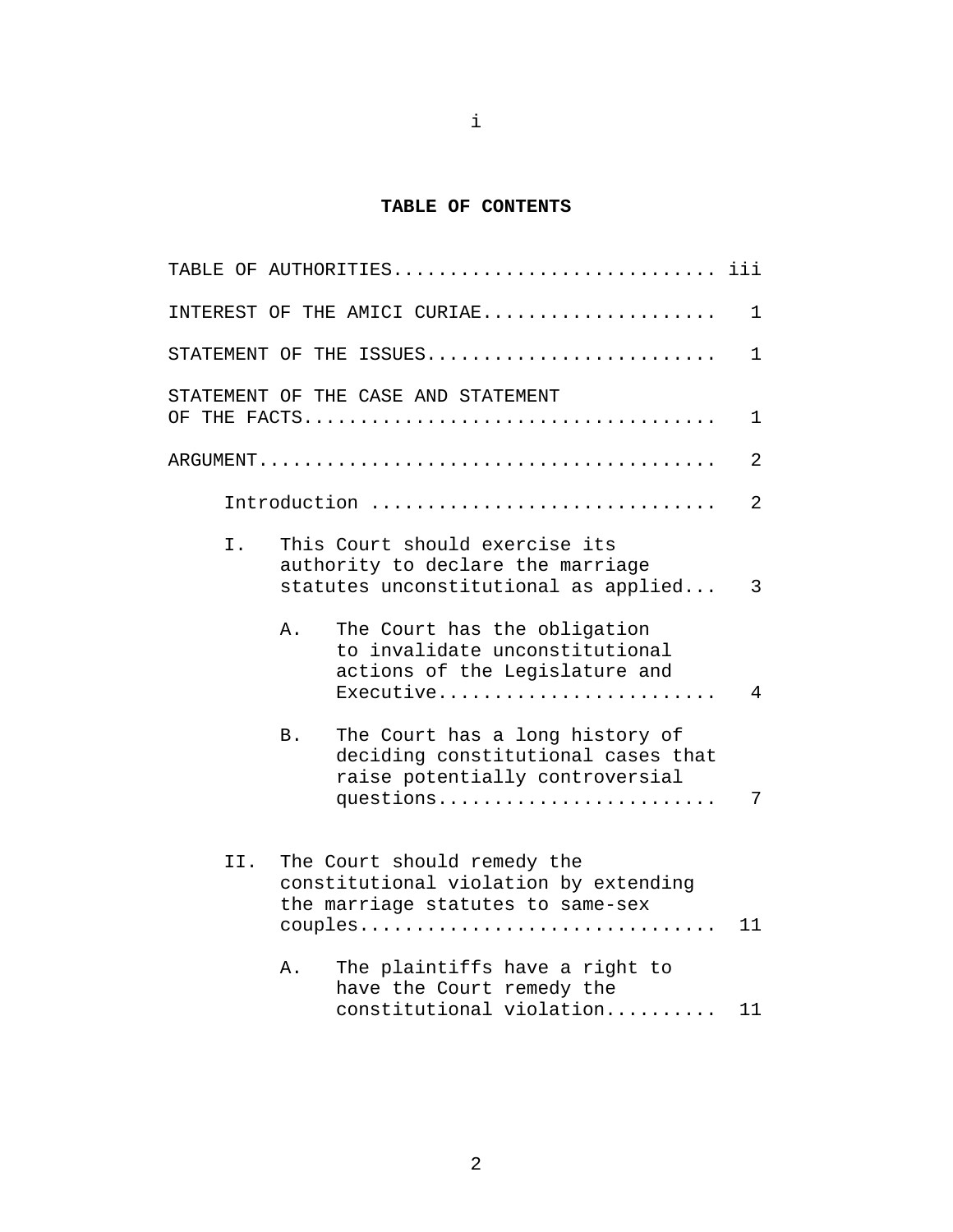|          | Β.              | The appropriate remedy is to extend<br>the existing marriage statutes,<br>not invalidate the existing<br>statutory scheme | 13   |
|----------|-----------------|---------------------------------------------------------------------------------------------------------------------------|------|
|          | $\mathcal{C}$ . | The Court has the authority to<br>issue a declaratory order to cure<br>the constitutional violation                       | 20   |
|          | D.              | This is not that rare case where<br>the Court should defer to the<br>Legislature                                          | 2.2. |
|          | $E_{\perp}$     | Implementation of the remedy of<br>extension is eminently feasible 29                                                     |      |
|          |                 | III. A civil union scheme, similar to that<br>of Vermont, is not the appropriate<br>remedy for the Goodridge plaintiffs   | 32   |
|          |                 | Conclusion                                                                                                                | 35   |
| ADDENDUM |                 |                                                                                                                           |      |

ii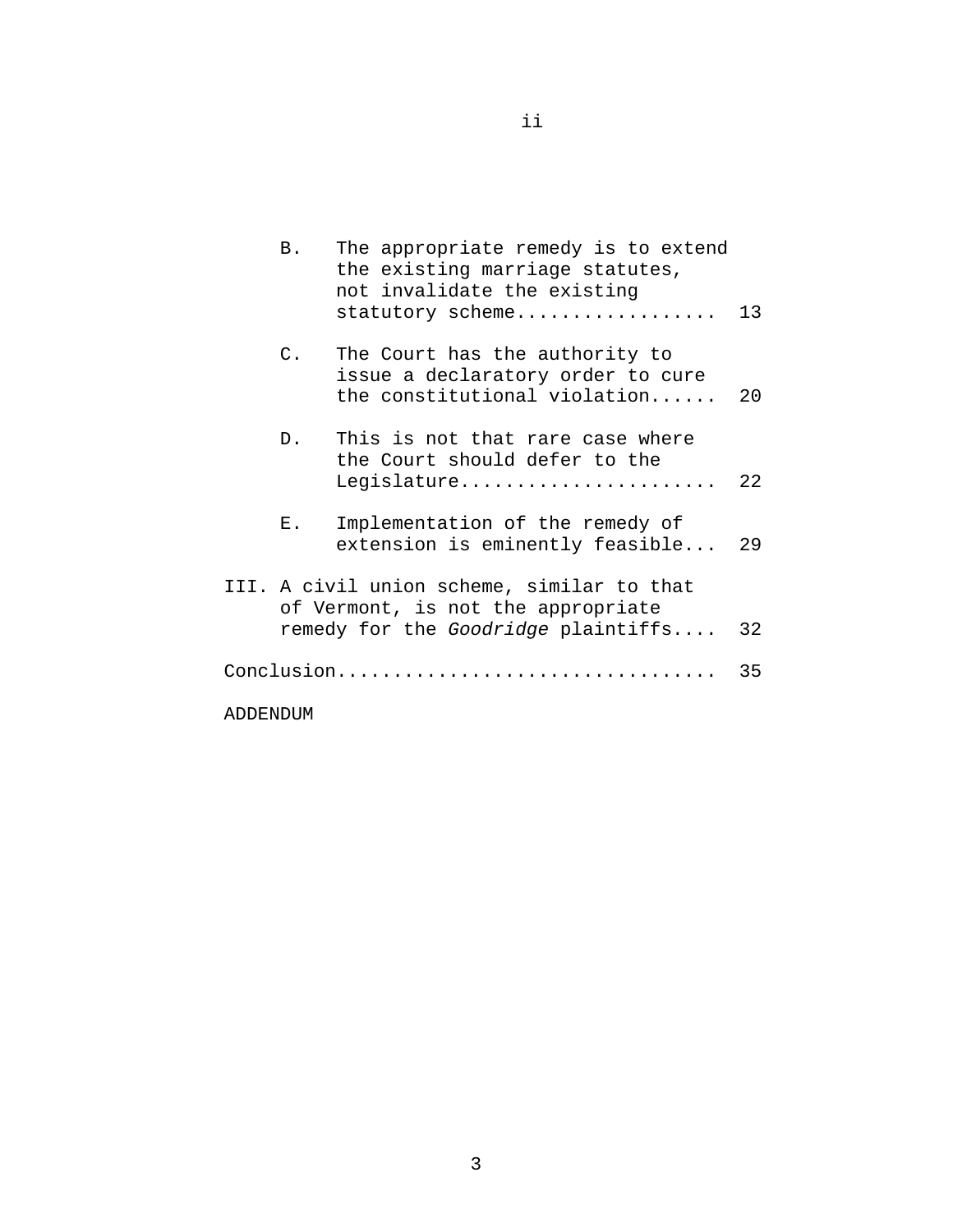# iii

# **TABLE OF AUTHORITIES**

# **CASES**

| ABCD, Inc. v. Commissioner of Pub. Welfare,<br>378 Mass. 327 (1979) 15                       |
|----------------------------------------------------------------------------------------------|
|                                                                                              |
| Adoption of Tammy, 416 Mass. 205 (1993) 30                                                   |
| Adoption of Susan, 416 Mass. 1003 (1993) 30                                                  |
| Aime v. Commonwealth, 414 Mass. 667                                                          |
| Attorney Gen. v. Massachusetts Interscholastic<br>Ath. Ass'n, 378 Mass. 342 (1979) 5, 13, 21 |
| A.Z. v. B.Z., 431 Mass. 150 (2000) 8                                                         |
| Backman v. Secretary of Comm., 387 Mass. 549                                                 |
| Baker v. State, 744 A.2d 864 (Vt. 1999) 32, 33                                               |
| Bates v. Director of Off. of Campaign &<br>Pol. Fin., 436 Mass. 144 (2002) 8                 |
| Blanley v. Commissioner of Correction,<br>374 Mass. 337 (1978) 21, 22                        |
| Boston Gas Co. v. Department of Pub. Util.,<br>387 Mass. 531 (1982) 14, 16                   |
| Bowe v. Secretary of Comm., 320 Mass. 230                                                    |
| Brown v. Board of Educ., 347 U.S. 483                                                        |
| Brown v. Board of Educ., 349 U.S. 294 (1955)                                                 |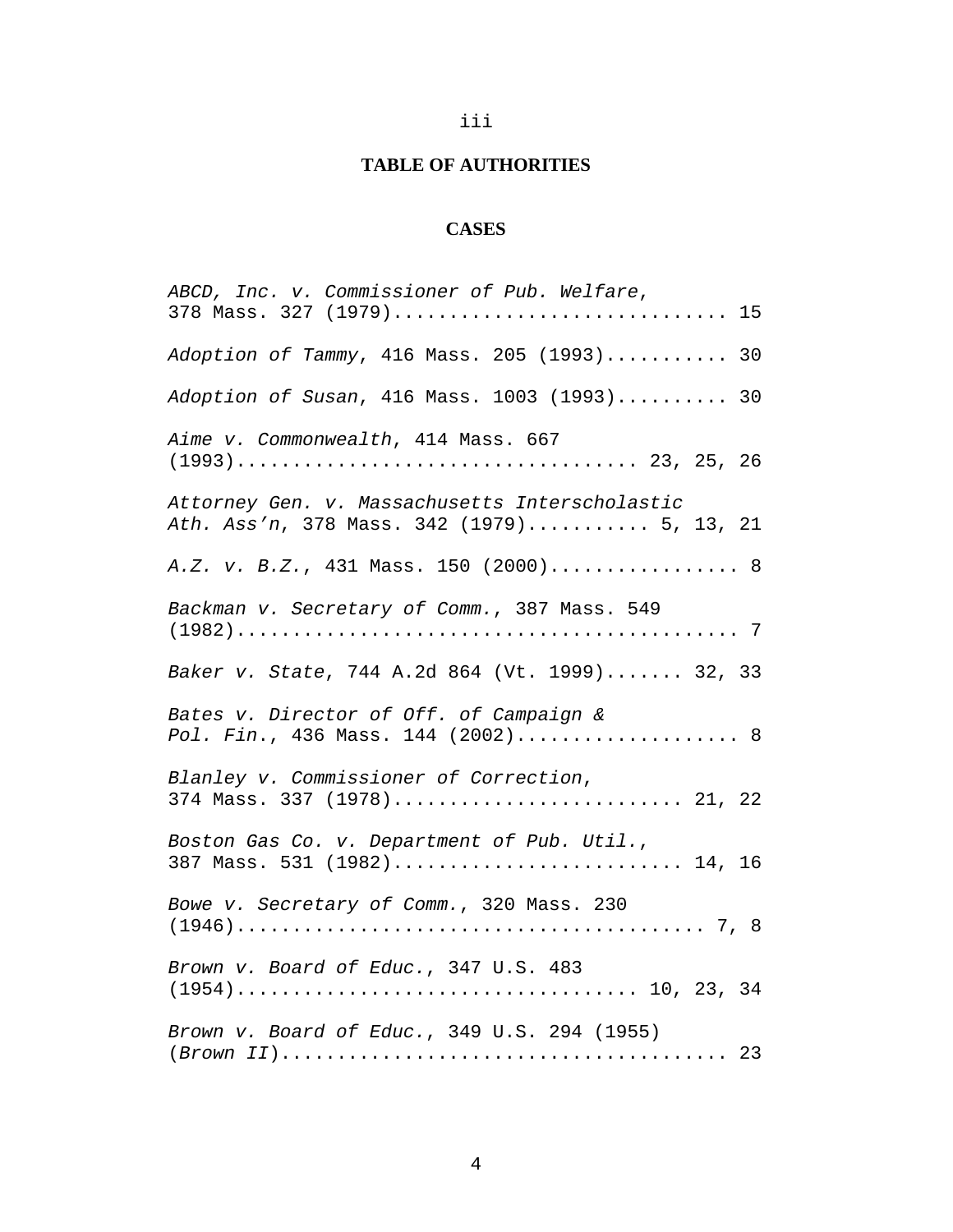*Burns v. Burns*, 560 S.E.2d 47 (Ga. 2002), *recon. denied* (Feb. 7, 2002)...................... 35 *Bush v. Gore*, 531 U.S. 98 (2000)................... 8 *Cabaret Enterprises, Inc. v. Alcoholic Beverages Control Comm'n*, 393 Mass. 13 (1984)............... 20 *Califano v. Wescott*, 443 U.S. 76  $(1979)$ ..........................14, 15, 17, 19, 22, 29 *Cepulonis v. Secretary of Comm.*, 389 Mass. 930 (1983).................................... 23, 25, 26 *Cohen v. Attorney Gen.*, 357 Mass. 564 (1970)....... 9 *Coffee-Rich, Inc. v. Commissioner of Pub. Health*, 348 Mass. 414 (1965)...................... 12 *Colo v. Treasurer & Receiv. Gen.*, 378 Mass. 550 (1979)............................................. 7 *Commonwealth v. Aves*, 35 Mass. (18 Pick.) 193 (1836)............................................. 9 *Commonwealth v. Chou*, 433 Mass. 229 (2001)................................ 13, 14, 16, 19 *Commonwealth v. Petranich*, 183 Mass. 217 (1903)........................................ 14, 16 *Gay & Lesbian Advocates & Defenders v. Attorney Gen.*, 436 Mass. 132 (2002)............... 20 *Holden v. James*, 11 Mass. 396 (1814).............. 13 *Horsemen's Benevolent & Protective Ass'n, Inc. v. State Racing Comm'n*, 403 Mass. 692 (1989)...... 20 *In re Jadd*, 391 Mass. 227 (1984).......... 13, 19, 21 *Inhabitants of Medway v. Inhabitants of Natick*, 7 Mass. 88 (1810).................................. 5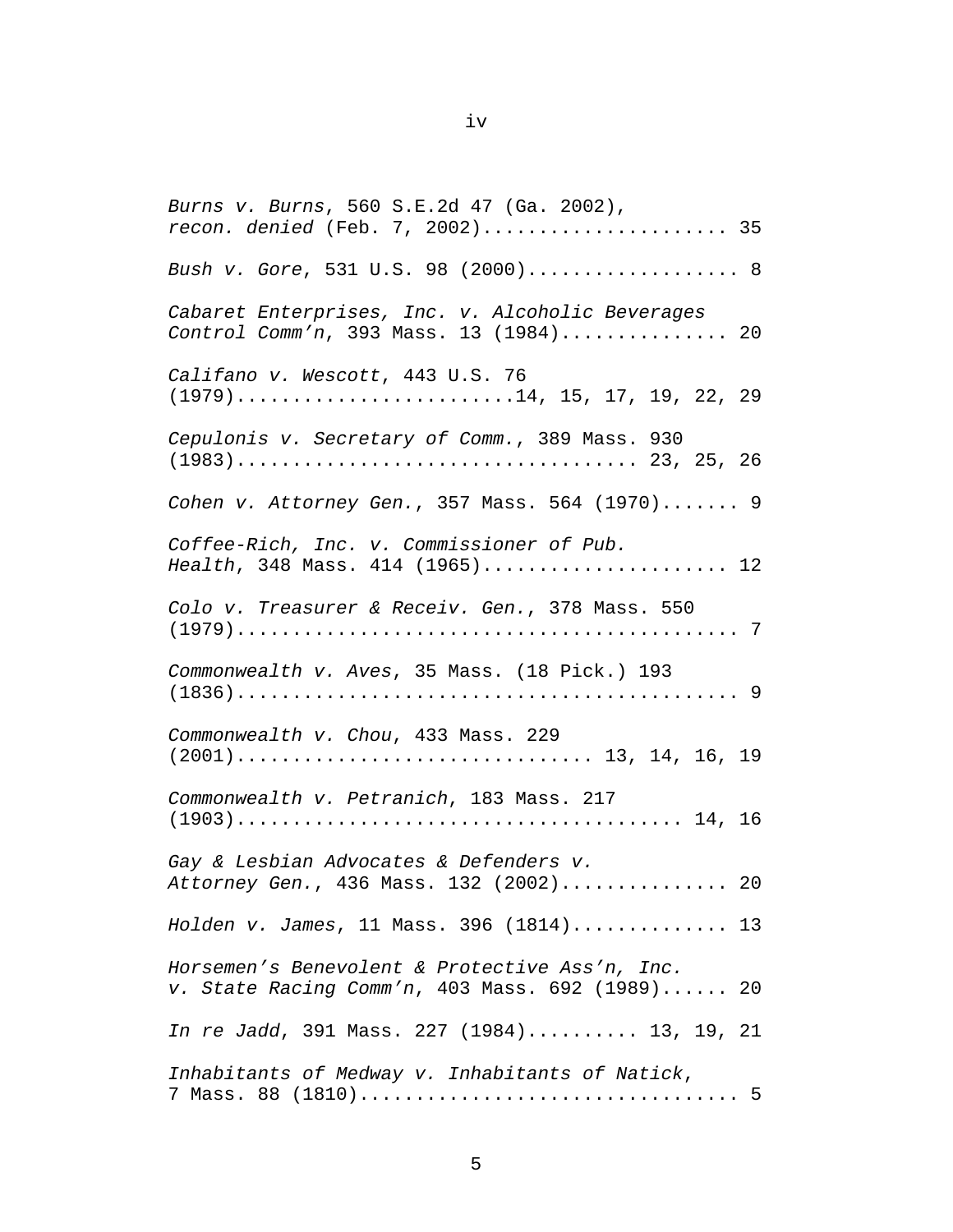*John Doe v. Attorney Gen.*, 430 Mass. 155 (1999)......................................... 8, 20 *King v. Grace*, 293 Mass. 244 (1936)............... 12 *Lavelle v. MCAD*, 426 Mass. 332 (1997)............................. 5, 13, 19, 28, 31 *Loring v. Young*, 239 Mass. 349 (1921)........... 6, 8 *Loving v. Virginia*, 388 U.S. 1 (1967).............. 4 *Lowell v. Kowalski*, 380 Mass. 663 (1980).......... 31 *Marbury v. Madison*, 5 U.S. (1 Cranch) 137 (1803)... 6 *McDuffy v. Secretary of Exec. Off. of Educ.*, 415 Mass. 545 (1993).............. 10, 11, 23, 24, 26 *Missouri v. Holland*, 252 U.S. 416 (1920).......... 11 *Moe v. Secretary of Admin. & Fin.*, 382 Mass. 629 (1981)............... 7, 8, 9, 13, 14, 15, 16, 19, 22 *Morash & Sons v. Commonwealth*, 363 Mass. 612 (1973)............................................ 26 *Mueller v. Commissioner of Public Health*, 307 Mass. 270 (1940).......................... 16, 17 *Murphy v. Commissioner of Dep't of Indus. Accidents*, 415 Mass. 218 (1993)................... 13 *Murphy v. Department of Corrections*, 429 Mass. 736 (1999).............................. 15 *Opinion of the Justices*, 375 Mass. 795 (1978)...... 5 *Pedlosky v. MIT*, 352 Mass. 127 (1967)............. 16 *Perez v. Boston Housing Auth.*, 379 Mass. 703 (1980)........................................ 12, 13

v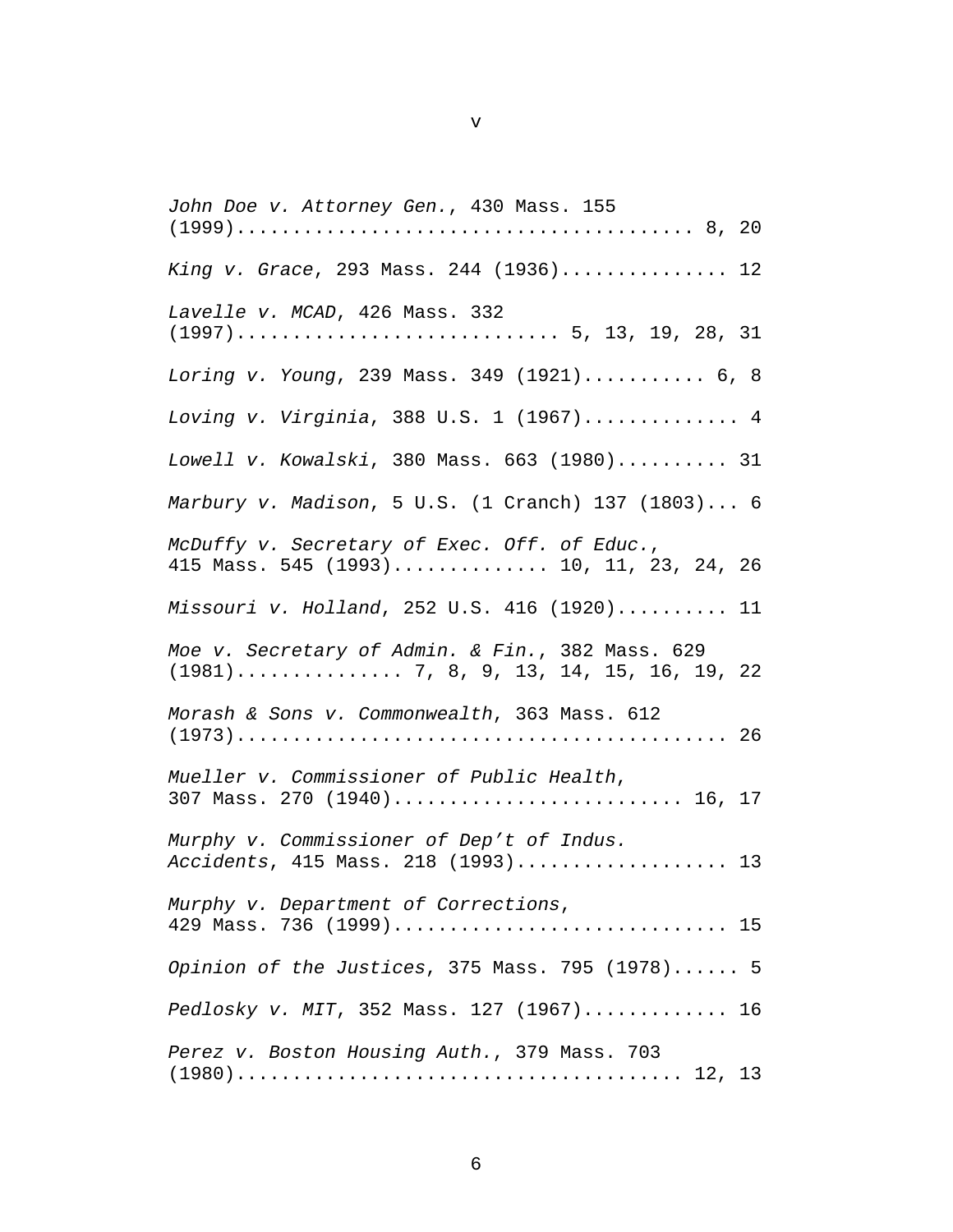| Planned Parenthood v. Casey, 505 U.S. 833 (1992) 6                                  |
|-------------------------------------------------------------------------------------|
| Reynolds v. Sims, 377 U.S. 533 (1964) 26                                            |
| Roe v. Wade, 410 U.S. 113 (1973) 10                                                 |
| Rosengarten v. Downes, 71 Conn. App. 372, cert.<br>granted, 261 Conn. 936 (2002) 35 |
| Sahli v. Bull HN Info. Sys., 437 Mass. 696 (2002) 12                                |
| School Com. of Boston v. Board of Educ.,<br>363 Mass. 20 (1973) 12                  |
| Service Wood Heel Co. v. Mackesy, 293 Mass. 183                                     |
| Superintendent of Belchertown St. Sch. v.<br>Saikewicz, 373 Mass. 728 (1977) 8, 9   |
| Tax Comm'r v. Putnam, 227 Mass. 522 (1917) 9                                        |
| Turner v. Safley, 482 U.S. 78 (1987) 5                                              |
| Van Houten v. Morse, 162 Mass. 414 (1894) 5                                         |
| Wallace v. Jaffree, 472 U.S. 38 (1985) 12                                           |
| Watson v. City of Memphis, 373 U.S. 526                                             |
| Welsh v. United States, 398 U.S. 333 (1970) 14                                      |
| Whitney v. Worcester, 371 Mass. 208 $(1977) \ldots \ldots$ 26                       |
| Wightman v. Coates, 15 Mass. 1, 3 (1818) 5                                          |
| Woodworth v. Woodworth, 273 Mass. $402$ (1930) 12                                   |
| Yick Wo v. Hopkins, 118 U.S. 356 (1886) 9                                           |
| Zablocki v. Redhail, 434 U.S. 374 (1978) 4                                          |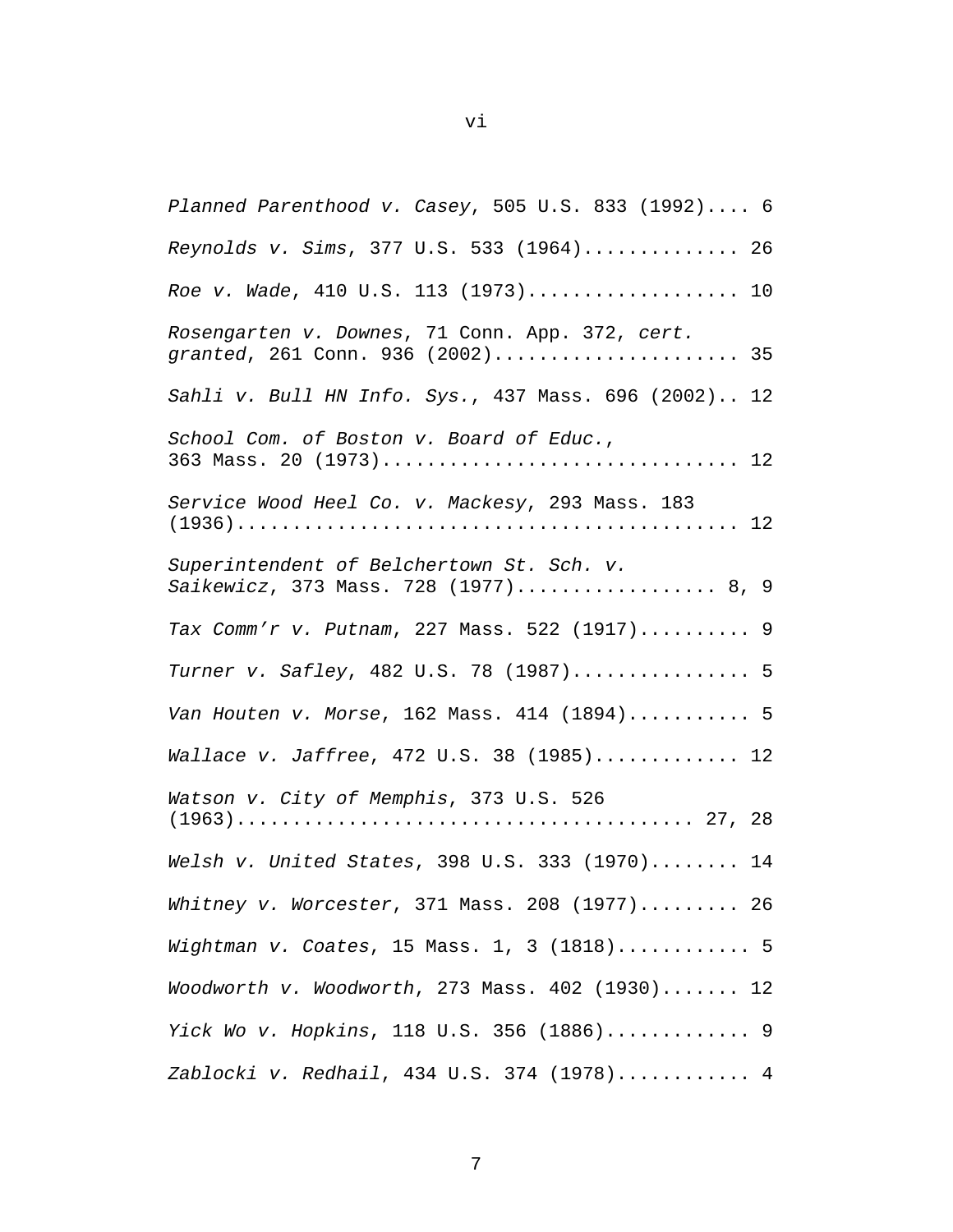## **STATUTES AND RULES**

| Mass. Const. Pt. 1, Art. 11 12         |
|----------------------------------------|
| Mass. Gen. L. c. 4, § 6, cl. 4  18, 29 |
| Mass. Gen. L. c. 190, § 1 30           |
|                                        |
| Mass. Gen. L. c. 207, § 1 31, 32       |
| Mass. Gen. L. c. 207, § 2 31, 32       |
| Mass. Gen. L. c. 207, § 4 31           |
| Mass. Gen. L. c. 207, § 7 29, 31       |
| Mass. Gen. L. c. 207, § 10 29          |
| Mass. Gen. L. c. 207, § 11 29          |
| Mass. Gen. L. c. 207, § 12 29          |
| Mass. Gen. L. c. 207, § 14 29          |
| Mass. Gen. L. c. 207, § 16 29          |
| Mass. Gen. L. c. 207, § 17 29          |
| Mass. Gen. L. c. 207, § 19 29          |
| Mass. Gen. L. c. 208, § 1 30           |
| Mass. Gen. L. c. 208, § 6B<br>30       |
|                                        |
| Mass. Gen. L. c. 208, § 17<br>30       |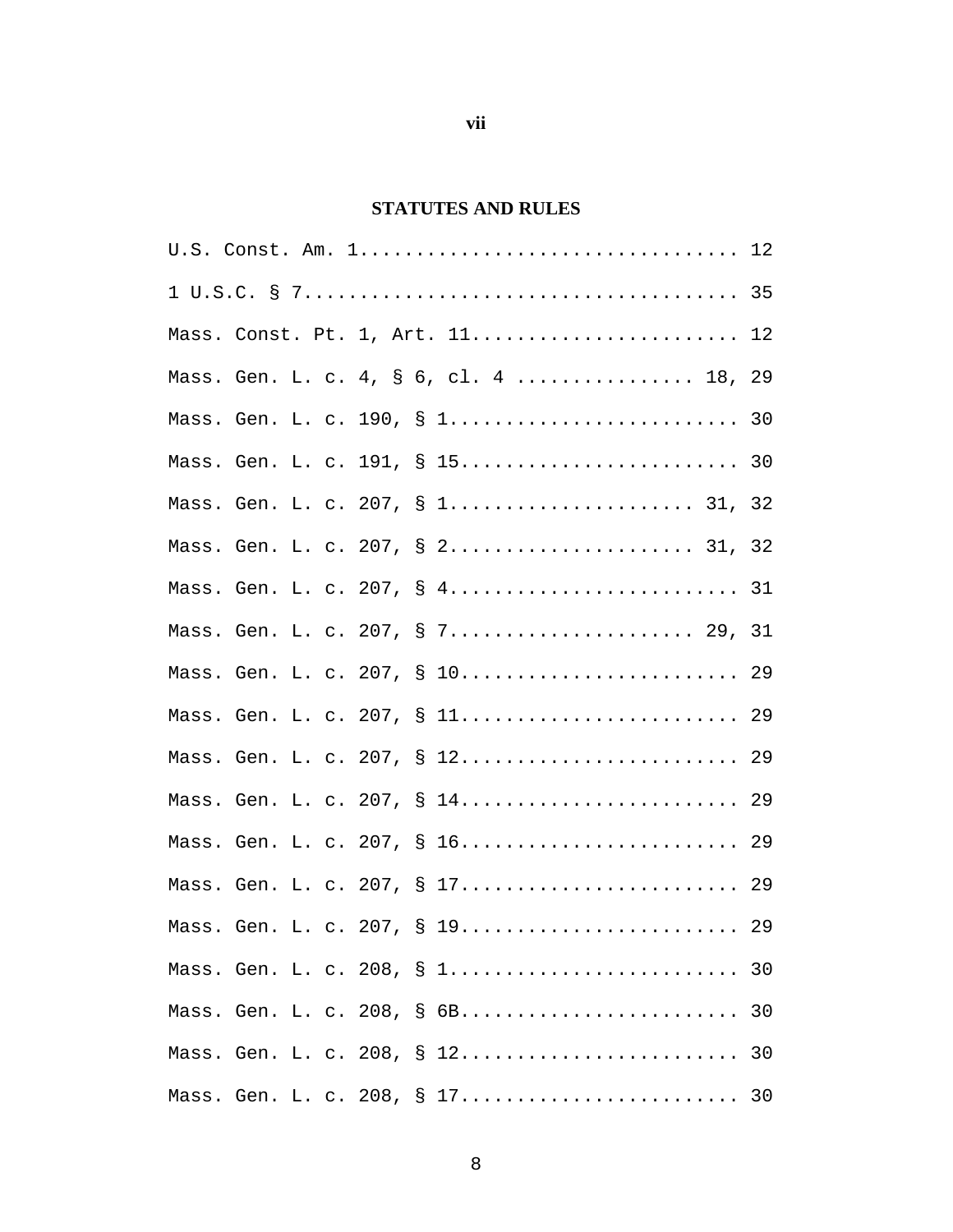Mass. Gen. L. c. 208, § 19............................... 30 Mass. Gen. L. c. 209, § 7............................... 32 Mass. Gen. L. c. 209, § 8............................... 32 1999 Vt. Acts & Resolves 91........................ 33

### **OTHER AUTHORITIES**

| Bernard Bailyn, THE IDEOLOGICAL ORIGINS OF THE                                                                                                        |
|-------------------------------------------------------------------------------------------------------------------------------------------------------|
| Barbara J. Cox, But Why Not Marriage: An Essay<br>on Vermont's Civil Unions Law, Same-Sex Marriage,<br>and Separate But (Un)Equal, 25 Vt. L. Rev. 113 |
| David B. Cruz, The New "Marital Property":<br>Civil Marriage and the Right to Exclude?<br>30 Cap. U. L. Rev. 279 (2002) 34                            |
| Linda Sandstrom Simard, Standing Alone: Do We<br>Still Need the Political Question Doctrine,<br>100 Dickinson L. Rev. 303 (1996) 8                    |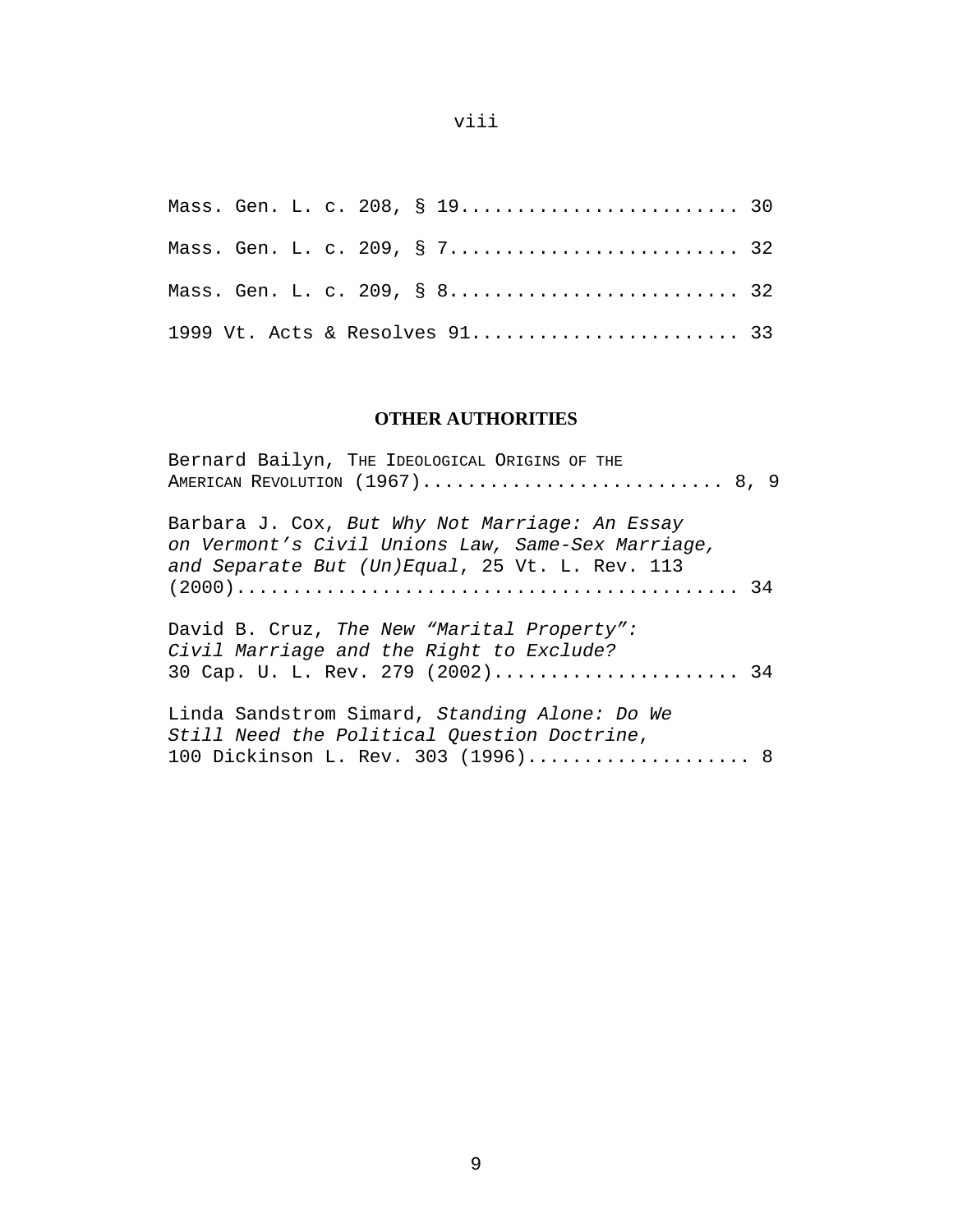#### **INTEREST OF THE AMICI CURIAE**

Amici are law professors of Remedies, Constitutional Law and Litigation, who present this brief to bring before the Court materials that will demonstrate that the plaintiffs have a constitutional right to marry and that the remedy doctrine of this Court entitles them to an immediate judicial remedy.

The interests of the amici are to ensure that the law develops in such a way that constitutional principles are upheld, and that the courts effectuate an appropriate remedy for constitutional deprivations.<sup>\*</sup>

#### **STATEMENT OF THE ISSUES**

Amici adopt the Statement of the Issues as set forth by the plaintiffs.

#### **STATEMENT OF THE CASE AND STATEMENT OF THE FACTS**

Amici adopt the Statement of the Case and the Statement of Facts as set forth by the parties.

 $\overline{a}$ 

The Professors of Remedies, Constitutional Law and Litigation are signing as amici in their individual capacities and not as representatives of their respective institutions. Their institutional affiliations are provided for identification purposes only.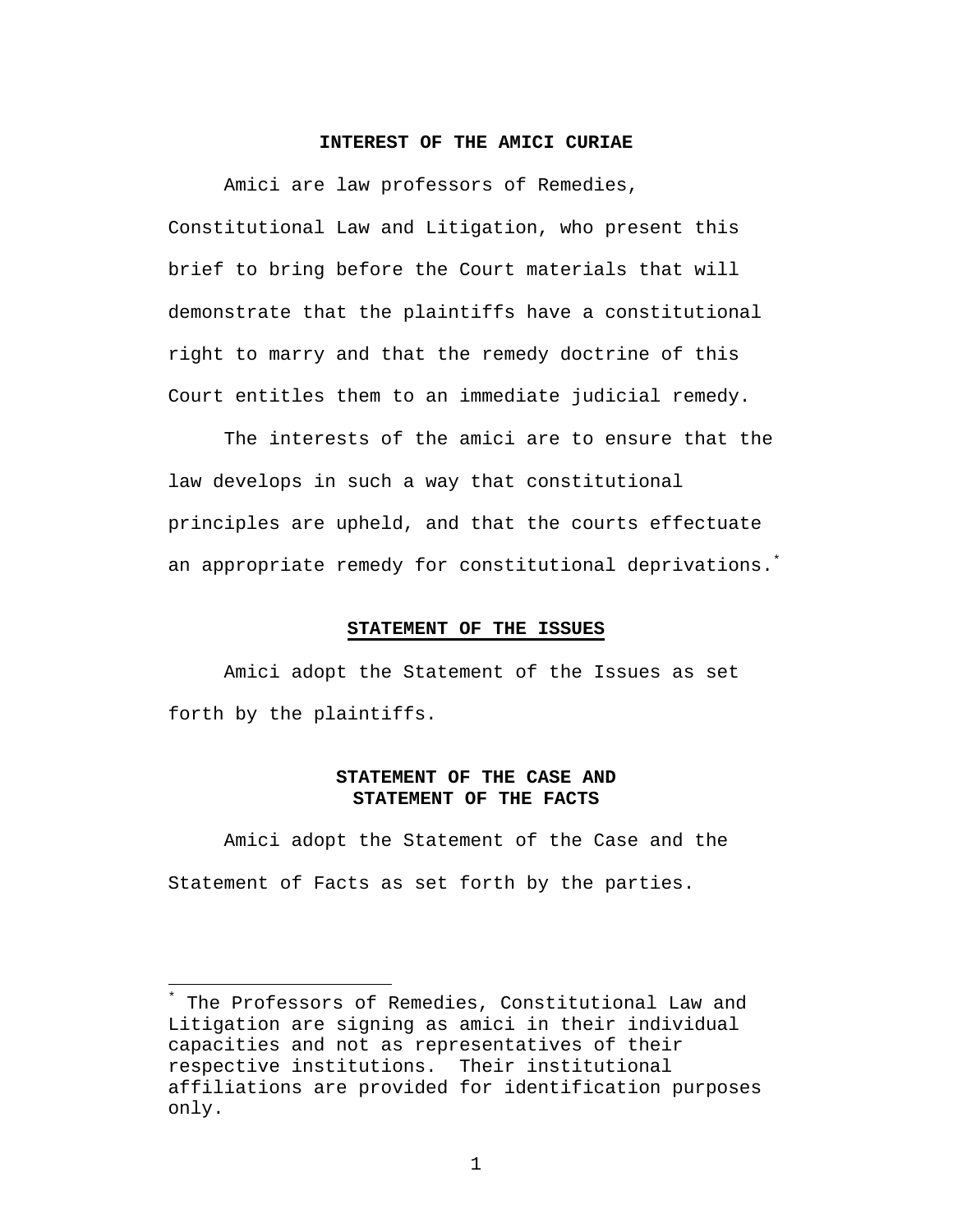#### **ARGUMENT**

#### **Introduction**

In *Goodridge*, the plaintiffs challenge the constitutionality of the legislative scheme governing the civil institution of marriage as well as the constitutionality of the actions of the Department of Public Health (DPH), the executive agency charged with administering the marriage scheme and its Commissioner, presently a defendant. The Superior Court agreed with the defendants that the plaintiffs' exclusion from marriage does not violate their constitutional rights and instead is a matter that should be directed to the Legislature. Record Appendix ["R.A."] at 133 n. 25, 134. Amici respectfully disagree that the Court should decline to adjudicate the constitutional issues raised by the plaintiffs. This Court is the proper place to address the constitutionality of the defendants' denial of marriage rights. The Massachusetts Constitution confers on the judiciary the duty to determine if plaintiffs' liberty and equality rights are violated by the defendants' denial of a marriage license to an individual who wishes to marry a person of the same sex.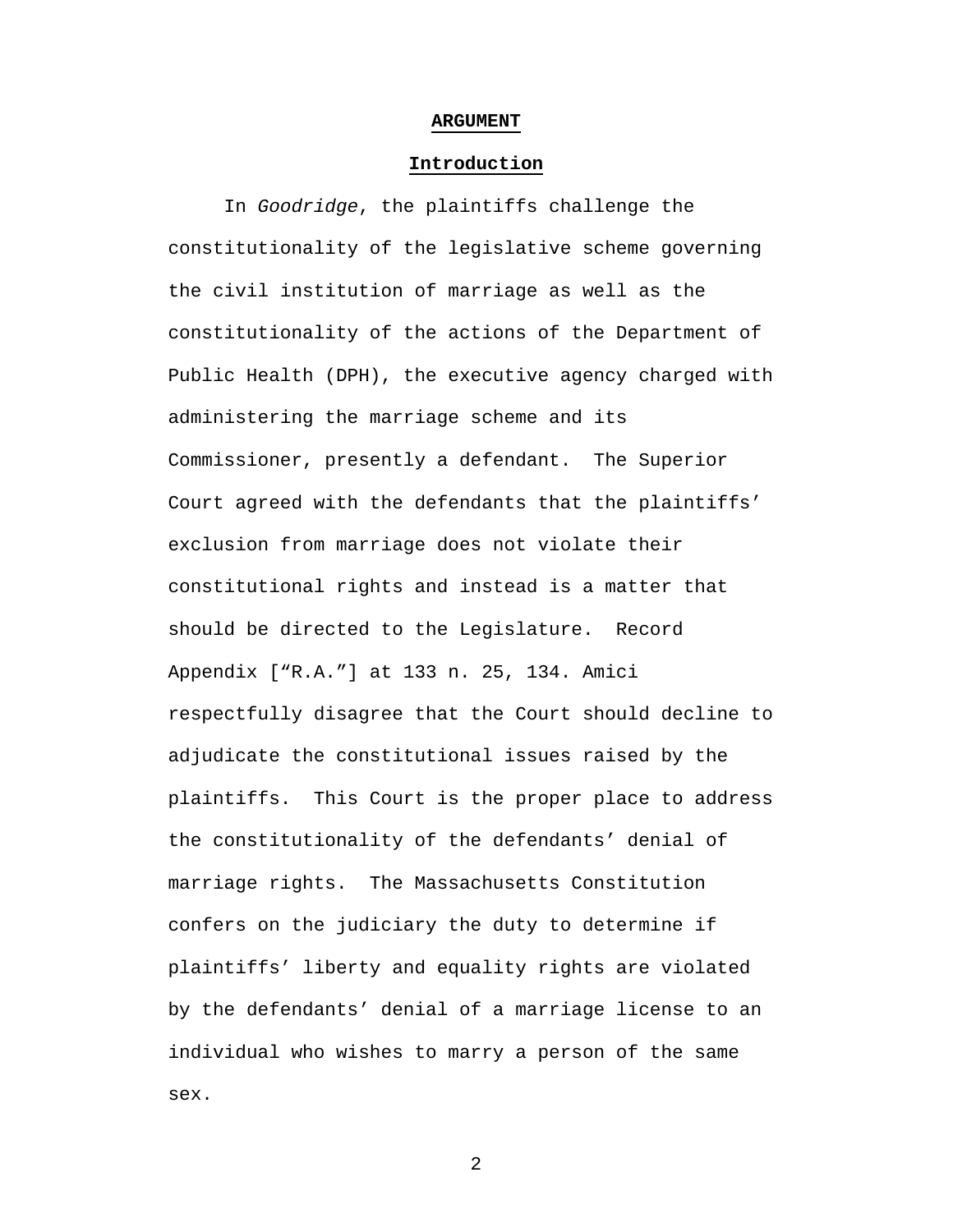If the Court finds a constitutional violation, it is the Court, not the Legislature, that should determine the appropriate remedy. Under this Court's well developed remedy doctrine, where it finds a statute as applied to be underinclusive, this Court can provide an immediate remedy by extending the statute to include those persons excluded. Here, if the Court finds that the marriage statutes as applied are underinclusive then it should remedy this unconstitutional deprivation by extending the marriage statutes to include individuals who wish to marry a person of the same sex. This can be accomplished by construing the marriage statutes in a gender-neutral fashion and directing the issuance of marriage licenses to qualifying same-sex couples who apply for them. This judicial remedy cures the constitutional violation while permitting the Commonwealth's statutory scheme for marriage to remain intact.

### **I. This Court should exercise its authority to declare the marriage statutes unconstitutional as applied.**

The question of whether an individual has the right to marry the person of his or her choice, including persons of the same sex, presents a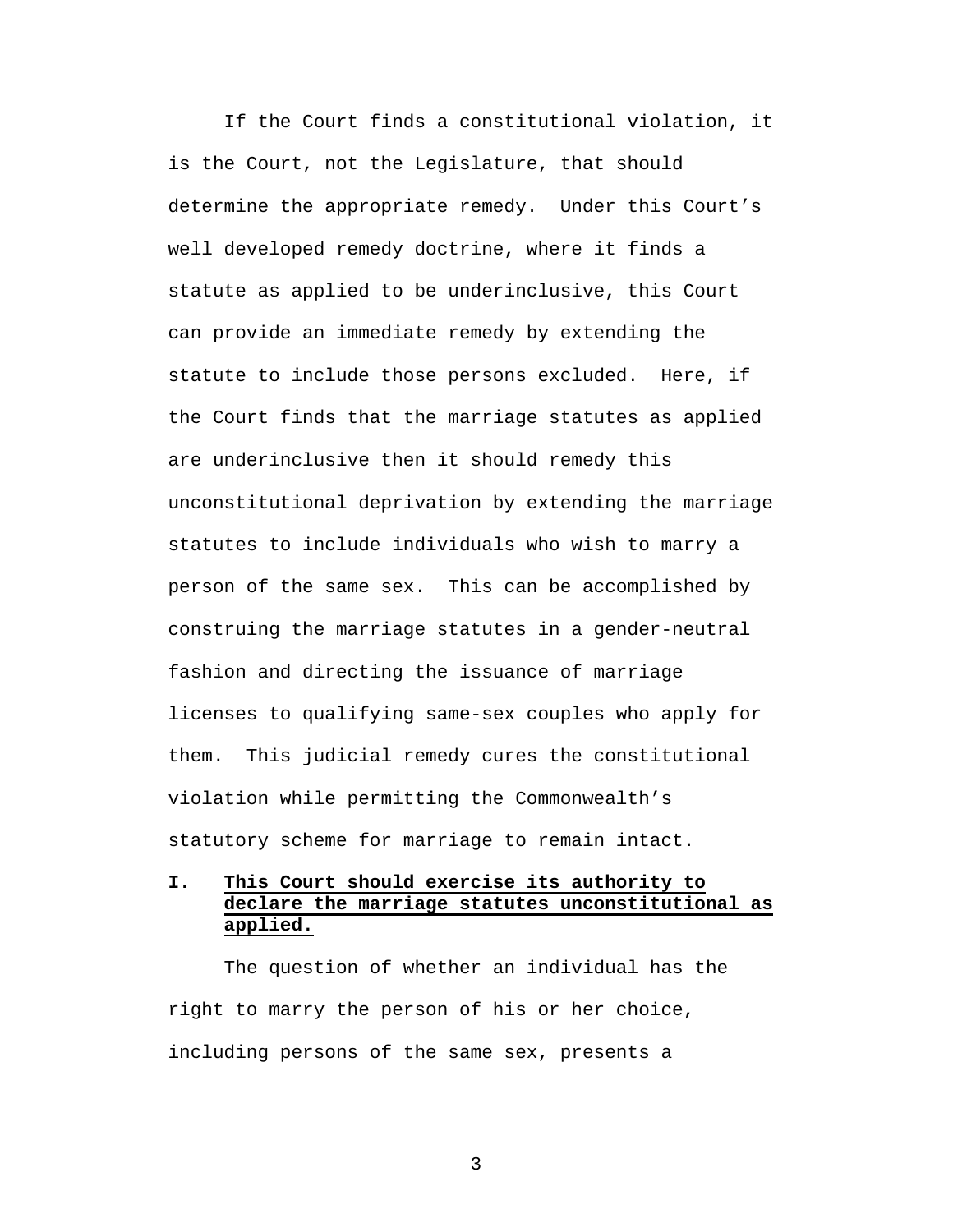constitutional question that this Court, not the Legislature, should decide.

### **A. The Court has the obligation to invalidate unconstitutional actions of the Legislature and Executive.**

By arguing that the issue before the Court is a policy matter and that it is the Legislature, not the Court, that should decide whether an individual may marry another person of the same sex, the defendants question the very legitimacy of judicial review. The right to marry is not a matter of policy.<sup>1</sup> Plaintiffs' right to marry is a fundamental right recognized under both the federal and state constitutions. S*ee Loving v. Virginia*, 388 U.S. 1, 12 (1967) (marriage is "one of the vital personal rights essential to the orderly pursuit of happiness by free men" under the Fourteenth Amendment); *Zablocki v. Redhail*, 434 U.S. 374, 383 (1978) ("prior and subsequent decisions of this Court confirm that the right to marry is of fundamental

 $\overline{a}$ 

 $1$  The Superior Court found it significant that our Legislature and other state Legislatures have not yet interpreted their respective marriage statutes to apply to individuals who wish to marry a person of the same sex. R.A. at 112. Its reliance on this point was misplaced. When directly confronted with the issue framed for the first time as a constitutional question, the Court should not avoid its judicial duty to determine whether the marriage statutes as applied violate the plaintiffs' constitutional rights.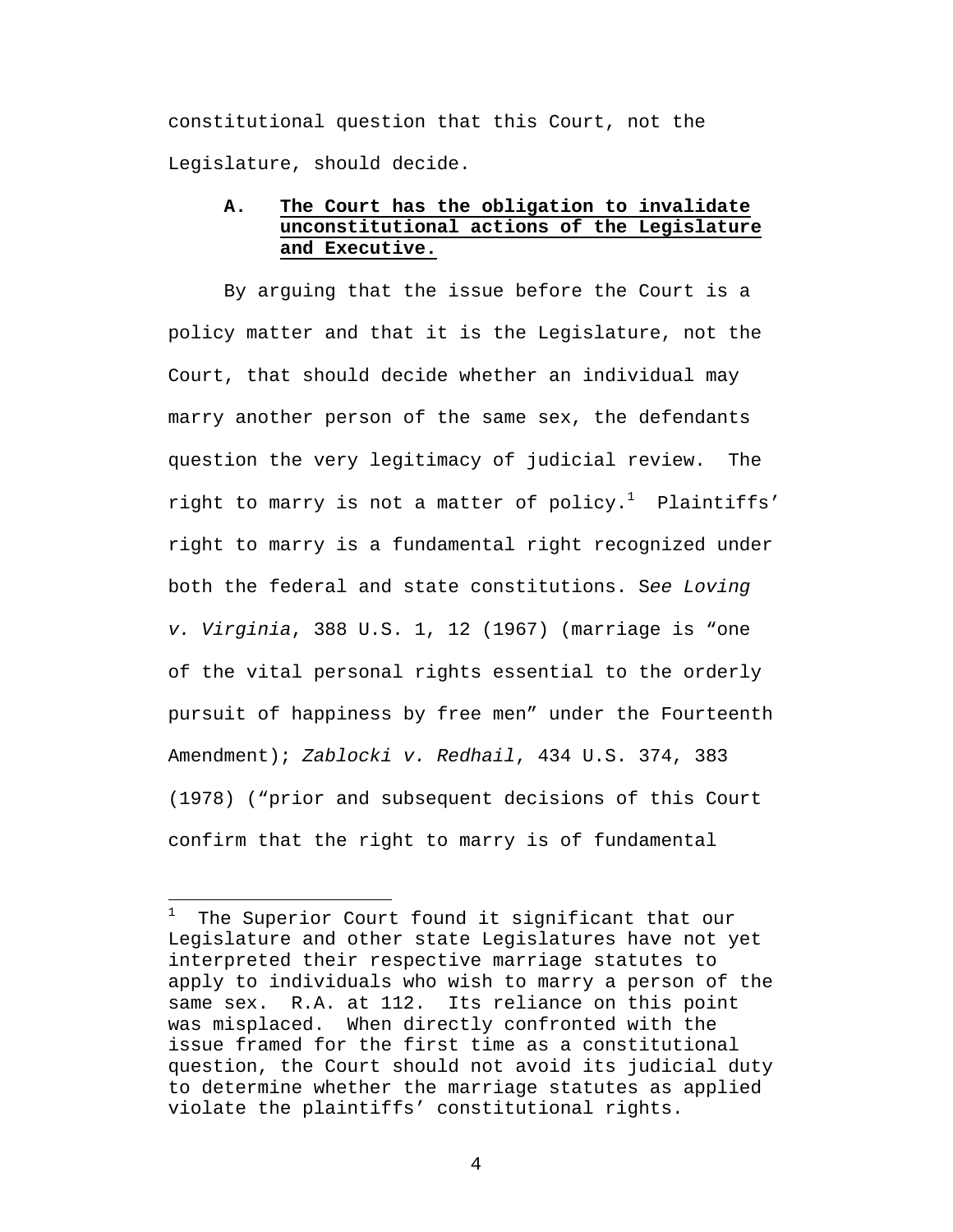importance to all individuals."); *Turner v. Safley*, 482 U.S. 78, 95-96 (1987) (*Zablocki* applies to restrictions on prisoners' right to marry); *Opinion of the Justices*, 375 Mass. 795, 806 (1978) (recognizing "fundamental matters relating to marriage" as within a zone of individual privacy in which government may not intrude absent compelling interest). Plaintiffs' right to marry is also grounded in the equality principles of the Declaration of Rights, which are found in articles 1, 6, 7 and 10. *See Lavelle v. MCAD*, 426 Mass. 332, 336 n.6 (1997) ("We have recognized equal protection of law principles in arts. 1, 6, 7 and 10 of the Massachusetts Declaration of Rights"); *Attorney Gen. v. Massachusetts Interschol. Ath. Ass'n*, 378 Mass. 342, 351 (1979) (equal rights amendment condemns discrimination based on sex) ["MIAA"]. This Court has long played an integral role in developing the law of marriage and in ensuring that individual choice in marriage is recognized and protected. *See*, *e.g.*, *Van Houten v. Morse*, 162 Mass. 414 (1894) (applying commercial law principles in defining scope of breach of promise to marry); *Wightman v. Coates*, 15 Mass. 1, 3 (1818) (action for breach of promise to marry); *Inhabitants of Medway v. Inhabitants of*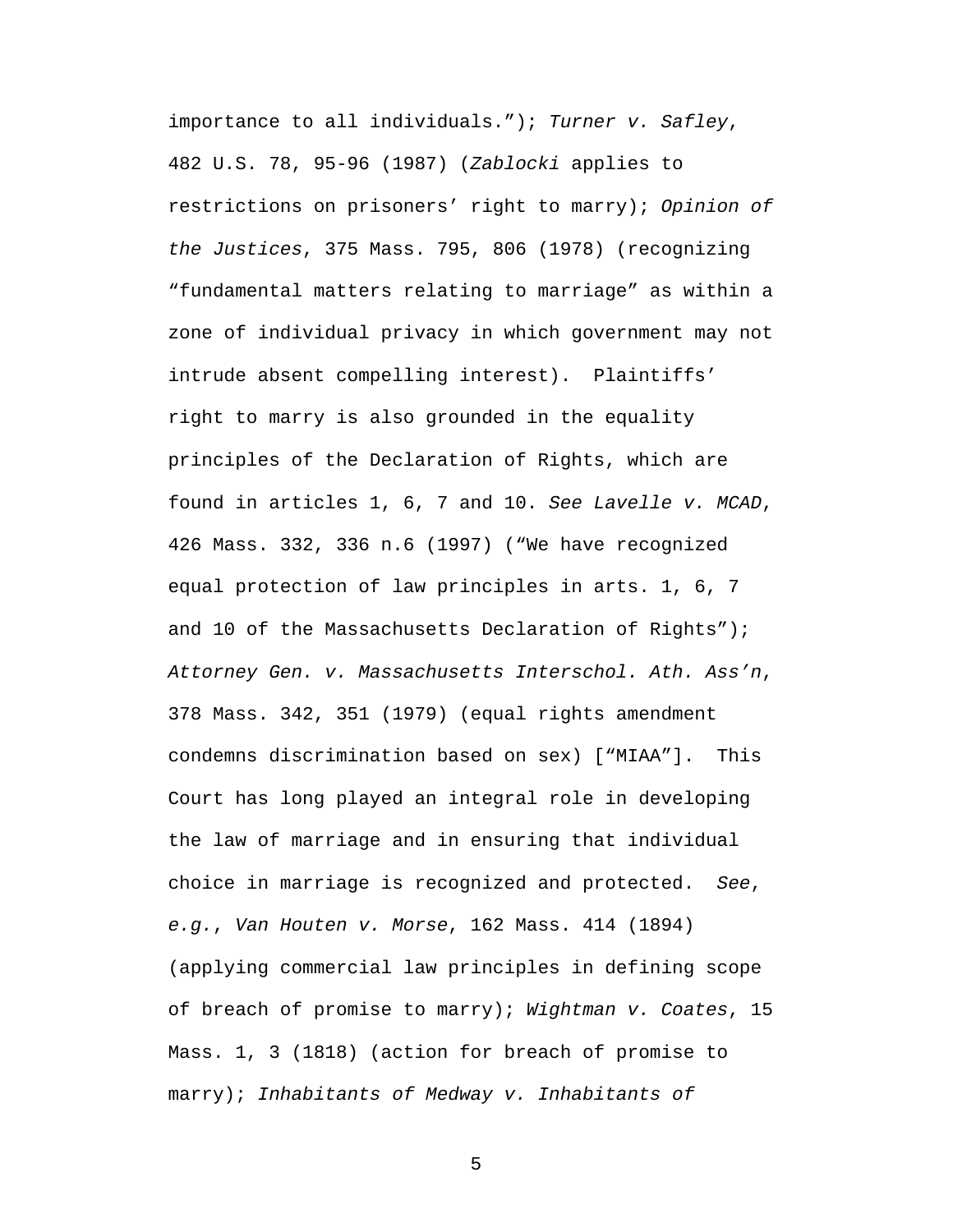*Natick*, 7 Mass. 88, 89 (1810) (narrowly reading state's statute barring interracial marriages to uphold the marriage of a white man and a woman born of white mother and half-white, half-black father); s*ee also* Amici Curiae Brief of Historians Nancy F. Cott, Michael Grossberg, *et al*. ["Historians' Brief"], Parts III(C) & IV(D)(describing central role of marriage in our society and role of courts in protecting marriage as a civil right).

This Court has an obligation that lies at the very heart of judicial power to invalidate laws that conflict with "the fundamental law of the people" as expressed in the Constitution of the Commonwealth.<sup>2</sup> *Loring v. Young*, 239 Mass. 349, 358 (1921). As this Court has recognized:

without in any way attempting to invade the rightful province of the Legislature to conduct its own business, we have the duty, certainly since *Marbury v. Madison*, 5 U.S. (1 Cranch) 137, 178 (1803), to adjudicate a claim that a law and the action undertaken pursuant to that law conflict with the requirements of the

 $\overline{a}$ 

 $2$  The Court's power lies in its legitimacy, which rests on an acceptance of the role of the Judiciary "to determine what the Nation's law means and to declare what it demands." *Planned Parenthood v. Casey*, 505 U.S. 833, 865 (1992). For the Court to submit to "social and political pressures" which should have "no bearing on the principled choices that the Court is obliged to make" *id.*, would undermine its legitimacy.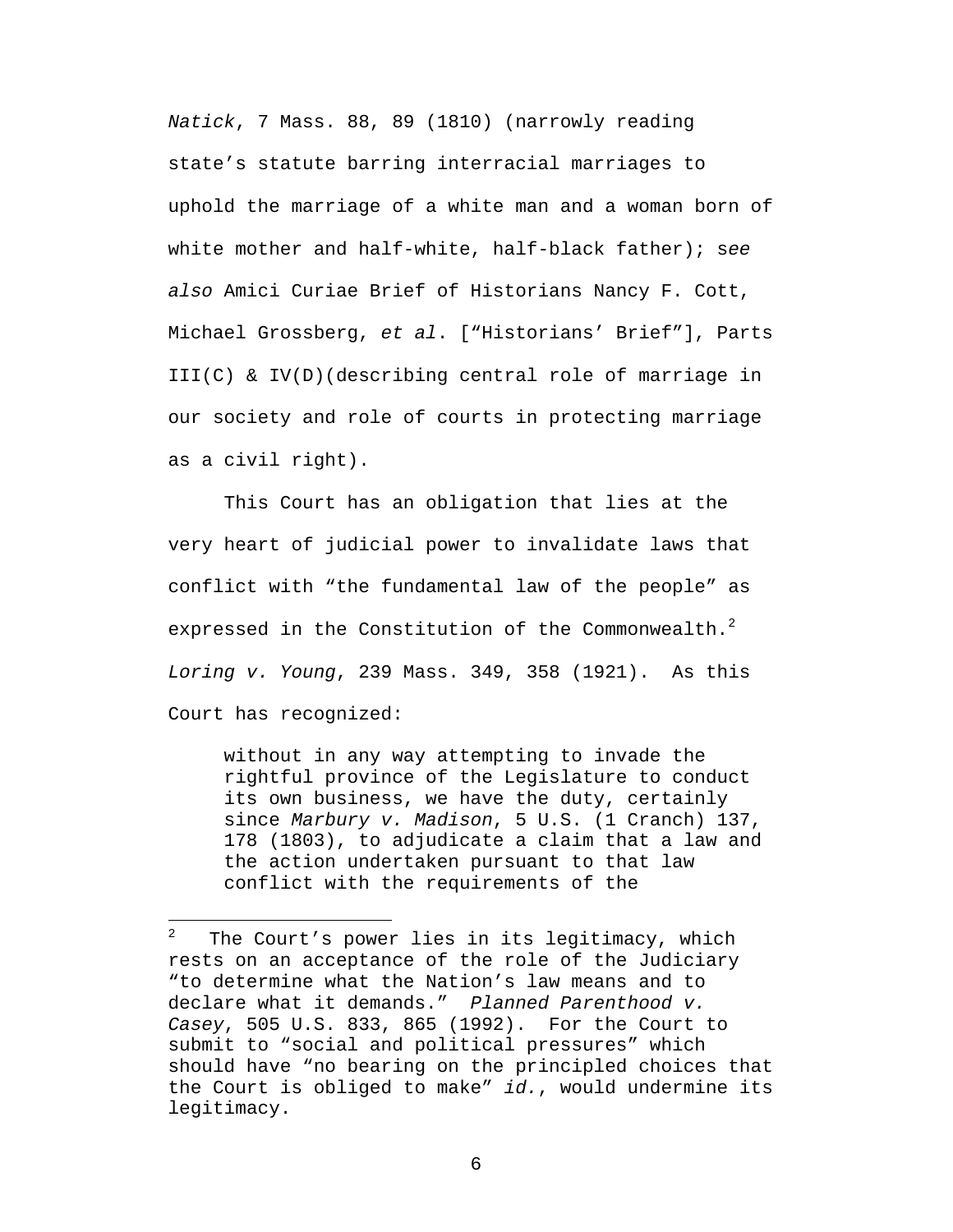Constitution. 'This,' in the words of Chief Justice Marshall, 'is of the very essence of judicial duty.'

*Moe v. Secretary of Admin. & Fin.*, 382 Mass. 629, 642 (1981) (quoting *Colo v. Treasurer & Receiv. Gen.*, 378 Mass. 550, 552-53 (1979)); *see also Bowe v. Secretary of the Comm.*, 320 Mass. 230, 243-45 (1946) ("The nature of the power of courts to enforce the provisions of the Constitution of Massachusetts as against a conflicting Massachusetts statute . . . is a necessary function, if constitutional provisions are to be the supreme law, and not mere declarations of policy to be disregarded by the Legislature at will").

### **B. The Court has a long history of deciding constitutional cases that raise potentially controversial questions.**

There is no exception to the exercise of judicial power for potentially controversial or politicallycharged questions. This is not that rare case that implicates elections or the political process and could be considered a "political question."<sup>3</sup> Further,

 $\overline{a}$ 

 $3$  In fact, the "political question doctrine" has been disapproved of by this Court. *See Backman v. Secretary of Comm.*, 387 Mass. 549, 554 (1982)(finding that the federal doctrine has "never been explicitly incorporated" into the Commonwealth's jurisprudence since "this court has an obligation to adjudicate claims that particular actions conflict with constitutional requirements."). Federal courts themselves rarely find that the political question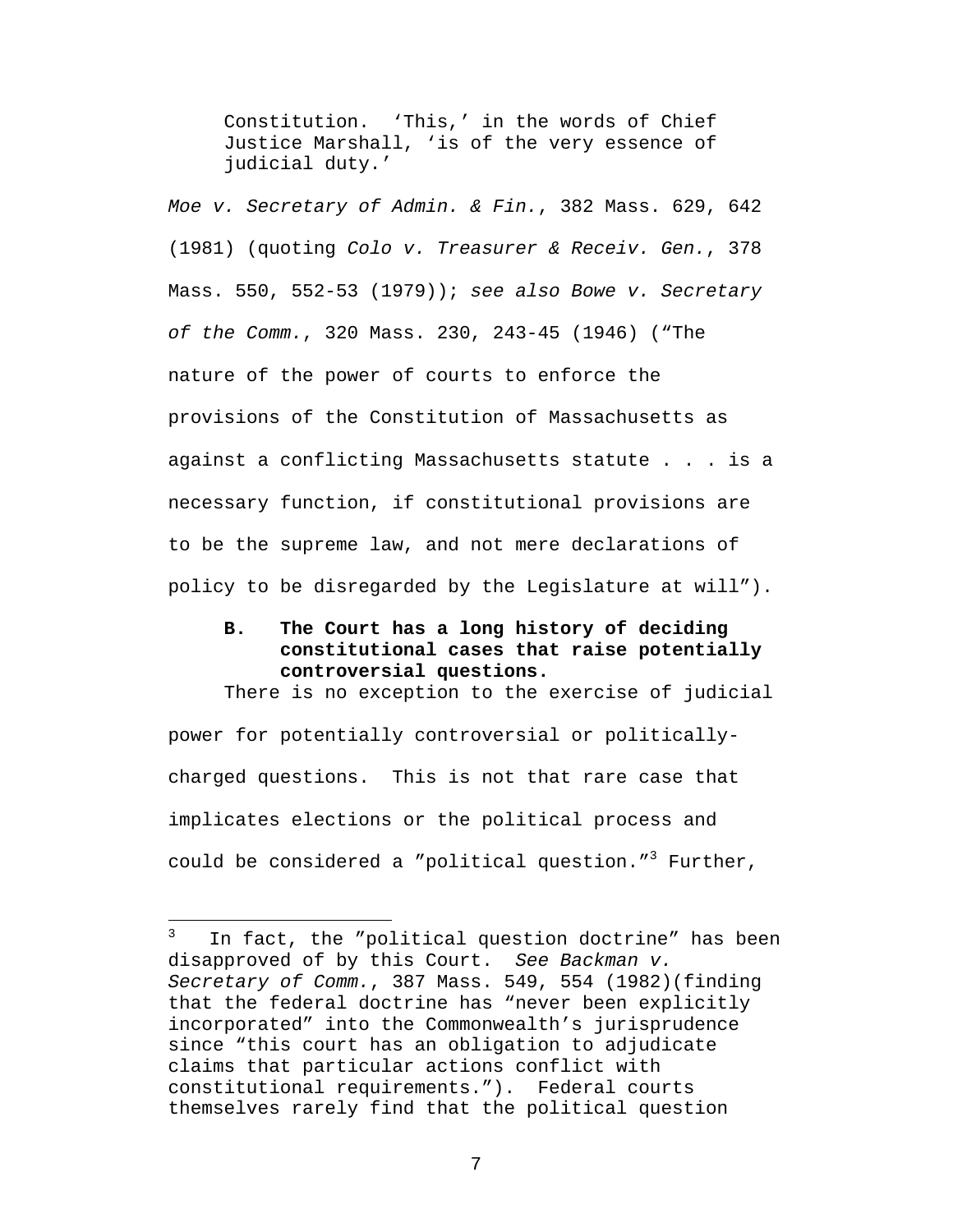the Court routinely hears and decides what could be considered "controversial" constitutional cases.<sup>4</sup>

It is the Court's role to safeguard the rights of the minority from the tyranny of the majority. John Adams, the main author of the Massachusetts Constitution, feared unmoderated majoritarianism and its affect on the rights of the minority. *See* Bernard Bailyn, THE IDEOLOGICAL ORIGINS OF THE AMERICAN REVOLUTION 288- 90 (1967) (discussing Adams' pamphlet *Thoughts on* 

doctrine inhibits judicial review even in cases regarding elections. *See* Linda Sandstrom Simard, *Standing Alone: Do We Still Need the Political Question Doctrine*, 100 Dickinson L. Rev. 303, 305 & accompanying notes (1996) (discussing the sixteen cases since 1962 in which the Supreme Court faced the political question doctrine). Even in *Bush v. Gore*, a case which directly addressed the election process, no Justice mentioned the doctrine. *See Bush v. Gore*, 531 U.S. 98 (2000).

 $\overline{a}$ 

<sup>4</sup> *See*, *e.g.*, *Bates v. Director of Off. of Campaign & Pol. Fin.*, 436 Mass. 144, 168 (2002) (legislative funding of Clean Elections law); *A.Z. v. B.Z.*, 431 Mass. 150, 162 (2000) (unconsented use of frozen embryos impinged on "freedom to decide whether to enter into a family relationship"); *John Doe v. Attorney Gen.*, 430 Mass. 155 (1999) (registration of sex offenders); *Moe*, 382 Mass. at 642 (public funding of abortion; acknowledging the Legislature had a "deep-seated resistance to public funding for abortion"); *Superintendent of Belchertown St. Sch. v. Saikewicz*, 373 Mass. 728, 742 (1977) (right to refuse medical treatment); *Bowe*, 320 Mass. at 252 (forbidding political contributions by labor unions violate freedom of press and assembly); *Loring*, 239 Mass. at 375-77 (whether ballot initiative 'Rearrangement of Constitution of 1919' validly replaced original Constitution).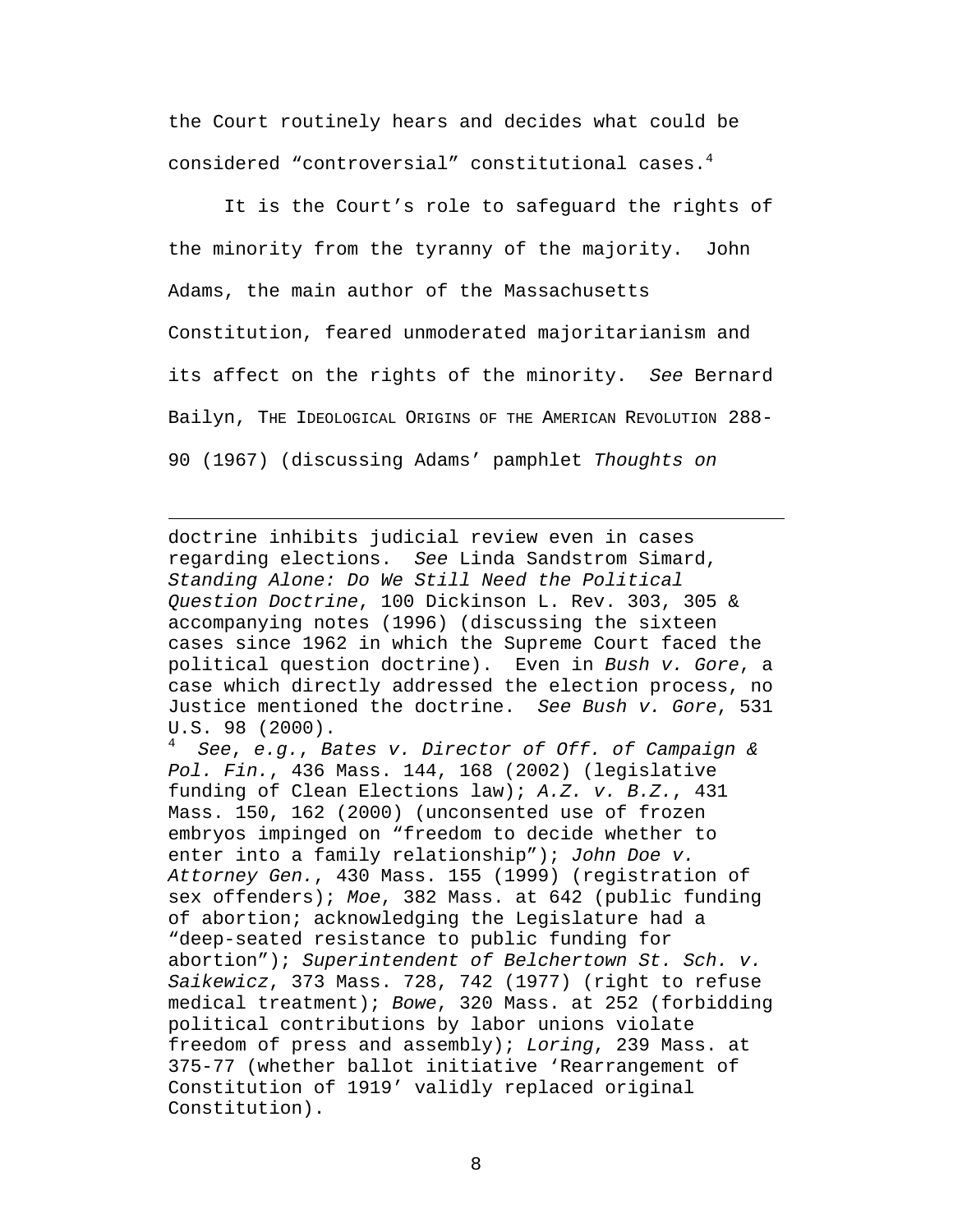*Government*). To protect minority rights, he advocated for the establishment of a republican government that split governmental power between the legislative, executive and judicial branches. *Id.* The judiciary was the branch of government "composed of men [and now also women] of learning, legal experience and wisdom" whose "minds should not be distracted with [the] jarring interests" of the political arena. *Id*. at 290 (quoting Adams, *Thoughts on Government*).

The courts have long recognized their instrumental role in protecting minority rights and interpreting the Constitution (state and federal) to respond to "radical changes in social, economic and industrial conditions." *Cohen v. Attorney Gen.*, 357 Mass. 564, 570 (1970) (quoting *Tax Comm'r v. Putnam*, 227 Mass. 522, 523-24 (1917)); *see, e.g., Commonwealth v. Aves*, 35 Mass. (18 Pick.) 193, 203 (1836) (slavery violates equal protection prohibition of Article I); *Saikewicz*, 373 Mass. at 742 (recognizing fundamental right to refuse medical treatment); *Moe*, 382 Mass. at 642 (public funding of abortion); *see also Yick Wo v. Hopkins*, 118 U.S. 356, 373-74 (1886) (local ordinance regarding wooden laundries applied only against Chinese violated Fourteenth Amendment); *Brown v. Board*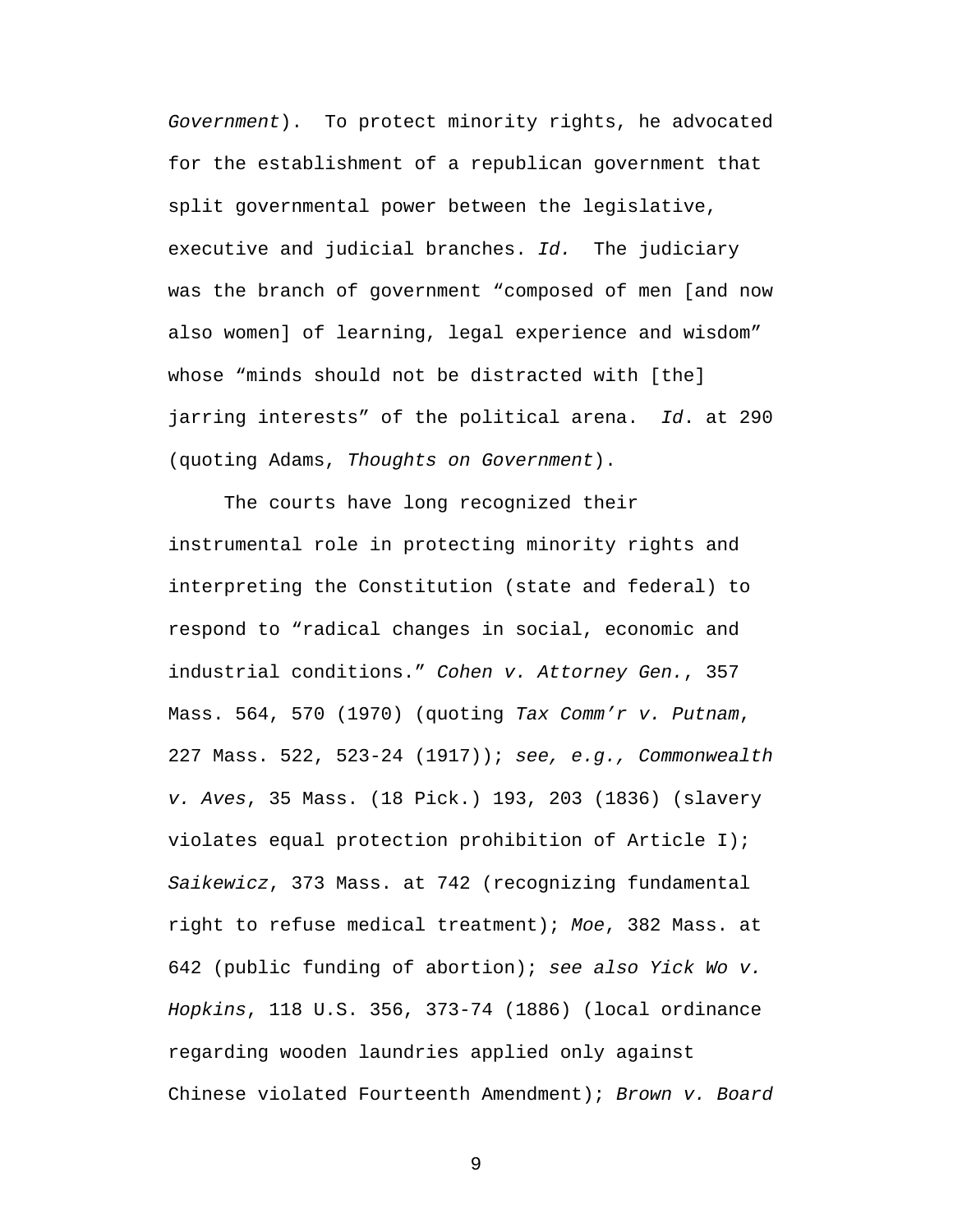*of Educ.*, 347 U.S. 483 (1954) ("separate but equal" education laws segregating the races are unconstitutional); *Roe v. Wade*, 410 U.S. 113, 153 (1973) (recognizing fundamental right to seek abortion). The rights protected by the Massachusetts Constitution are not static, but will continue to evolve together with our society. It is the role of this Court to interpret the Constitution "in accordance with the demands of modern society or it will be in constant danger of becoming atrophied and, in fact, may even lose its original meaning." *McDuffy v. Secretary of Exec. Off. of Educ.*, 415 Mass. 545, 620 (1993) (citations omitted) (discussing the education clause). As Justice Holmes explained:

[W]hen we are dealing with words that also are a constituent act, like the Constitution . . . we must realize that they have called into life a being the development of which could not have been foreseen completely by the most gifted of its begetters. It was enough for them to realize or to hope that they created an organism; it has taken a century and has cost their successors much sweat and blood to prove that they created a nation. The case before us must be considered in the light of our whole experience and not merely in that of what was said a hundred years ago.

*Id*. (quoting *Missouri v. Holland*, 252 U.S. 416, 433 (1920)).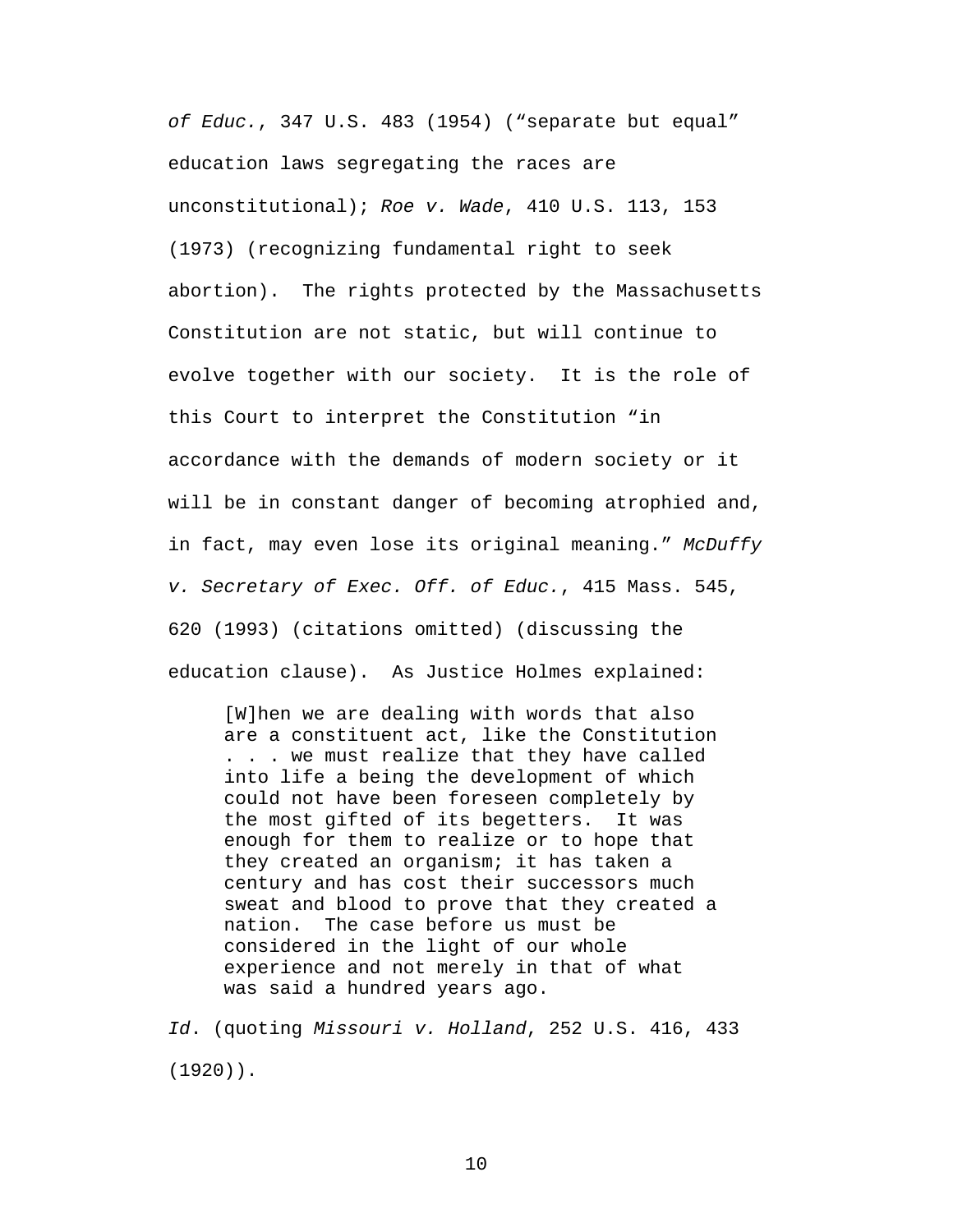The right to marry the person one chooses is a right protected by the substantive due process and equality provisions of the Massachusetts Constitution. This Court must exercise its judicial duty to determine that the marriage statutes and the actions of the defendants violate the Constitution and order an immediate remedy to cure the constitutional violation.

### **II. The Court should remedy the constitutional violation by extending the marriage statutes to same-sex couples**

Just as the Court has the power to interpret the Constitution, it has both the authority and an obligation to provide a remedy that immediately provides relief to the plaintiff class.

### **A. The plaintiffs have a right to have the Court remedy the constitutional violation.**

A "fundamental principle" of the Commonwealth's administration of justice system is the right to seek judicial resolution of a dispute. This right is grounded in the First Amendment of the United States Constitution<sup>5</sup> and article 11 of the Massachusetts

 $\overline{a}$ 

<sup>&</sup>quot;Congress shall make no law . . . abridging . . . the right of the people . . . to petition the Government for a redress of grievances." U.S. Const. Am. 1. This right was incorporated into the Fourteenth Amendment by *Wallace v. Jaffree*, 472 U.S. 38, 49 & n.32 (1985).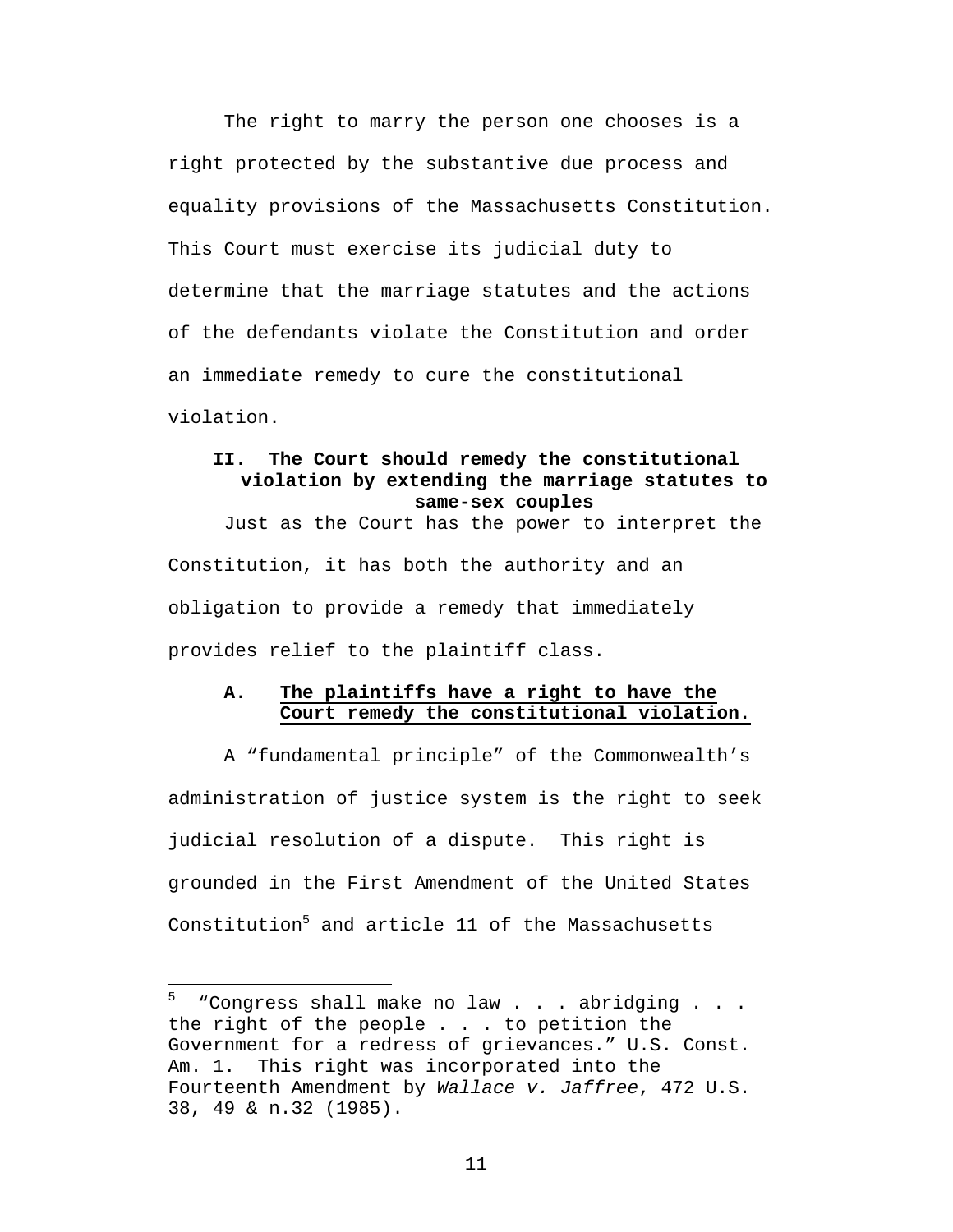Declaration of Rights.<sup>6</sup> *See Sahli v. Bull HN Info. Sys.*, 437 Mass. 696, 700-01 (2002); *Woodworth v. Woodworth*, 273 Mass. 402, 407 (1930). An integral part of this right is obtaining a complete and immediate legal remedy for the plaintiff's injuries. *See King v. Grace*, 293 Mass. 244, 246 (1936); *Service Wood Heel Co. v. Mackesy*, 293 Mass. 183, 189 (1936).

When ruling on the constitutionality of legislative and executive action, the Court has the ability to correct any unconstitutional statutes or policies. $7$  Once a right has been violated, the Court has recognized the need to fashion a remedy for the

<sup>&</sup>lt;sup>6</sup> "Every subject of the commonwealth ought to find a certain remedy, by having recourse to the laws, for all injuries or wrongs which he may receive in his person, property, or character. He ought to obtain right and justice freely, and without being obliged to purchase it; completely, and without any denial; promptly, and without delay; conformably to the laws." Mass. Const. Pt. 1 Art. 11. <sup>7</sup> *See*, *e.g.*, *Perez v. Boston Housing Auth.*, 379 Mass. 703, 738 (1980) ("it is a function of the judicial branch to provide remedies to violations of law"); *School Com. of Boston v. Board of Educ.*, 363 Mass. 20, 35 (1973) (recognizing that broad judicial remedial powers are invoked in response to a constitutional violation); *Coffee-Rich, Inc. v. Commissioner of Pub. Health*, 348 Mass. 414, 422 (1965) (where plaintiffs challenged law prohibiting the misbranding of imitation foods, court declared that where a challenged law is unconstitutional, "the act must be declared unconstitutional because enforcement of it will deprive plaintiff of rights secured under the Constitution") (quotations and citations omitted).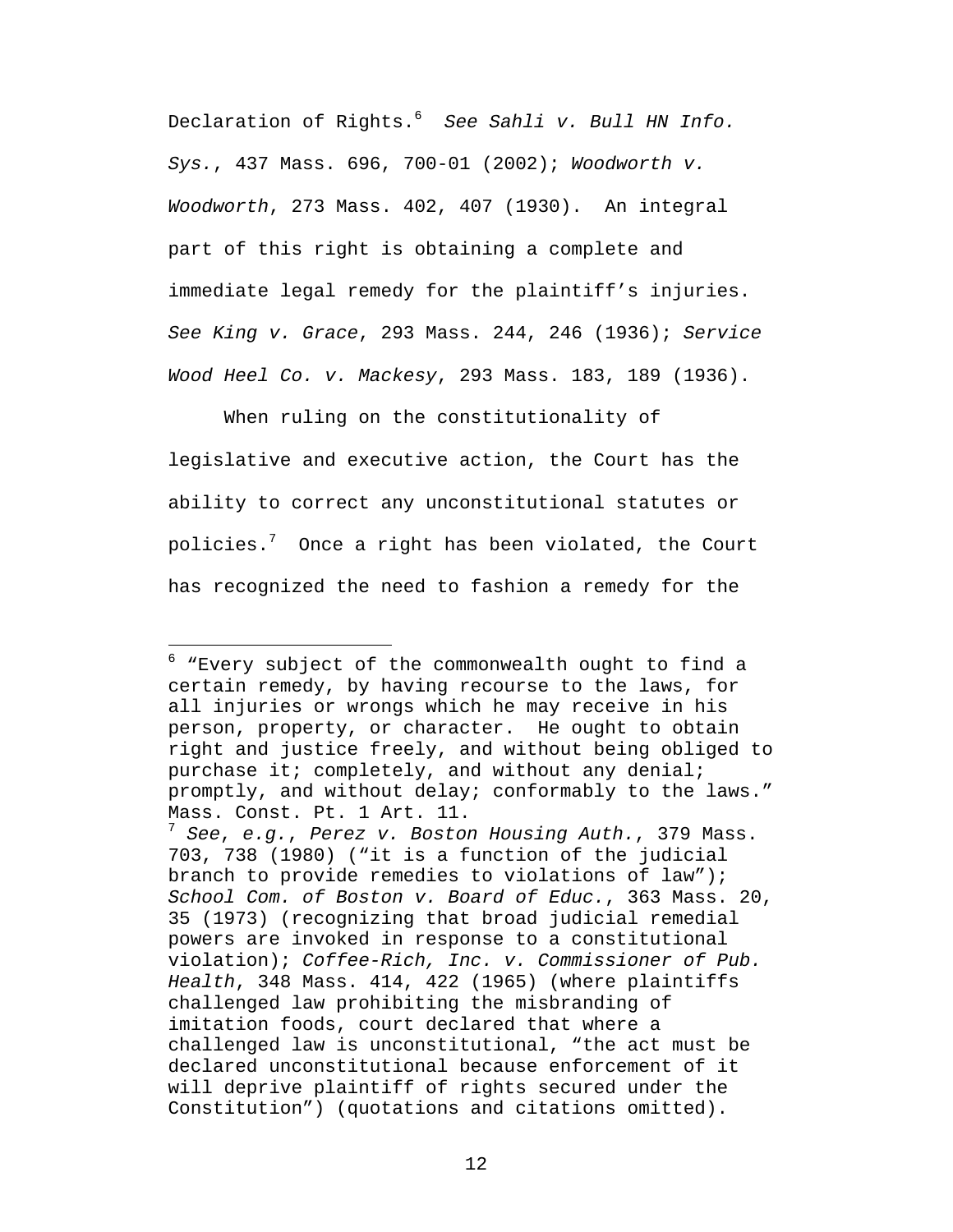plaintiff and all others similarly situated. *See*, *e.g.*, *Lavelle*, 426 Mass. at 337-38; *Murphy v. Commissioner of Dep't of Indus. Accidents*, 415 Mass. 218, 233-34 (1993); *In re Jadd*, 391 Mass. 227, 237 (1984); *Moe*, 382 Mass. at 659-60; *Perez*, 379 Mass. at 738; *MIAA*, 378 Mass. at 364; *Holden v. James*, 11 Mass. 396, 402 (1814) (where a plaintiff has valid claims against a defendant "it was undoubtedly regular and necessary to send him to the courts of law for the recovery of such claims . . . There is no other mode in which, by our constitution and laws, he could effectually enforce his claims, and no other tribunal competent to afford him redress.").

#### **B. The appropriate remedy is to extend the existing marriage statutes, not invalidate the existing statutory scheme.** Where a statute is unconstitutional because of

underinclusion, the Court "may either declare the entire statute void, or extend its coverage to those formerly excluded." *Commonwealth v. Chou*, 433 Mass. 229, 238 (2001) (citing *Califano v. Wescott*, 443 U.S. 76, 89 (1979)); *Welsh v. United States*, 398 U.S. 333, 361 (1970) (Harlan, J., concurring)); *Commonwealth v. Petranich*, 183 Mass. 217, 220 (1903). This analysis is applied regardless of whether the statute violated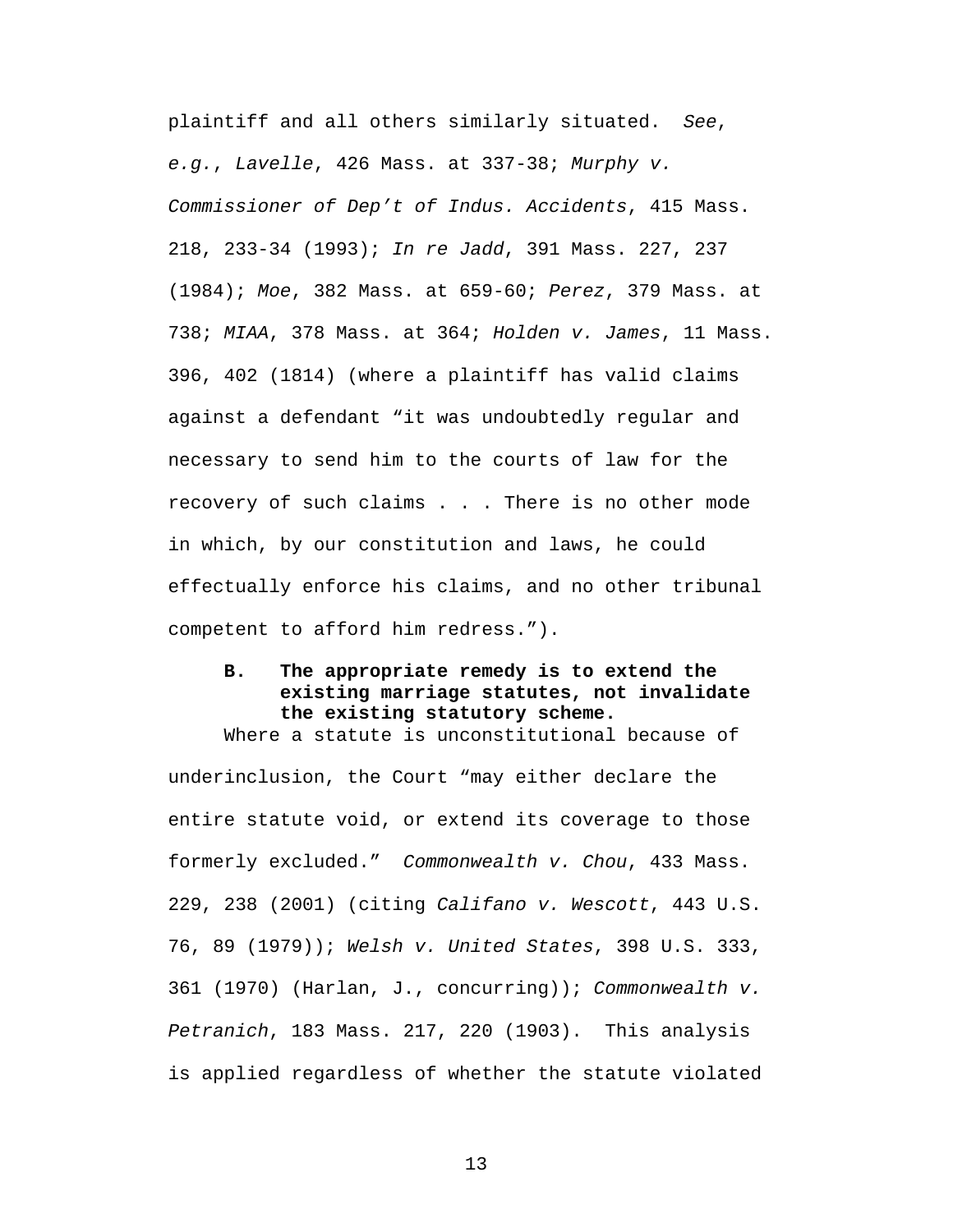equal protection or due process principles. *See Chou*, 433 Mass. at 238; *Moe*, 382 Mass. at 659-60.

This Court favors extension over invalidation. *See Chou*, 433 Mass. at 238 (stating *in dicta* that a statute that violated equal protection rights could be remedied by removing the gender-specific language and applying the statute gender neutrally); *Moe*, 382 Mass. at 659-60 (extending statute by severing provision violating plaintiffs' due process rights rather than nullify whole statute); *Boston Gas Co. v. Department of Pub. Util.*, 387 Mass. 531, 540 (1982)("the court, as far as possible, will hold the remainder to be constitutional and valid, if the parts are capable of separation and are not so entwined that the Legislature could not have intended that the part

otherwise valid should take effect without the invalid part."). $8$ 

 $\overline{a}$ 

<sup>8</sup> A further reason that invalidation is not appropriate is that the plaintiffs do not challenge the underlying laws concerning the eligibility to marry in Mass. Gen. L. c. 207. The plaintiffs only challenge the state's application of those laws to exclude them from marriage. Thus this is not a case that turns on invalidation of a statutory scheme or the severability of a particular statutory provision.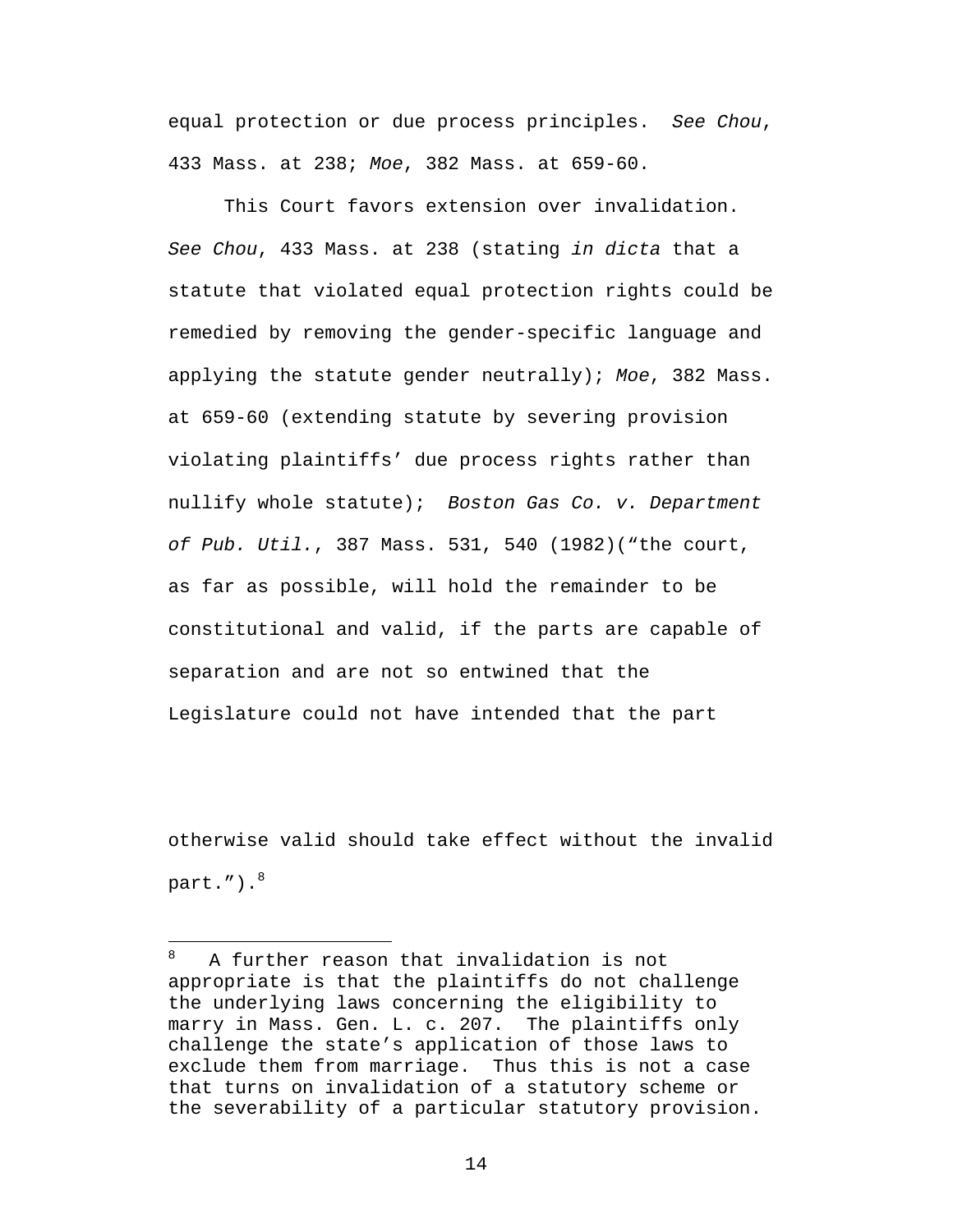There are three factors the court considers in determining whether to extend a statute to cure a constitutional violation: the legislative intent as to what the Legislature would have done had it known the statute was constitutionally defective; the social cost of invalidating the offending provision; and the feasibility of extending the law to include the excluded group. *See Califano*, 443 U.S. at 92-93; *Moe*, 382 Mass. at 659-60; *Murphy v. Department of Corrections*, 429 Mass. 736, 743 n.5 (1999).

By examining the statute, the Court should be able to ascertain whether the Legislature intended that, if a portion of the statute were held unconstitutional, the remainder of the statute should survive or die with the unconstitutional portion. *See Chou*, 433 Mass. at 238*; Boston Gas Co.*, 387 Mass. at 540; *Pedlosky v. MIT*, 352 Mass. 127, 129 (1967) (where the Court was unable to determine legislative intent, the Court invalidated the entire statute); *Petranich*, 183 Mass. at 220. In *Moe*, this Court declared that

*Cf. ABCD, Inc. v. Commissioner of Pub. Welfare*, 378 Mass. 327, 338-39 (1979) (refusing to construe challenged welfare provisions as requested by plaintiffs where such action would require "major surgery" to the statutory scheme and the "sheerest speculation" about legislative intent).

1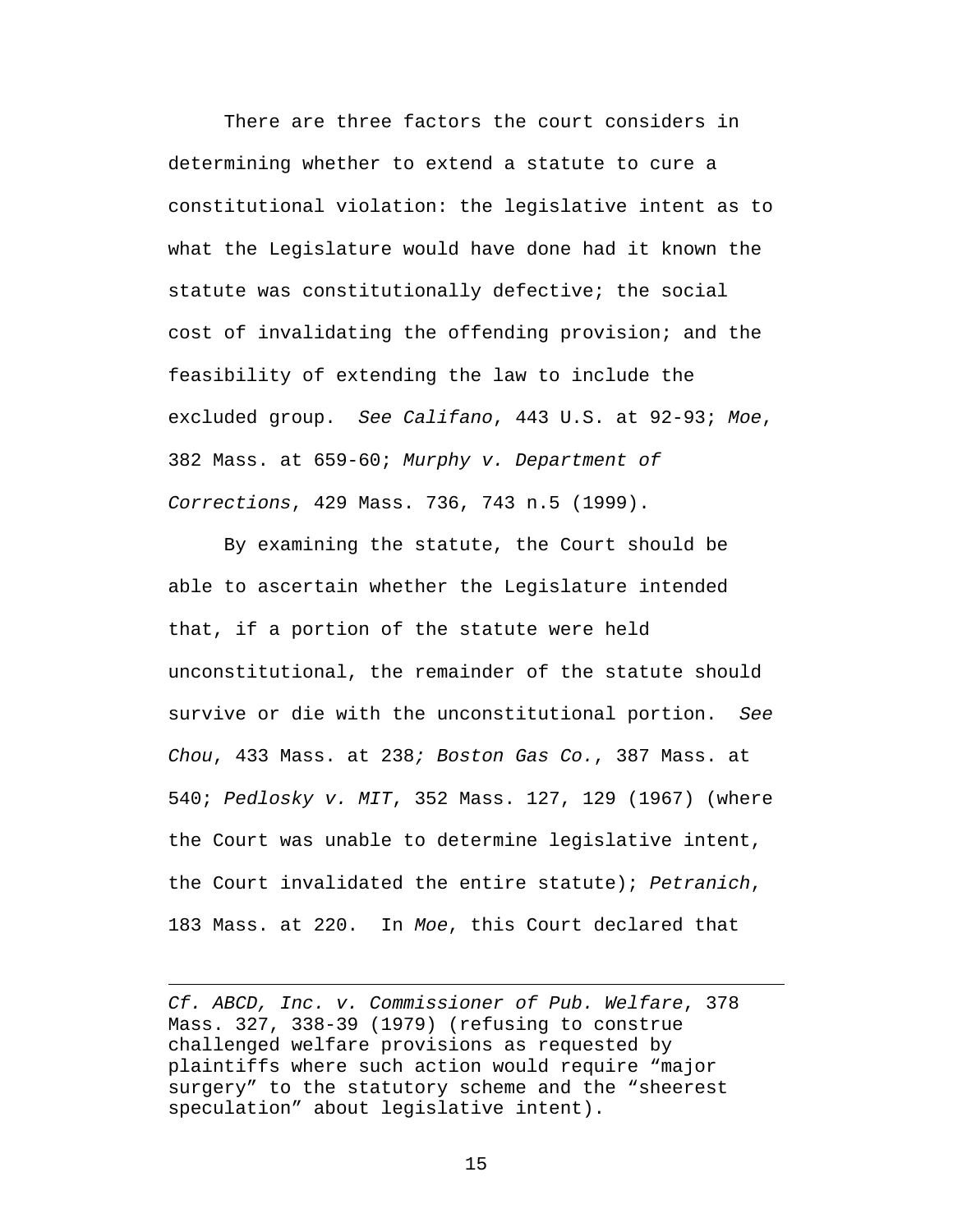the state's prohibition on Medicaid funding for abortions was unconstitutional and enjoined the state from enforcing this provision of the Medicaid funding scheme. *See Moe*, 382 Mass. at 658-59. The Court, however, rejected voiding the entire Medicaid funding scheme due to the Legislature's expressed "strong commitment" to providing healthcare to the poor and the consequent suffering that action would have created.<sup>9</sup> *Id*. at 660. Similarly, in *Califano*, the U.S. Supreme Court recognized that invalidating the entire family welfare system to cure the unconstitutional gender classification would wreak unnecessary hardship on hundreds of thousands of needy families. *See* 

 $\overline{a}$ 

 $9$  It is not only in cases of poverty where the Court prefers extension over invalidation. In *Mueller v. Commissioner of Public Health*, 307 Mass. 270 (1940), a statute requiring out-of-state manufacturers of upholstered furniture to obtain a permit and pay a \$50 fee to sell such furniture in the Commonwealth, but imposing no fee or permit requirement on in-state manufacturers, was held to violate the Commerce Clause. *Id*. at 280. The Court stated that, where a statute violates the Constitution, "there is nothing for the court to do except to sustain the fundamental law by declaring the statute unconstitutional and void." *Id*. at 275. The Court, however, did not strike down the entire statutory scheme regulating the sale of furniture in the Commonwealth. Instead, the Commissioner of Public Health was enjoined from enforcing only the unconstitutional permit and fee requirements. *Id*. at 281.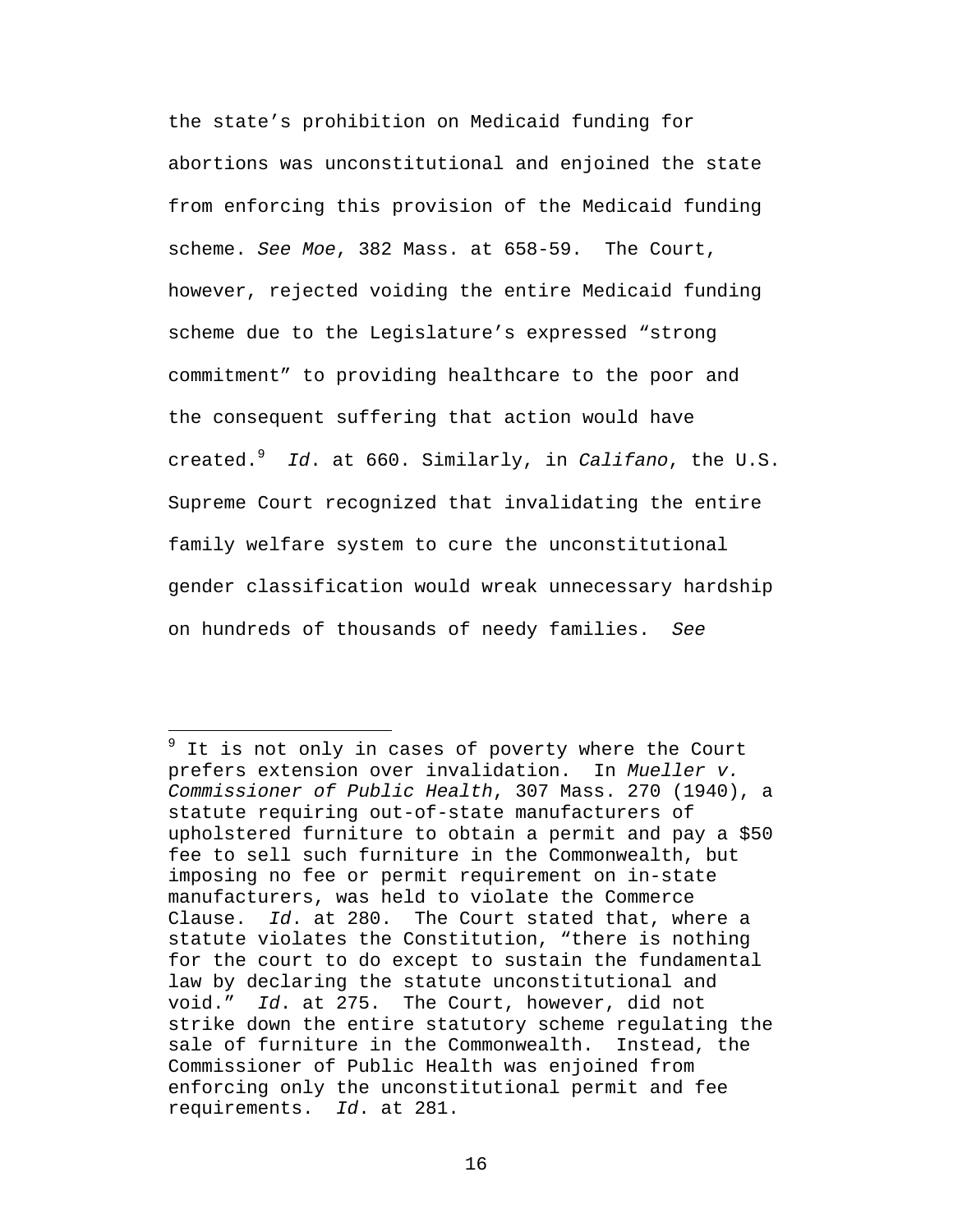*Califano*, 443 U.S. at 90 ("extension, rather than nullification, is the proper course.").

In the present case, applying the first factor, the test of legislative intent, militates against nullification. Nullifying the state's marriage laws would disrupt the lives of many families in the Commonwealth. The legal status of families and married couples would become gravely uncertain - much like that of today's gay and lesbian families - and would remain in doubt until the Legislature enacted an entirely new statutory marriage system. Such a result could not conceivably be the Legislature's intent.

Applying the second factor, the social cost of nullification, militates against nullification for the same reasons. The social cost to married couples and their families, who would be without the benefits and protections of marriage, would be staggering and highly disruptive.

Finally, applying the third factor, the feasibility of extending the law to include the formerly excluded group, supports extension because it is unquestionably feasible to extend the current marriage statutes. By applying common principles of statutory construction, any gender-specific terms such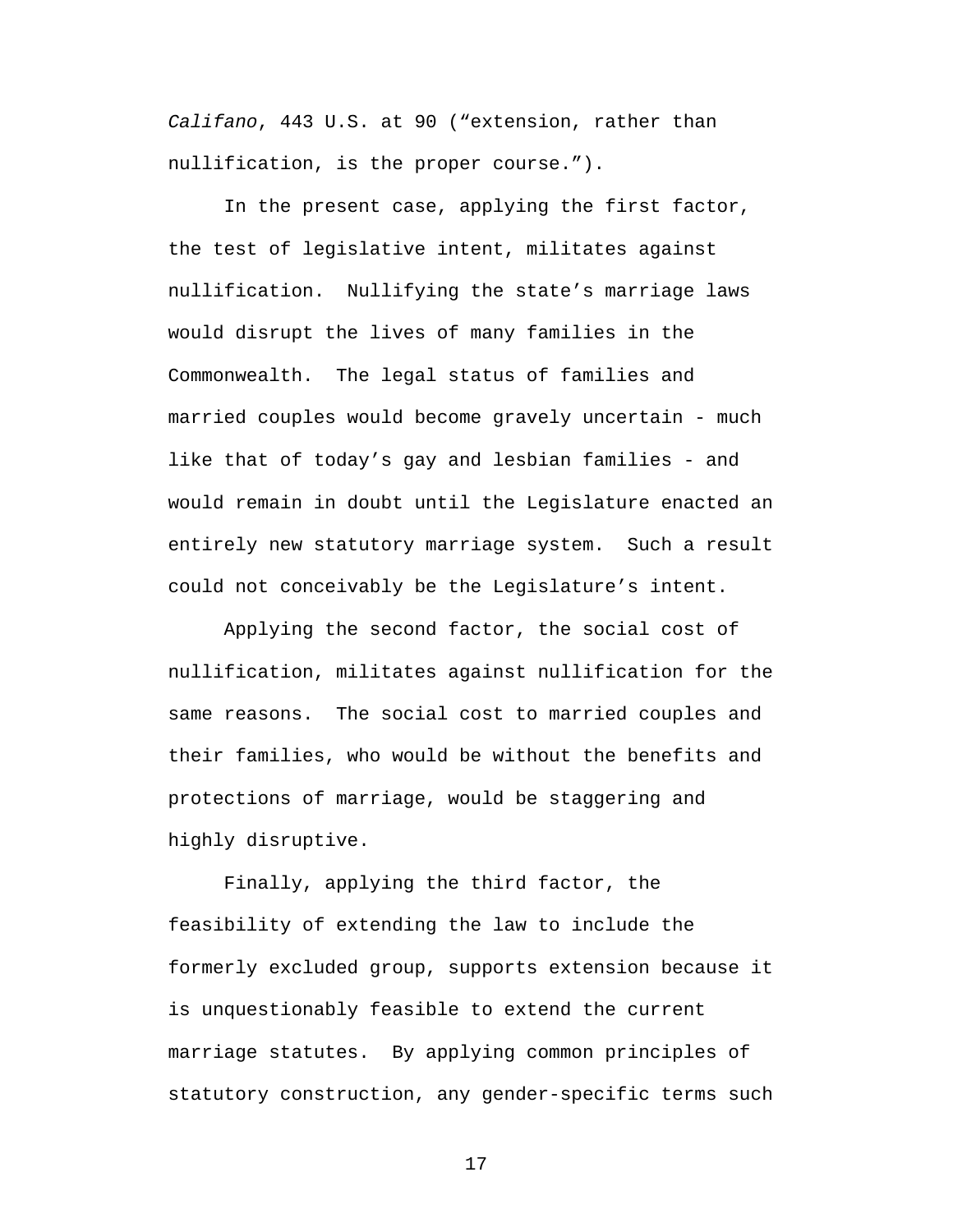as "man," "woman," "husband," or "wife," can be read in a gender-neutral fashion. *See* Mass. Gen. L. c. 4, § 6, cl. 4, which states in pertinent part: "In construing statutes the following rules shall be observed . . . words importing the masculine gender may include the feminine and neuter." As discussed in the Historians' Brief, Part IV(B), the marriage statutes and other statutes that concern married persons are now largely gender neutral. *See* Part II(E) *infra*.

The situation here is similar to that in *Califano* where the U.S. Supreme Court declined to nullify the challenged statute, but instead read the statute in a gender-neutral fashion to cure the constitutional violation. The Court held that the statute providing welfare benefits violated the plaintiffs' equal protection rights because benefits were provided to families where the father was unemployed, but not where the mother was unemployed. *Califano*, 443 U.S. at 89. To cure the unconstitutional underinclusiveness, the Court ordered that the gender-specific term "father" be replaced by the gender-neutral term "parent." *Id.* at 92-93; *see also Chou*, 433 Mass. at 238-39 (had the defendant succeeded in proving an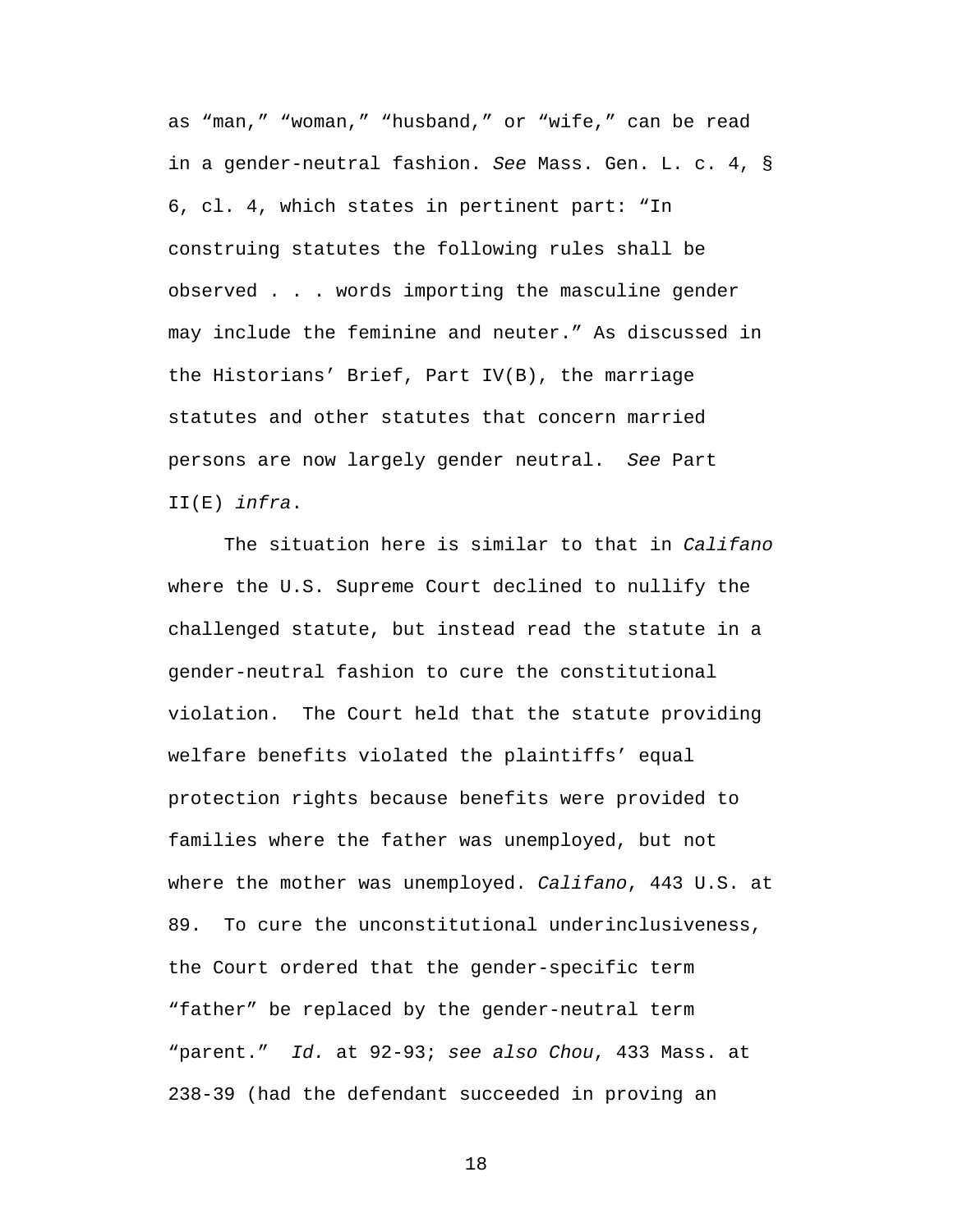equal protection violation, the Court could sever the gender-specific language so that the statute could be read gender neutrally).

In *Moe*, the Court refused to nullify the Medicaid funding system to cure its underinclusiveness. The Court instead extended the statute to include funding for all Medicaid-eligible women requiring medically necessary abortion services. *Moe*, 382 Mass. at 660.

In another extension decision, *In re Jadd*, 391 Mass. 227 (1984), the Court held the Commonwealth's residency requirement for admission to the bar violated the federal Constitution's privileges and immunities clause. *Id.* at 228. The Court entered judgment declaring the rule unconstitutional and extended benefits to Mr. Jadd by ordering the Board of Bar Overseers to consider Mr. Jadd's application without regard to his residency. *Id.* at 228, 237. *See also Lavelle*, 426 Mass. at 335-37 (extending article 15 right to jury trial in discrimination suits to respondents).

As this discussion indicates, extension of the Commonwealth's marriage laws, not invalidation, is the appropriate and most feasible remedy.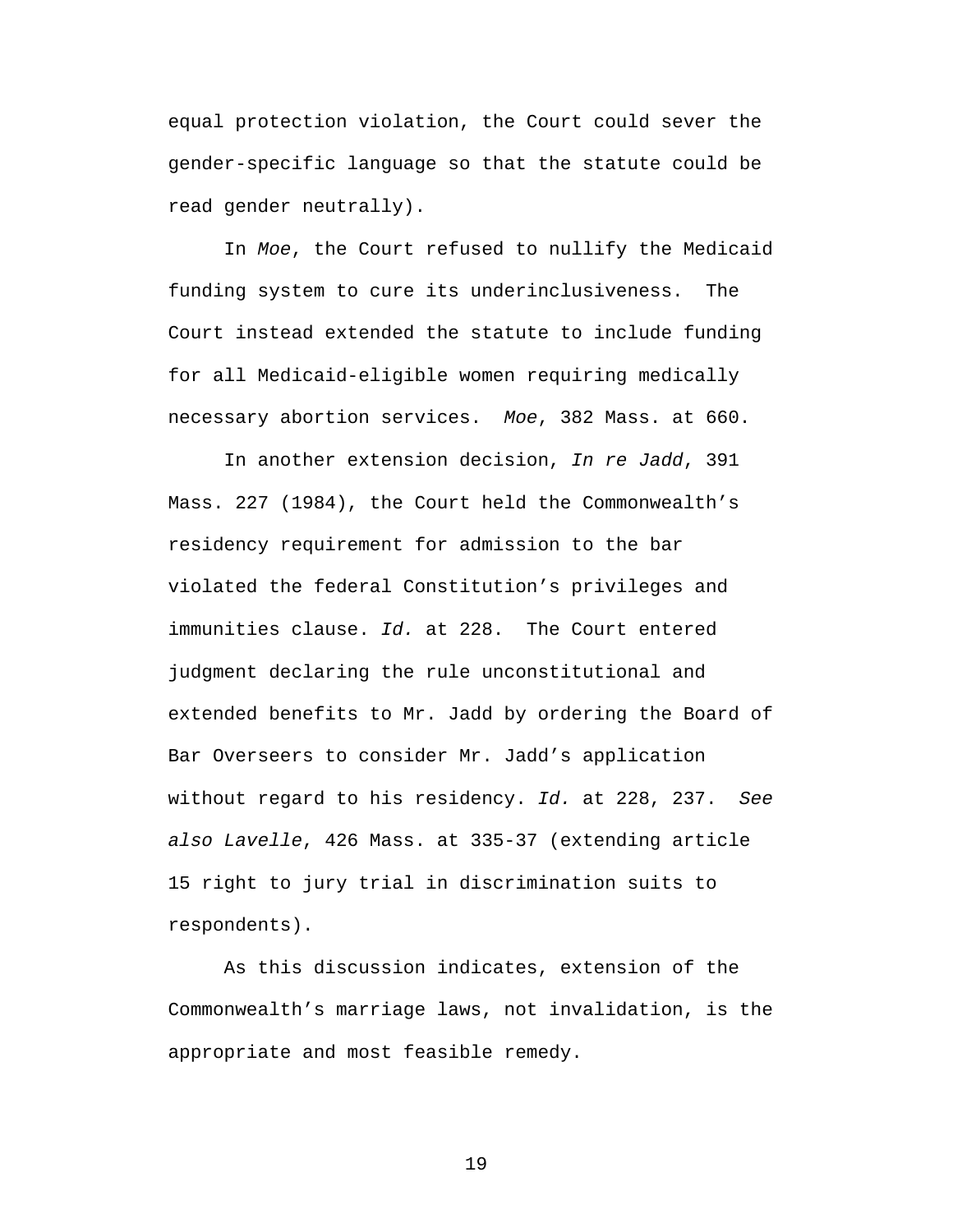**C. The Court has the authority to issue a declaratory order to cure the constitutional violation.**

Issuing an order declaring the rights of the

plaintiffs and ordering the issuance of marriage licenses to individuals who wish to marry a person of the same sex would not violate separation of powers principles. This Court has repeatedly ordered state actors to refrain from taking unconstitutional actions or enforcing unconstitutional laws.<sup>10</sup>

 $\overline{a}$ 

<sup>10</sup> *See*, *e.g.*, *Gay & Lesbian Advocates & Defenders v. Attorney Gen.*, 436 Mass. 132 (2002) (declaring state's criminal sodomy laws as unenforceable against private consensual conduct); *John Doe v. Attorney Gen.*, 430 Mass. 155 (1999) (state's failure to provide a hearing to determine the threat an individual required to register as a sex offender posed to community violated due process; court enjoined Commonwealth from requiring plaintiff to register or from releasing any information about him until it allowed him the opportunity to be heard); *Horsemen's Benevolent & Protective Ass'n, Inc. v. State Racing Comm'n*, 403 Mass. 692 (1989) (State Racing Commission's rule requiring employees to submit to drug testing violated art. 14 of the Massachusetts Declaration of Rights; court enjoined Commission from requiring employees to submit to drug testing); *Cabaret Enterprises, Inc. v. Alcoholic Beverages Control Comm'n*, 393 Mass. 13 (1984) (revocation of plaintiffs' liquor licenses for permitting nude dancing in establishments violated free speech clause of the Massachusetts Constitution; enjoined revoking plaintiffs' licenses); *In re Jadd*, 391 Mass. at 228, 237(exclusion of nonresident attorneys from bar admission procedure unconstitutional and court ordered Board of Bar Examiners to consider nonresident attorney applications the same as resident attorneys); *MIAA*, 378 Mass. at 364 (state athletic association rule barring males from participating in female sports was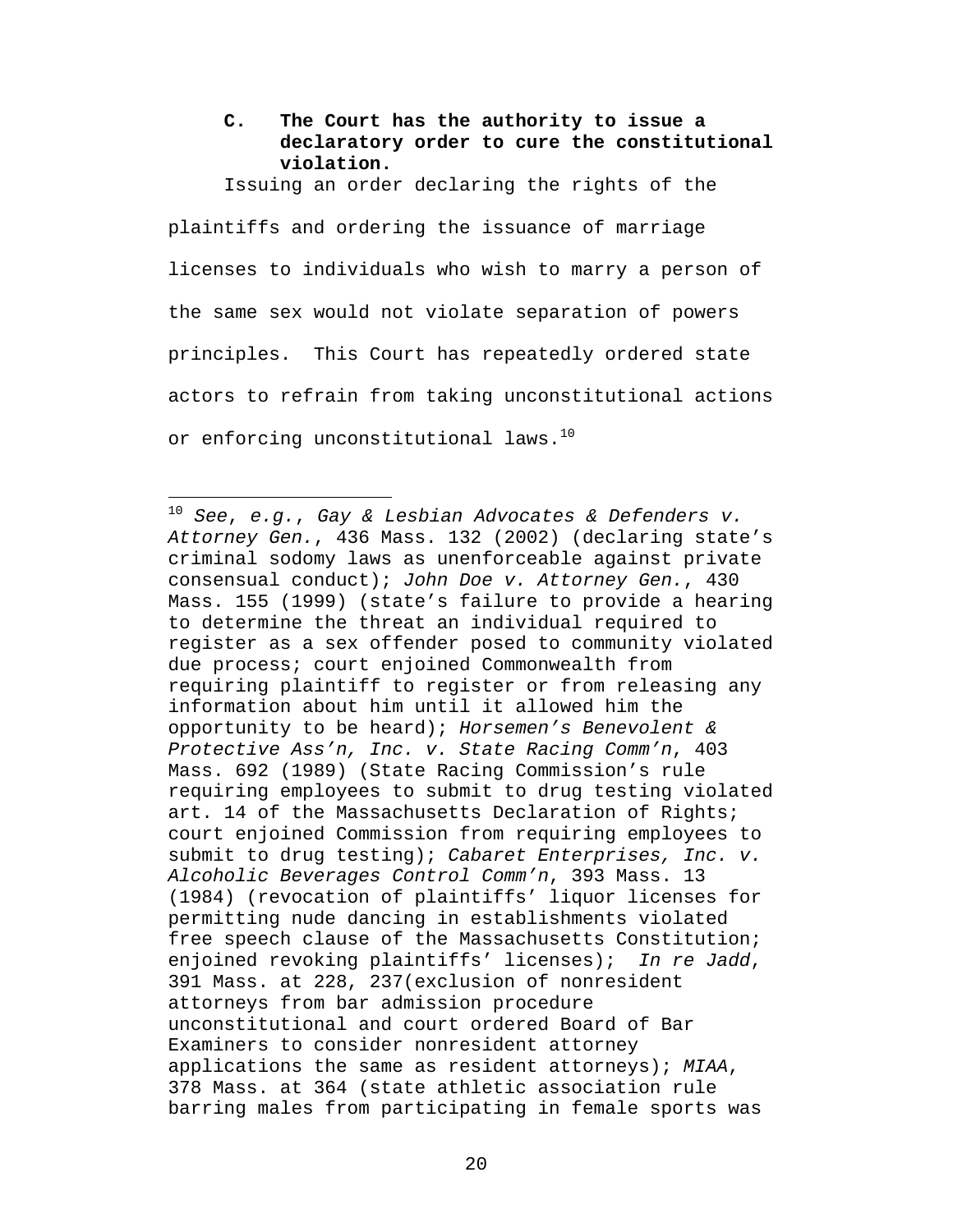In *Blanley v. Commissioner of Correction*, 374 Mass. 337 (1978), prisoners alleged that prison conditions violated their constitutional rights. The trial court ordered the prison officials to take specific steps to remedy certain constitutional violations and the Commissioner of Corrections challenged the court's authority to order the executive branch to act. The Court addressed the Commissioner's separation of powers argument as follows:

We see no merit in the claim that the scope of the judgment intrudes into the executive branch in violation of art. 30 of the Declaration of Rights of the Constitution of the Commonwealth concerning separation of powers. Courts traditionally have issued orders, formerly called writs of mandamus, directing public officials to carry out their lawful obligations. If such an official fails to obey the order to fulfill his obligations, he risks contempt of court. . . . As to judges' authority to fashion detailed orders to correct established violations of constitutional rights, . . . such functions are judicial, and in no way usurp the power of the executive.

*Id*. at 343. The Court further stated that "[i]ndeed, the executive's refusal to obey such judicial orders itself seems a violation of art. 30, by abrogating

state action and violated Massachusetts Constitution; court enjoined association from enforcing the ban).

1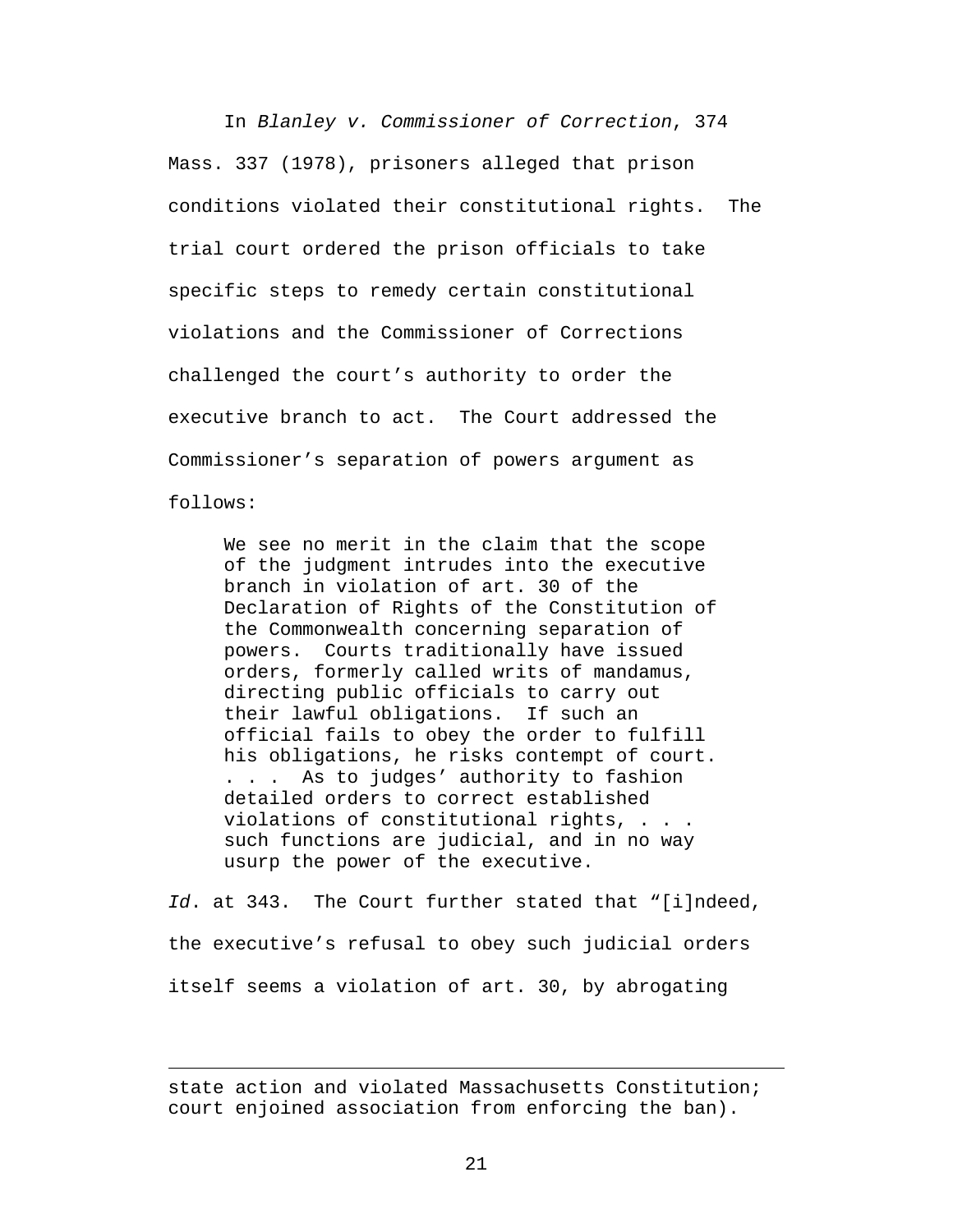judicial decrees, an exclusive judicial function." *Id*. at 343 n.4.

Issuing a declaratory order, therefore, to order the issuance of marriage licenses to individuals with same-sex partners is a remedy that is well within the core of the judicial function.

#### **D. This is not that rare case where the Court should defer to the Legislature.**  Only on rare occasions have courts delayed

remedying constitutional violations to give the Legislature the opportunity to act. This approach has been adopted in situations where, unlike *Goodridge*, an entire statutory scheme was invalidated and needed to be replaced and to do so would intrude substantially into the legislative sphere. This Court has expressed the principle that it will "seek to minimize the scope of any necessary intrusion into the legislative sphere." *Moe*, 382 Mass. at 660; *see also Califano*, 443 U.S. at 92 (choosing remedy that least "risks infringing legislative prerogatives"). Thus the Court has declined to fashion a remedy for a constitutional violation where it involved "massive rewriting" of a statute, *see Aime v. Commonwealth*, 414 Mass. 667, 684 (1993) (1992 amendments to the bail statute), or the enactment of a new statutory scheme involving the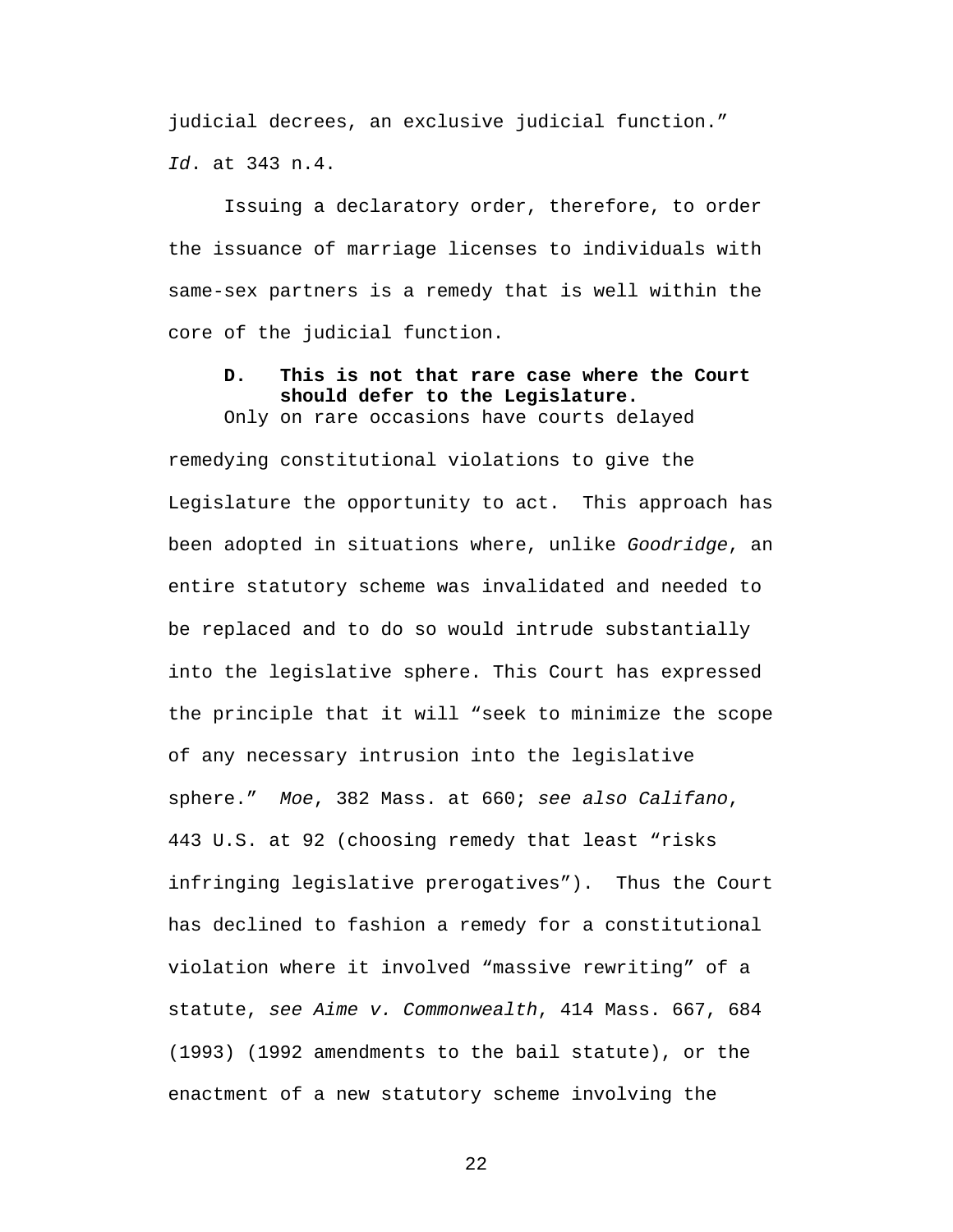appropriation of funds, *see McDuffy v. Secretary of Exec. Off. of Educ.*, 415 Mass. 545 (1993) (state's public school-financing scheme), or choosing among a multiplicity of permissible statutory solutions, *see Cepulonis v. Secretary of Comm.*, 389 Mass. 930 (1983) (prisoners' voting statutes).<sup>11</sup>

In *McDuffy v. Secretary of Executive Office of Education*, the Court held that the public school funding system violated the plaintiffs' rights to receive an adequate education. However, the Court declined to create a constitutional public school funding system from scratch, and instead articulated "broad guidelines" for the Legislature to follow in enacting a new scheme to remedy the constitutional violations. *McDuffy*, 415 Mass. at 618. The Court recognized its ability to monitor the Legislature and determine if "within a reasonable time, appropriate

 $11$ Similarly, the U.S. Supreme Court in *Brown v. Board of Education*, 347 U.S. 483 (1954), delayed the implementation of a plan to desegregate the Nation's public schools until it heard further argument. *Id*. at 495. The Court justified its unusual decision due to "wide applicability" of any national desegregation plan that would need to take into account "the great variety of local conditions." *Id*. The following year the Court issued its remedy: entrusting federal district judges to ensure that desegregation occurred "with all deliberate speed." *Brown v. Board of Educ.*, 349 U.S. 294, 301 (1955) (*Brown II*).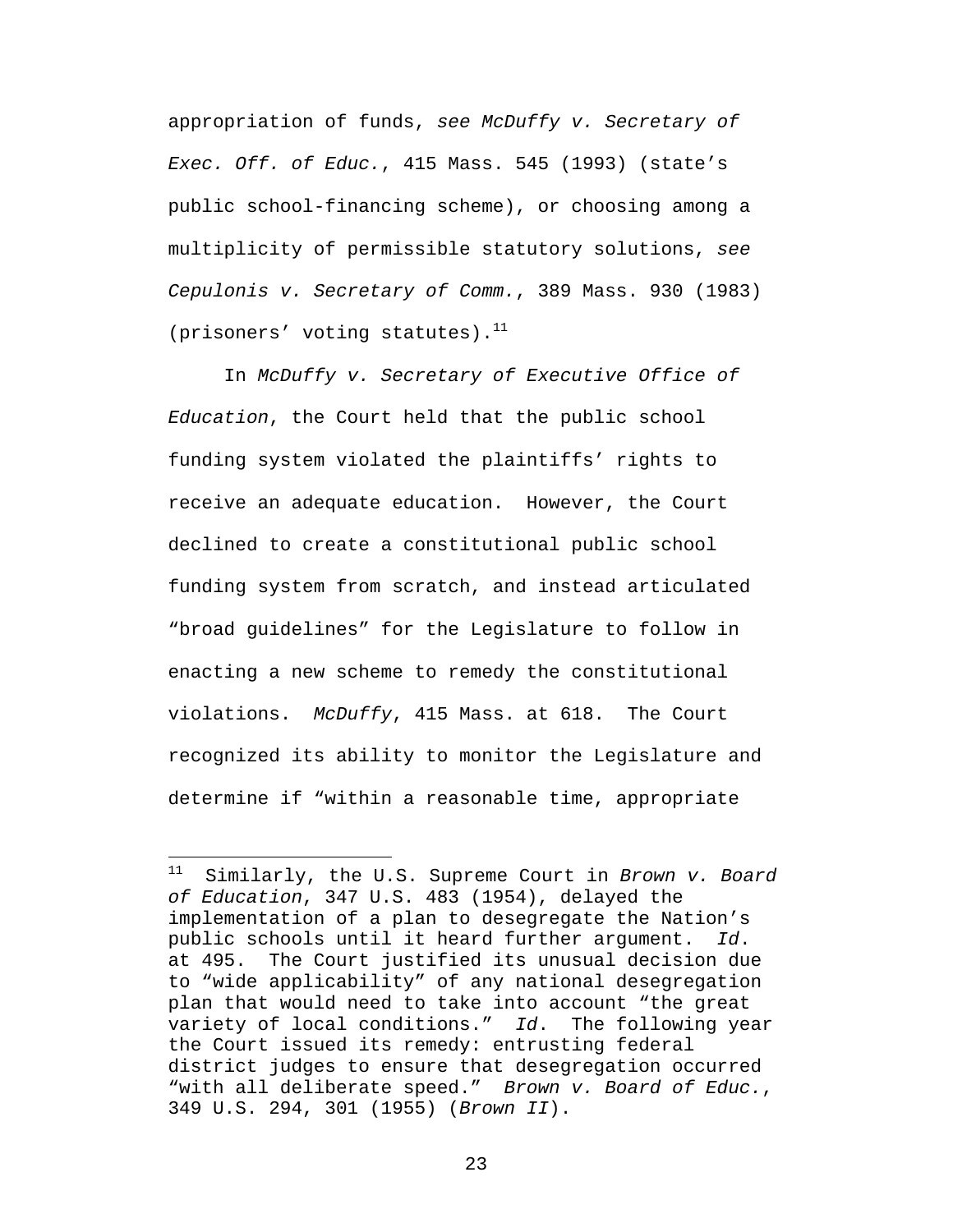legislative action has been taken." *Id*. at 621. The Court also pointed out that it was the Legislature's constitutional duty to educate the children of the Commonwealth. *Id.* The remedy in *McDuffy* involved core legislative functions, that is, the appropriation of funds and a substantial rewriting of the statutory scheme. Thus, the Court's decision not to issue an immediate remedy and instead allow the Legislature to act was in keeping with the Court's remedy doctrine of minimizing its intrusion into the legislative sphere.

Similarly, in *Aime v. Commonwealth,* in which the Court struck the bail statute's amendments for their failure to provide due process, the Court declined to issue a remedy that would require both "a massive rewriting of the statute" to add the procedures constitutionally required as well as the need for a legislative appropriation of funds for the "additional personnel and resources necessary" to carry out the procedures. *Aime*, 414 Mass. at 684.

In *Cepulonis v. Secretary of the Commonwealth*, the Court declined to issue a remedy that required choosing among alternative permissible statutory schemes. After finding that the voting registration procedures unconstitutionally denied inmates the right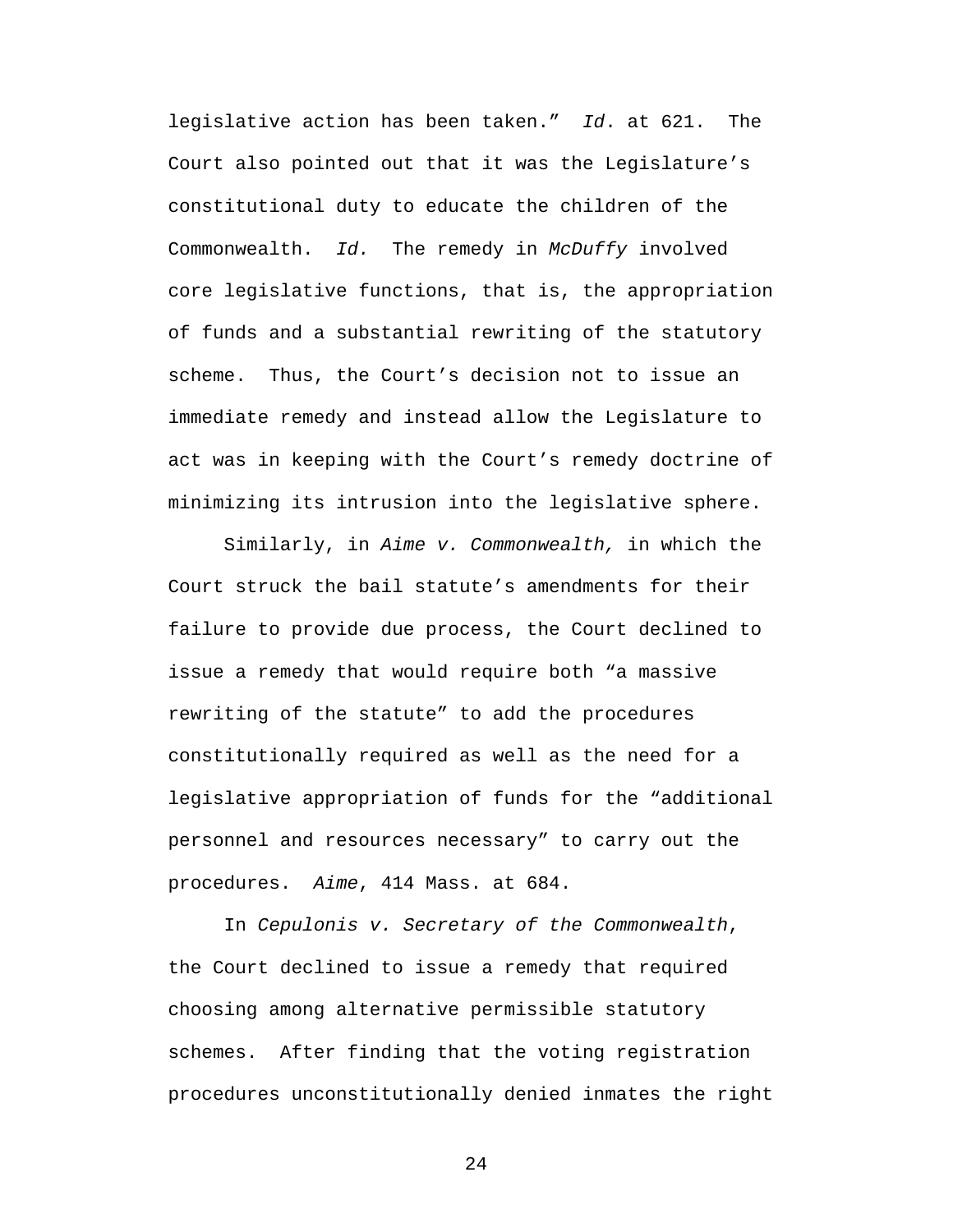to vote, the Court determined that the remedy necessitated a new absentee registration system for inmates. However, the Court declined to determine how such a voter registration system should be enacted as there were a number of permissible alternatives to remedy the constitutional violation. *Cepulonis*, 389 Mass. at 936-38. The court noted, for example, that the state could "require local registrars to visit prisons;" arrange for the prisoner to "be transported to the town he claims as his domicile in order to register;" "permit prisoners to register by an absentee process;" or "permit [them] to vote in the same manner as Federal service personnel." *Id.* at 936 n.10. Explaining that "[l]egislation providing for an absentee registration process 'is primarily a matter for legislative consideration and determination,'" the Court permitted the Legislature "an adequate opportunity" to create a new absentee registration process "in a timely fashion." *Id*. at 937-38 (quoting *Reynolds v. Sims,* 377 U.S. 533, 586 (1964)).<sup>12</sup>

1

<sup>12</sup> *Goodridge* is also distinguished from a case like *Whitney v. Worcester*, 371 Mass. 208 (1977), where there was no constitutional law violation. There, the Court had expressed its disapproval of the common law governmental tort immunity rule four years before in *Morash & Sons v. Commonwealth*, 363 Mass. 612, 619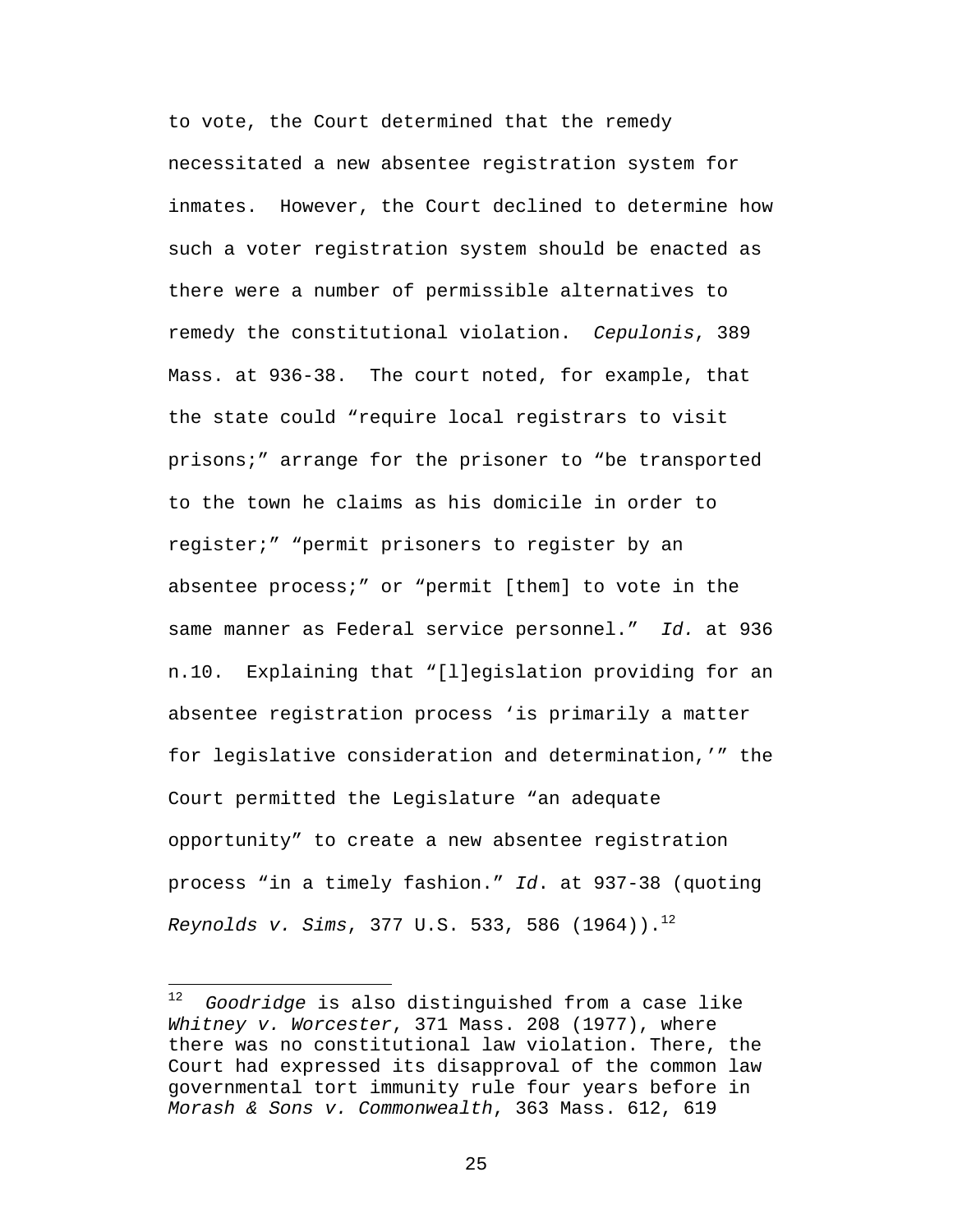*Goodridge* does not present the intrusion into the legislative sphere that the Court faced in these cases. Permitting an individual to marry a person of the same sex does not involve choosing among numerous statutory alternatives or systems. *Cf*. *Cepulonis*, 389 Mass. at 937-38. The remedy does not require an appropriation of new state funds. *Cf. Aime*, 414 Mass. at 683-84; *McDuffy*, 415 Mass. at 618-21. It does not demand the creation of a new and complicated statutory system or administrative procedure. *Cf. Aime*, 414 Mass. at 683-84; *McDuffy*, 415 Mass. at 618-21; *Cepulonis*, 389 Mass. at 937-38. Thus, the Court should follow its well-established remedy doctrine. Applying the three-factor test discussed in Part B *supra*, the Court should not invalidate the existing Massachusetts marriage licensure system. It should extend the existing system to same-sex couples, thereby rectifying their unconstitutional exclusion. The Commonwealth's statutory scheme for marriage can and should remain intact, as gay men and lesbian women

 $\overline{a}$ 

<sup>(1973),</sup> but declined to act because of the overlapping legislative and judicial functions required to fashion a new common law immunity rule. While the Court may defer to the Legislature on a common law issue, it should not do so when constitutional rights are at stake.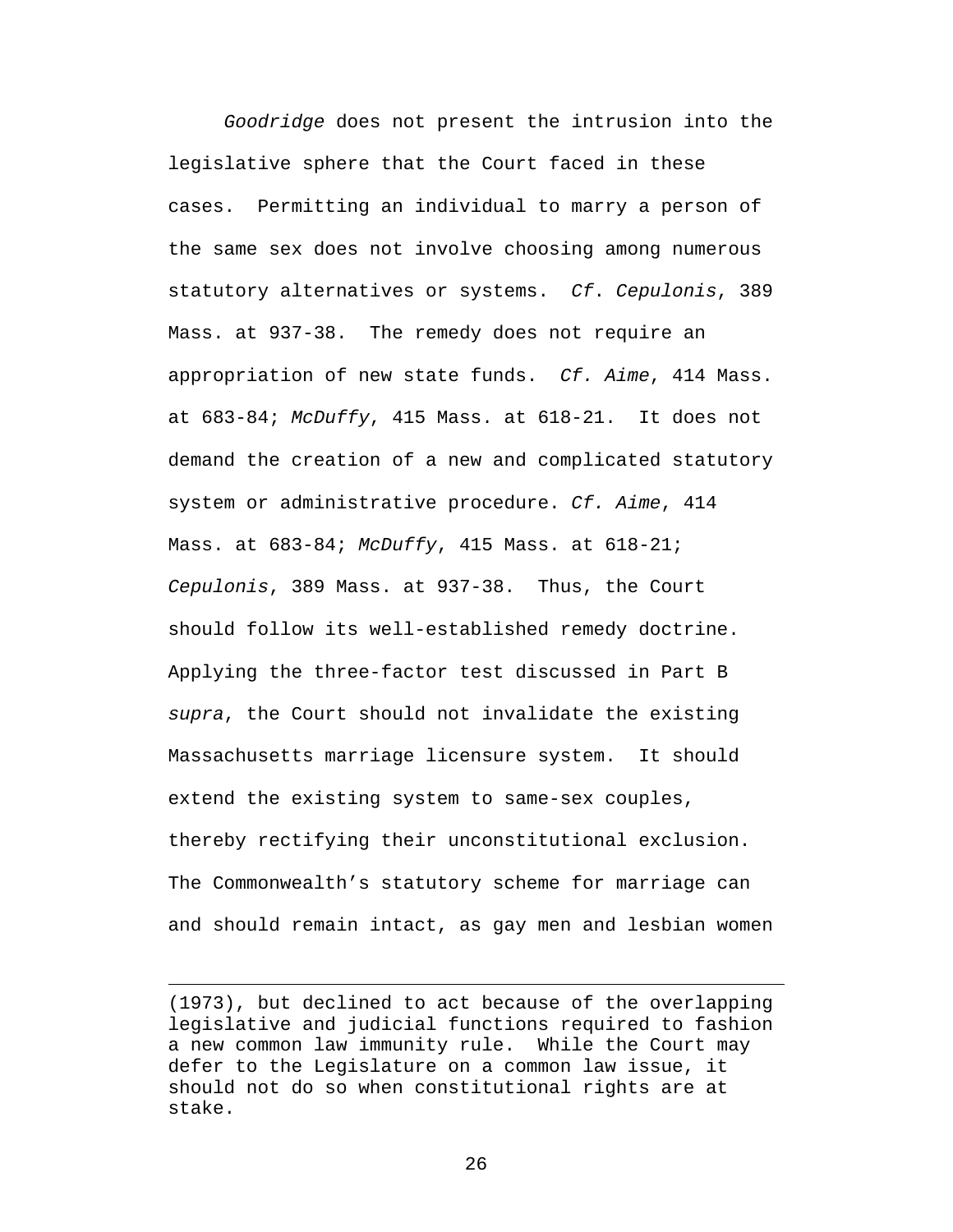can be absorbed into the present marriage system with relative ease. *See infra* Part II(E).

This case is more analogous to *Watson v. City of Memphis*, 373 U.S. 526 (1963), where the Supreme Court declared state-sponsored segregation of municipal parks to be unconstitutional. The remedy for this exclusion was straightforward: inclusion of the class of people who were unconstitutionally excluded from the existing park system. *Watson*, 373 U.S. at 539. The *Watson* Court recognized that *Brown* was an "adaptation of the usual principle that any deprivation of constitutional rights calls for prompt rectification." *Id*. at 532. Constitutional rights are "*present rights*" and "not merely hopes to some *future* enjoyment of some formalistic constitutional promise." *Id*. at 533 (emphasis in original). "The basic guarantees of our Constitution are warrants for the here and now and, unless there is an overwhelming reason, they are to be promptly fulfilled." *Id*.

Similarly, *Goodridge* may be compared to *Lavelle v. MCAD*. There, the plaintiff, a respondent in a sex discrimination suit, complained that his article 15 right to a jury trial and equal protection rights were violated because only petitioner was given the option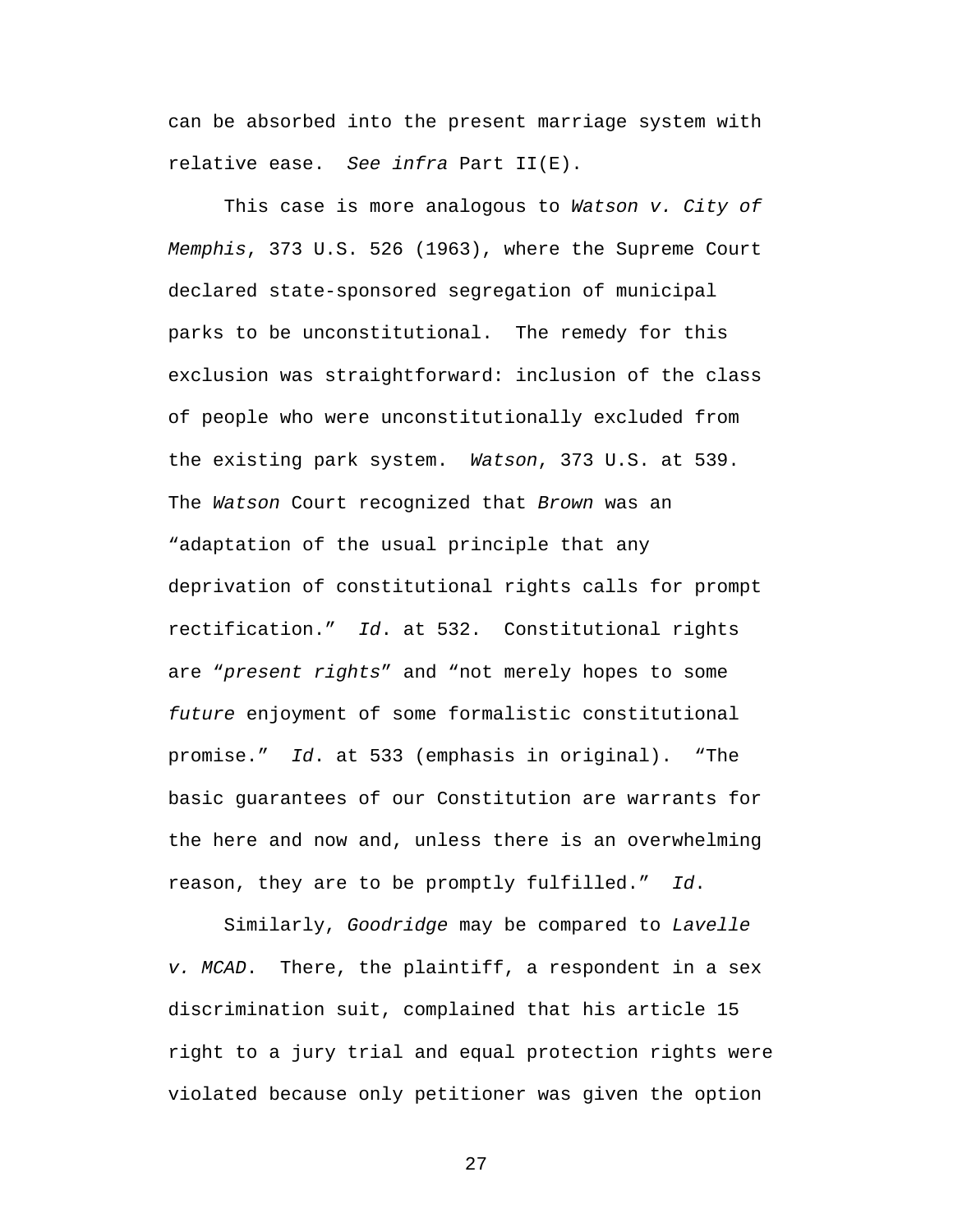of electing a jury trial of the claim. *See Lavelle*, 426 Mass. at 335. The Court agreed. *Id*. at 337. Even though the Court recognized that the Legislature might choose to act in the future, the Court did not defer the remedy to the Legislature. *Id*. at 339. It decided to remedy the violation by extending the right to a jury trial to respondents as well as petitioners. *Id*. at 338-39.

This Court should not force the plaintiffs to wait for a legislative remedy when the Court has the capacity to grant immediate judicial redress for the present violation of the plaintiffs' constitutional rights. The granting of such relief lies within the traditional powers of the courts.

### **E. Implementation of the remedy of extension is eminently feasible.**

It is eminently feasible to extend the marriage statutes to individuals who wish to marry a person of the same sex, leaving the present statutory scheme intact. Same-sex couples can easily be absorbed into the present marriage system because that system is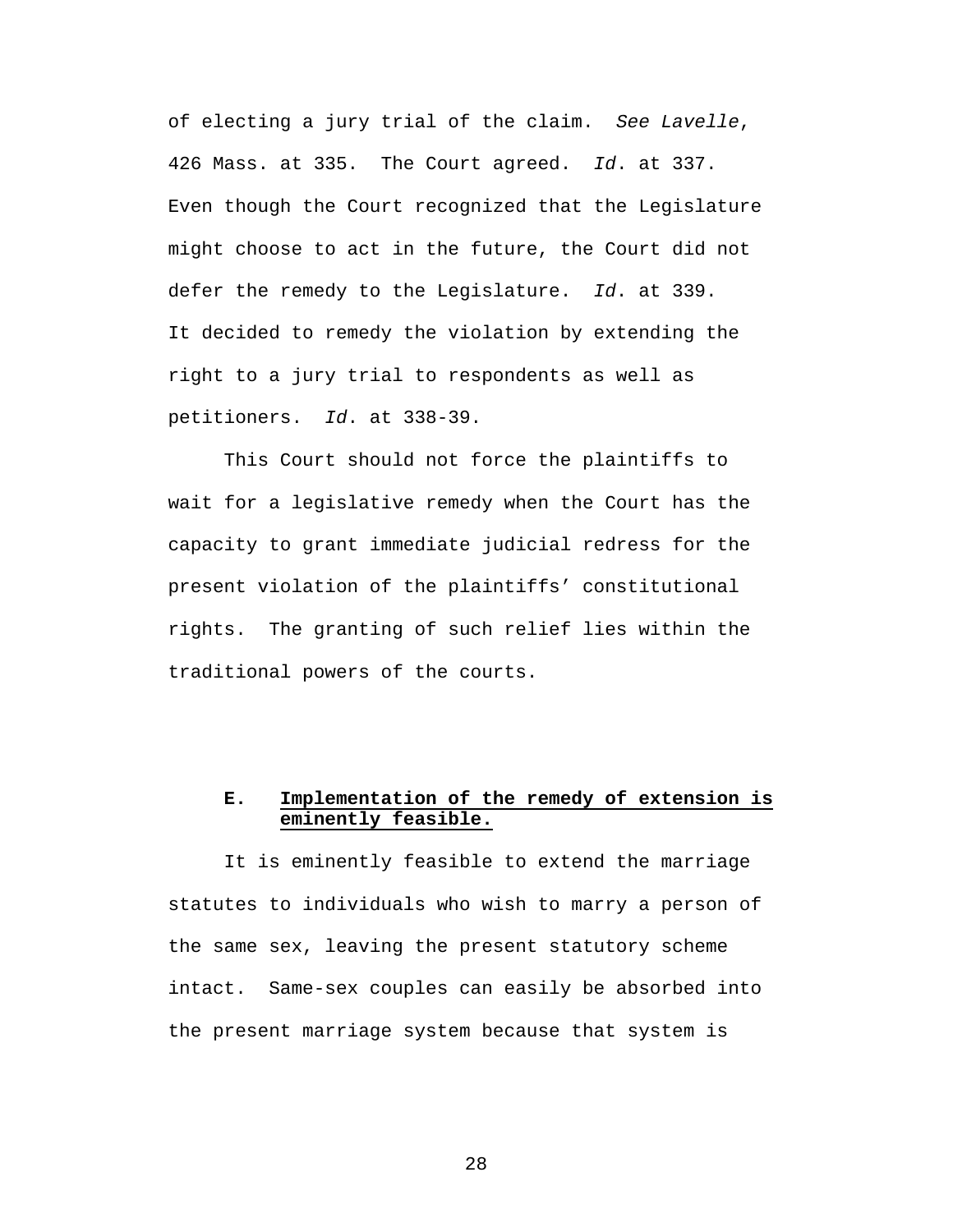currently constructed in a way that does not depend on spouses being of different genders.

The vast majority of the marriage statutes use gender neutral terms, such as "spouse," "party," "person," or "parent," and thus could easily be extended to include same-sex couples. *See, e.g.,* Mass. Gen. L. c. 207, §§ 7, 11, 14, 16 & 17 (party), §§ 10, 12 & 19 (person), §§ 16 & 17 (parent). Section 19 of Chapter 207 speaks of "persons" intending to join in marriage. It does not specify "a man" and "a woman." Mass. Gen. L. c. 207, § 19. To the extent a statute uses a gender-specific term, such as "husband," "wife," "man," or "woman," such terms can be construed in a gender-neutral fashion. *See* Mass. Gen. L. c. 4, § 6, cl. 4 (statutory construction dictates that words of a statute shall be construed in a gender-neutral fashion); *see also Califano*, 443 U.S. at 92-93 (the term "father" construed neutrally as "parent"). By way of illustration, such terms have already been applied to same-sex couples in the adoption context. *See Adoption of Tammy*, 416 Mass. 205 (1993); *Adoption of Susan*, 416 Mass. 1003 (1993). Other examples include the vast majority of divorce and intestacy statutes, which use gender neutral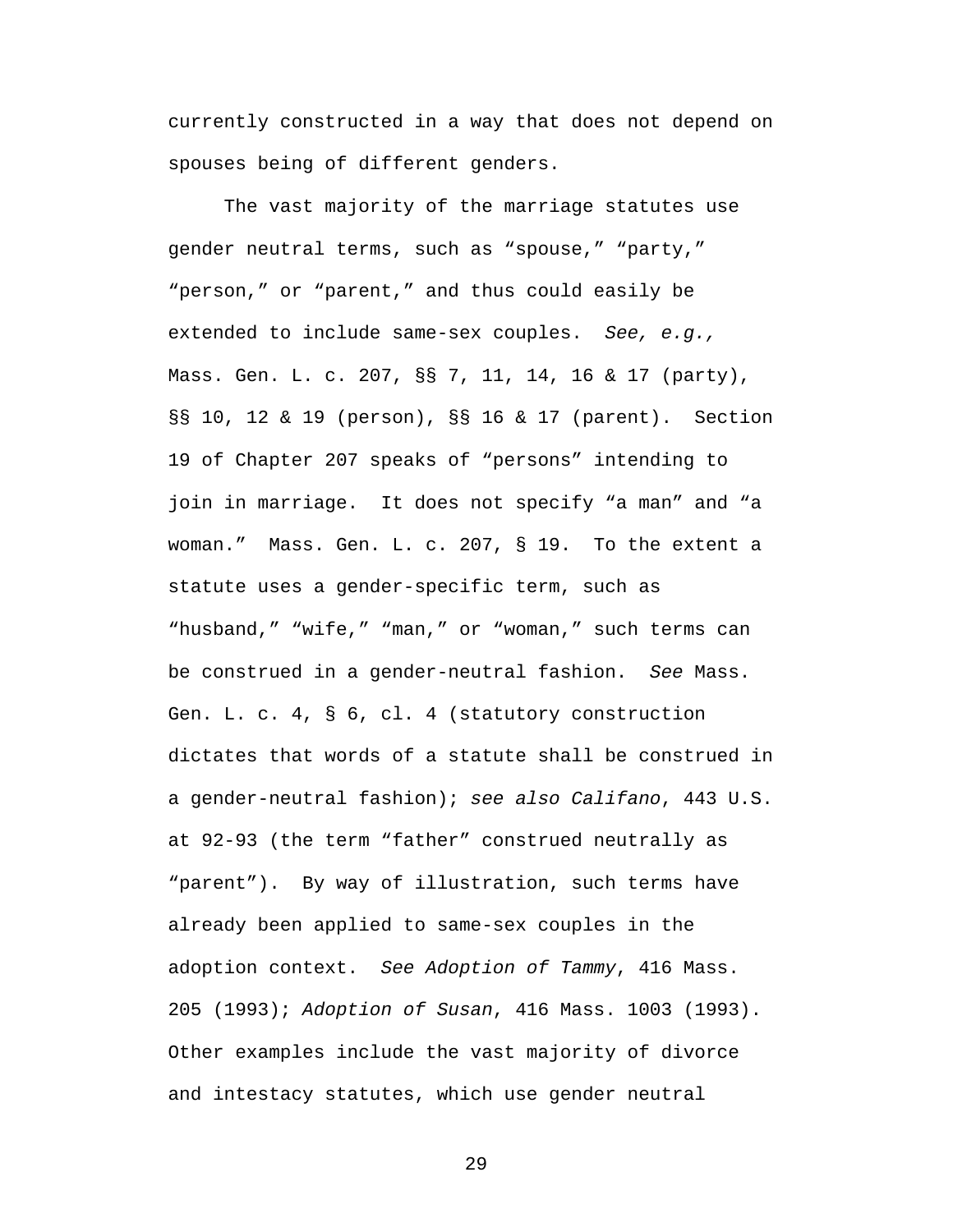terms, such as "spouse," or "party." *See, e.g.,* Mass. Gen. L. c. 208, §§ 1 & 12 (divorce provisions speak in terms of spouse), §§ 6B, 17 & 19 (party or parties); Mass. Gen. L. c. 190, § 1 (intestacy provision speaks of surviving spouse); Mass. Gen. L. c. 191, § 15 (same).

The benefits and obligations of marriage should not change just because they are extended to same-sex couples. The societal rationales underlying the benefits and obligations of marriage apply equally to same-sex couples and their families as they do to opposite-sex couples and their families. *See* Amici Curiae Brief of Boston Bar Association *et al*.*,* Parts IV, V(A),(C) & (D) (discussing the myriad statutes which provide rights, benefits and obligations to married persons). Statutes relating to the rights and obligations of married persons over the years have been stripped of their gender specificity. *See* Historians' Brief, Part IV(B). Indeed, none of the impediments to marriage (being closely related, already being married, or being underage) prohibit a person from marrying a person of the same sex. $^{13}$ 

1

<sup>13</sup> *See* Mass. Gen. L. c. 207, §§ 1 & 2 (barring marriage between persons closely related), § 4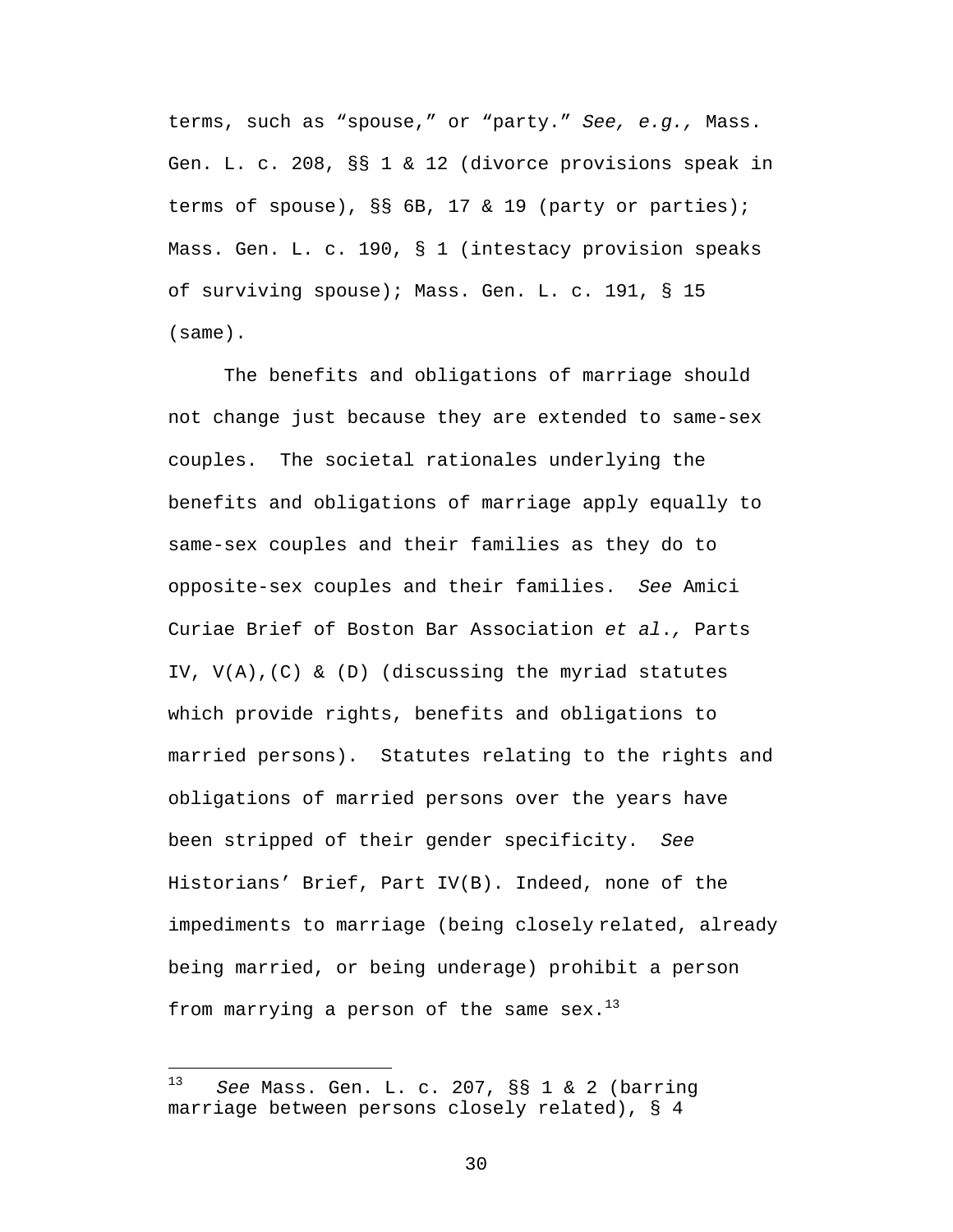As the Court recognized in *Lavelle*, subsequent legislative action is always a possibility if the Legislature wishes to alter the rights or obligations of marital partners, or to clarify particular provisions. *Lavelle*, 426 Mass. at 337-38; *see also Lowell v. Kowalski*, 380 Mass. 663, 670 (1980) (Court struck down the intermarriage requirement for an illegitimate child to inherit from the father by severing the unconstitutional portion of the statute from the rest of the statute, and recognized that the Legislature may decide to revise the statutes). This, however, is neither a bar to current action, nor a reason to permit a continuing constitutional violation that can be promptly remedied. There are very few gender-specific statutes that give different responsibilities to husbands and wives. *Compare* Mass. Gen. L. c. 209 § 7 (financial liabilities of married women) *with* § 8 (liability of husbands for wives' debts); *compare* Mass. Gen. L. c. 207 § 1 (male consanguinity limits) *with* § 2 (female consanguinity limits). For example, the consanguinity laws, which have gender specific obligations, can be read

(barring marriage if one is already married), § 7 (barring marriage of a minor in most circumstances).

1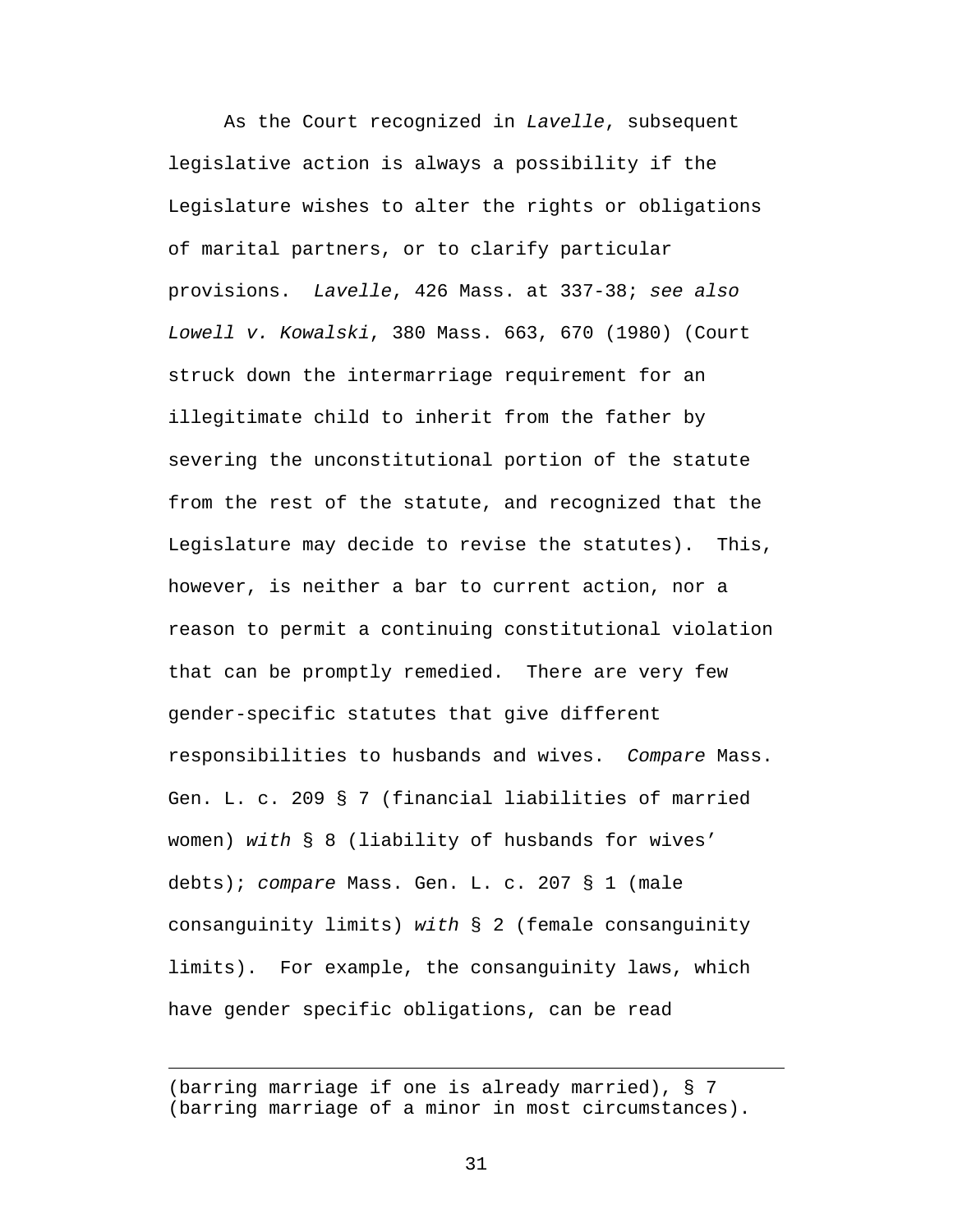reciprocally. Initially, these statutes may be interpreted in a gender-neutral way in accord with the equal rights amendment to article 1 of the Declaration of Rights. If the Legislature is dissatisfied with this construction, it may amend these statutes to override the proposed judicial interpretation. In any event, any potential legislative action sometime in the future is not properly considered as a substitute for an immediate judicial remedy to the present constitutional violation in the instant case.

### **III. A civil union scheme, similar to that of Vermont, is not the appropriate remedy for the**  *Goodridge* **plaintiffs.**

This Court should not follow the path the court took in *Baker v. State*, 744 A.2d 864 (Vt. 1999), because the remedy – a legislatively enacted civil union law – is not the relief the *Goodridge* plaintiffs are seeking. The plaintiffs want the right to marry, not the right to enter a civil union.

In *Baker*, the Vermont Supreme Court held that under the Common Benefits provision of the Vermont Constitution, individuals who choose to marry persons of the same sex cannot be deprived of the same rights and benefits provided to individuals who choose to marry persons of the opposite sex. *Id*. at 886. It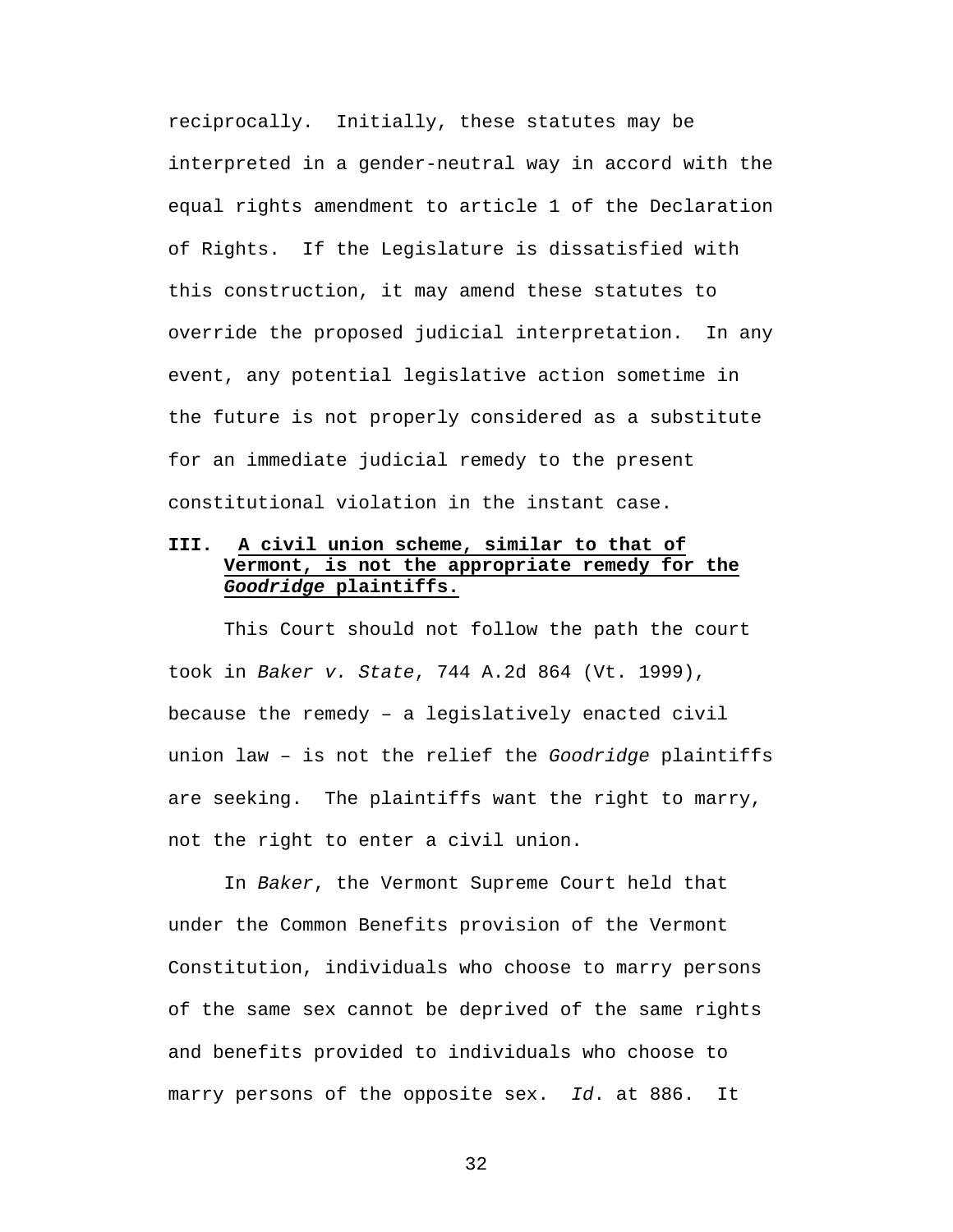declined, however, to determine the remedy itself. It left the Vermont marriage statute intact, and ordered the Legislature to extend the same benefits to samesex couples, whether by including them in the marriage scheme or by enacting an equivalent statutory alternative. *Id.* at 867. The Vermont Legislature chose to enact a parallel statute, passing the civil union bill in the following legislative session. *See* 1999 Vt. Acts & Resolves 91.

If this Court finds a constitutional violation in this case, and, like Vermont, defers the remedy to the Legislature, that may not resolve the problem the *Goodridge* plaintiffs face. Our Legislature may not act at all, or, if it does act by going so far as to enact a civil union scheme, that may not cure the

constitutional deprivation. $14$  Some commentators have suggested that a separate civil union statute for same-sex couples is inherently unequal, analogizing to the "separate but equal" education laws struck down in *Brown v. Board of Education*, 347 U.S. 483 (1954). *See*

 $\overline{a}$ 

 $14$  If neither the Court nor the Legislature acted, that could provoke a constitutional crisis and could threaten the Court's legitimacy by undermining the public's faith that the Court will protect and uphold constitutional rights.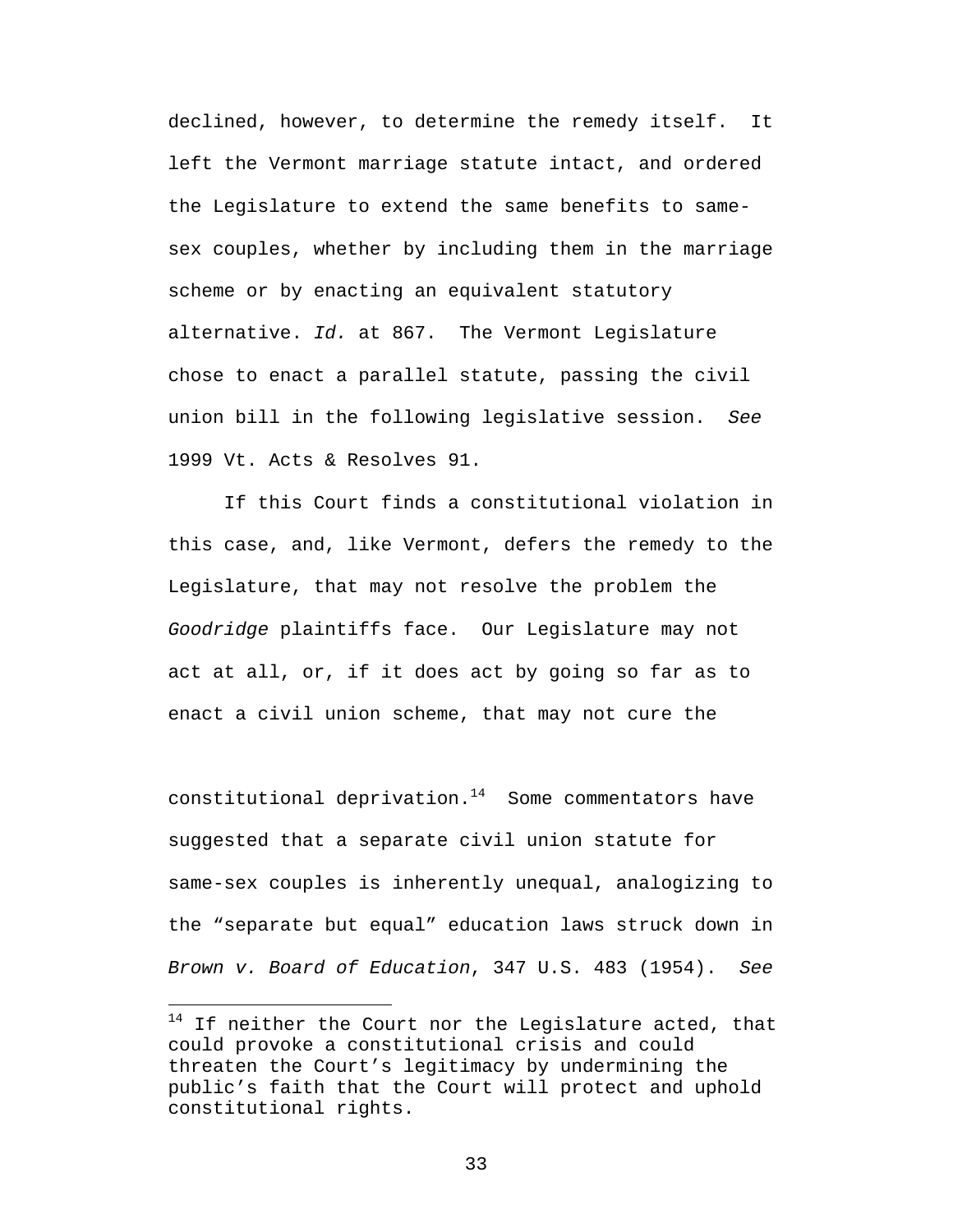Barbara J. Cox, *But Why Not Marriage: An Essay on Vermont's Civil Unions Law, Same-Sex Marriage, and Separate But (Un)Equal*, 25 Vt. L. Rev. 113, 123-47 (2000); David B. Cruz, *The New "Marital Property": Civil Marriage and the Right to Exclude?* 30 Cap. U. L. Rev. 279, 282-92 (2002).

In addition, questions have been raised about whether civil unions are truly equal to marriage. For example, it is uncertain whether civil unions will be recognized in other states or by the federal government. It is unclear whether a civil union is portable to another state. Amici are aware of at least two cases in which the plaintiffs who entered a civil union in Vermont are challenging another state's

refusal to recognize the civil union under the law of their state. *See Burns v. Burns*, 560 S.E.2d 47 (Ga. 2002), *recon. denied* (Feb. 7, 2002); *Rosengarten v. Downes*, 71 Conn. App. 372, *cert. granted*, 261 Conn. 936 (2002). Further, it is uncertain whether a challenge to the federal Defense of Marriage Act  $(DOMA)^{15}$  by a same-sex couple who enters into a civil

 $\overline{a}$ 

<sup>&</sup>lt;sup>15</sup> DOMA allows states to refuse to recognize a same-sex marriage from another state, and defines "marriage" as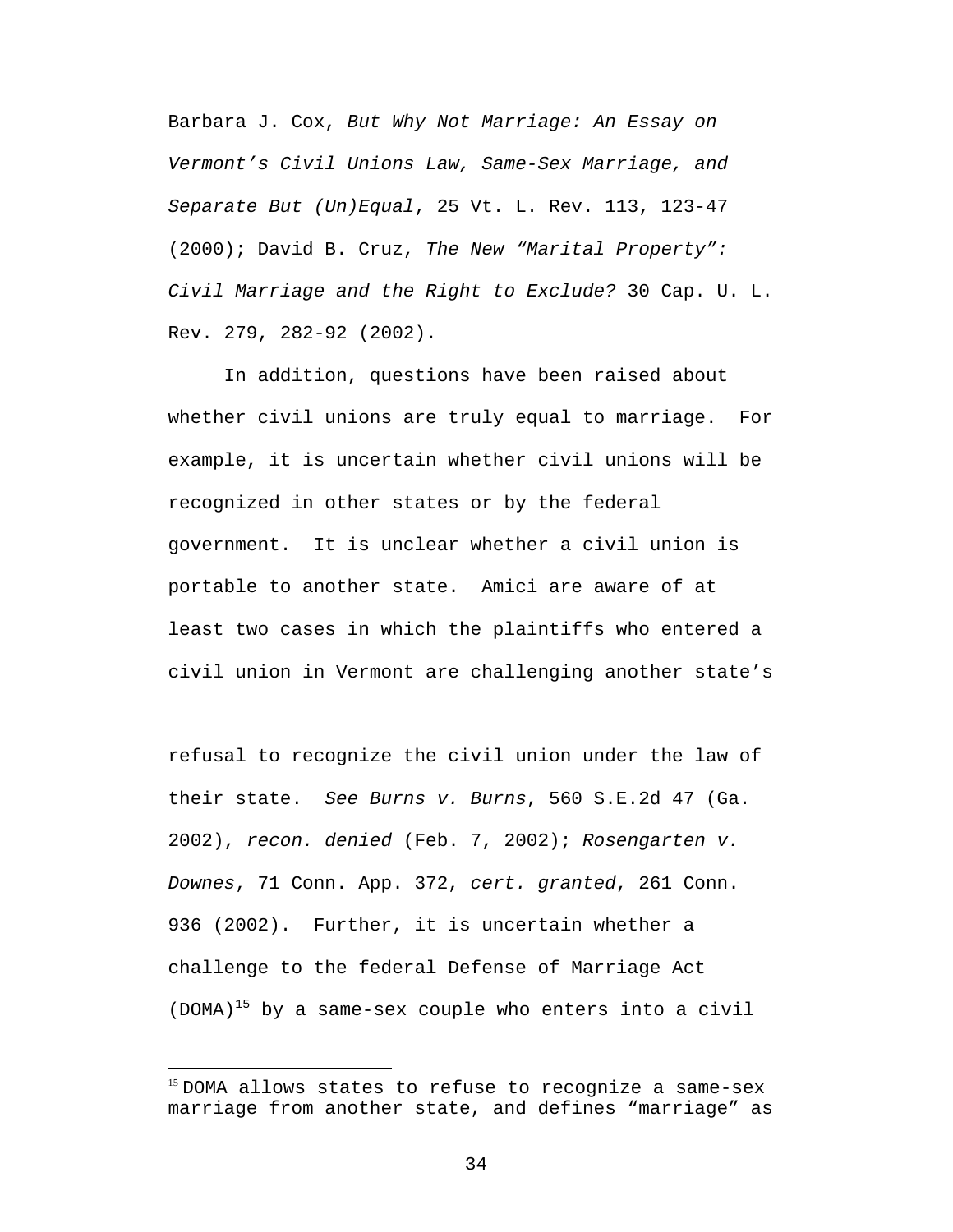union will stand on a different footing compared to a challenge by a same-sex couple who is married.

Consequently, it is the Amici's position that this Court should not defer the remedy to the Legislature. If the Court defers the remedy to the Legislature, the Court may have to act in the future regardless of whether the legislature does nothing or enacts even a parallel statute that does not cure the constitutional violation.

#### **Conclusion**

This Court has the opportunity to advance the goal of guaranteeing true liberty and equality for all of Massachusetts' citizens. It may do so by interpreting the statutes at issue in a way that make them constitutional, by extending the Massachusetts marriage statutes to include the plaintiffs. Or it may reach the constitutional question and recognize the liberty and equality rights of an individual to marry the person of his or her own choosing, regardless of gender or sexual orientation. Amici believe that it is the responsibility of this Court, not the Legislature, to determine the scope of

the "legal union between a man and a woman" for federal law purposes. 1 U.S.C. § 7.

 $\overline{a}$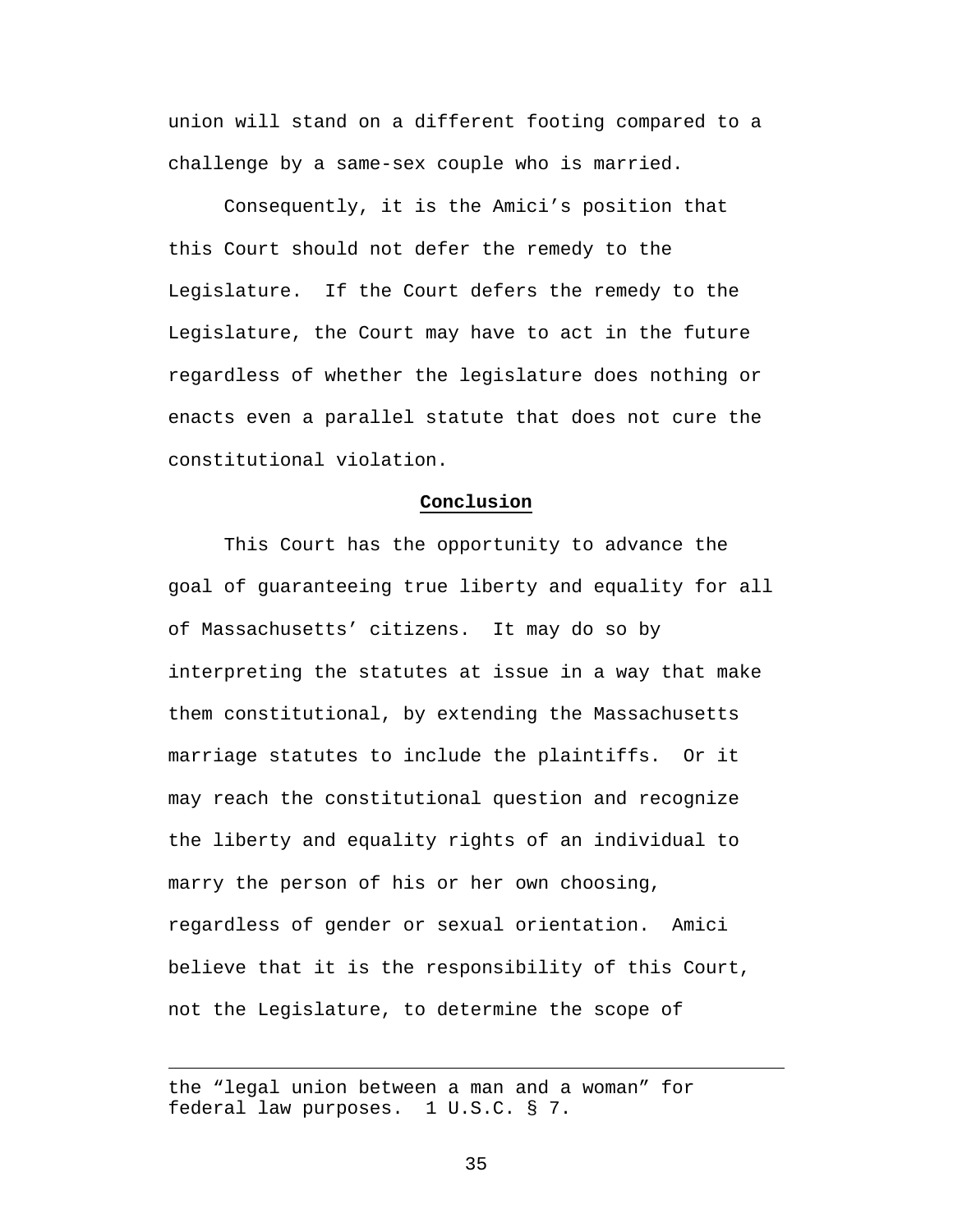constitutional rights and liberties, and that settled doctrine requires that the Court provide a remedy to the plaintiffs.

> Respectfully submitted, Amici Curiae Professors of Remedies, Constitutional Law and Litigation By their Attorneys,

Tony R. Maida, Esq. BBO #650947 CHOATE HALL & STEWART Exchange Place 53 State Street Boston, MA 02109 (617) 248-5000

Nina Joan Kimball, Esq. BBO #547567 Justine H. Brousseau, Esq. BBO #553776 KIMBALL, BROUSSEAU & MICHON, LLP One Washington Mall, 14th Floor Boston, MA 02108 (617) 367-9449

November 8, 2002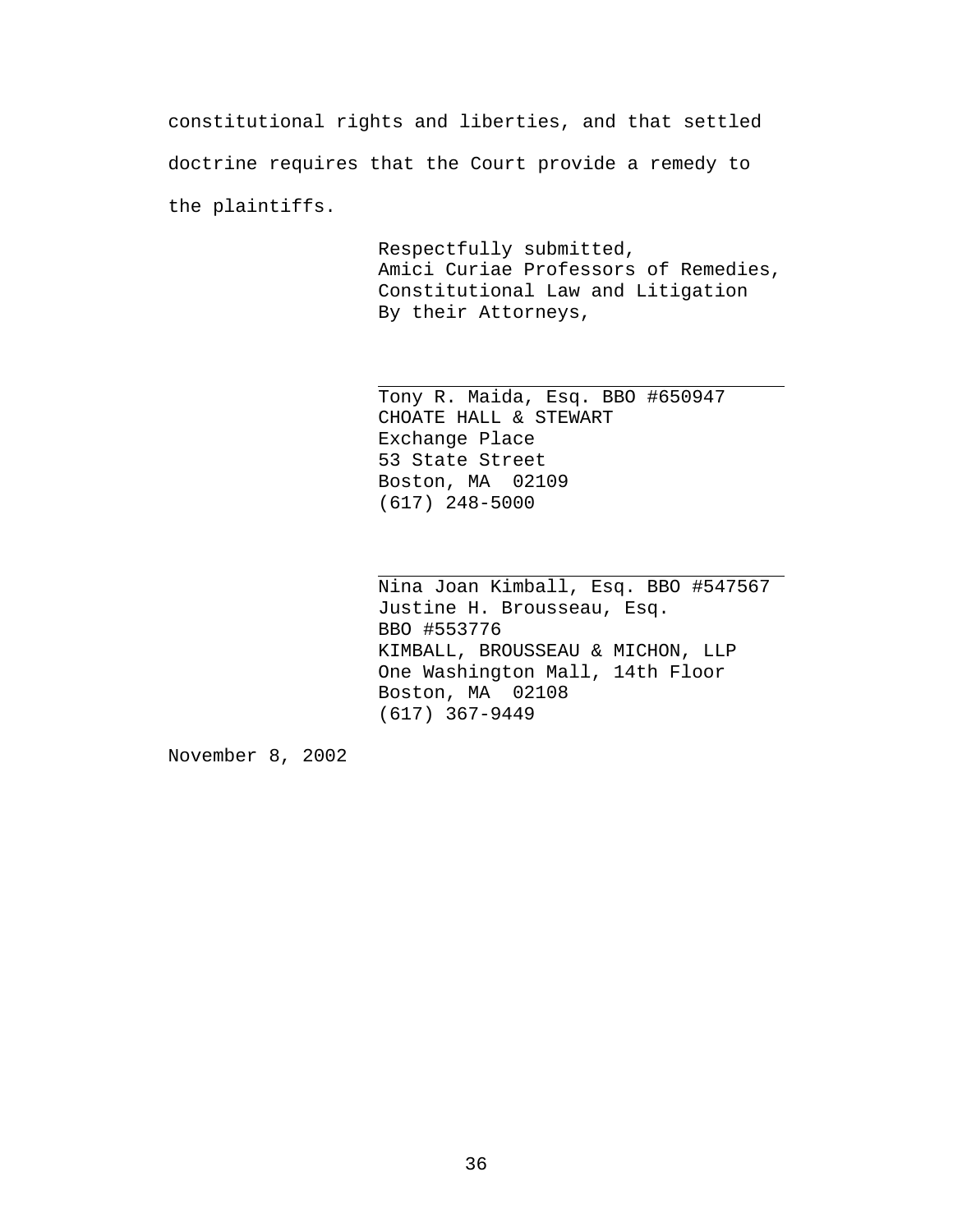#### ADDENDUM

- Libby Adler, Assistant Professor of Law, Northeastern University School of Law.
- Marie Ashe, Professor of Law, Suffolk University Law School.
- Michael Avery, Associate Professor of Law, Suffolk University Law School.
- Jack M. Beermann, Professor of Law, Boston University School of Law.
- Erwin Chemerinsky, Sydney M. Irmas Professor of Public Interest Law, Legal Ethics, and Political Science, University of Southern California Law School; Visiting Professor, Duke University School of Law.
- Patricia A. Cain, Aliber Family Chair in Law, University of Iowa.
- Martha F. Davis, Associate Professor, Northeastern University School of Law.

**Kate Nace Day, Professor of Law, Suffolk** 

**University Law School.**

- Anthony Paul Farley, Professor of Law, Boston College Law School.
- Taylor Flynn, Assistant Professor, Western New England College School of Law.
- Leora Harpaz, Professor of Law, Western New England College School of Law.
- Jean C. Love, Martha-Ellen Tye Distinguished Professor of Law, University of Iowa.
- Bruce K. Miller, Professor of Law, Western New England College School of Law.